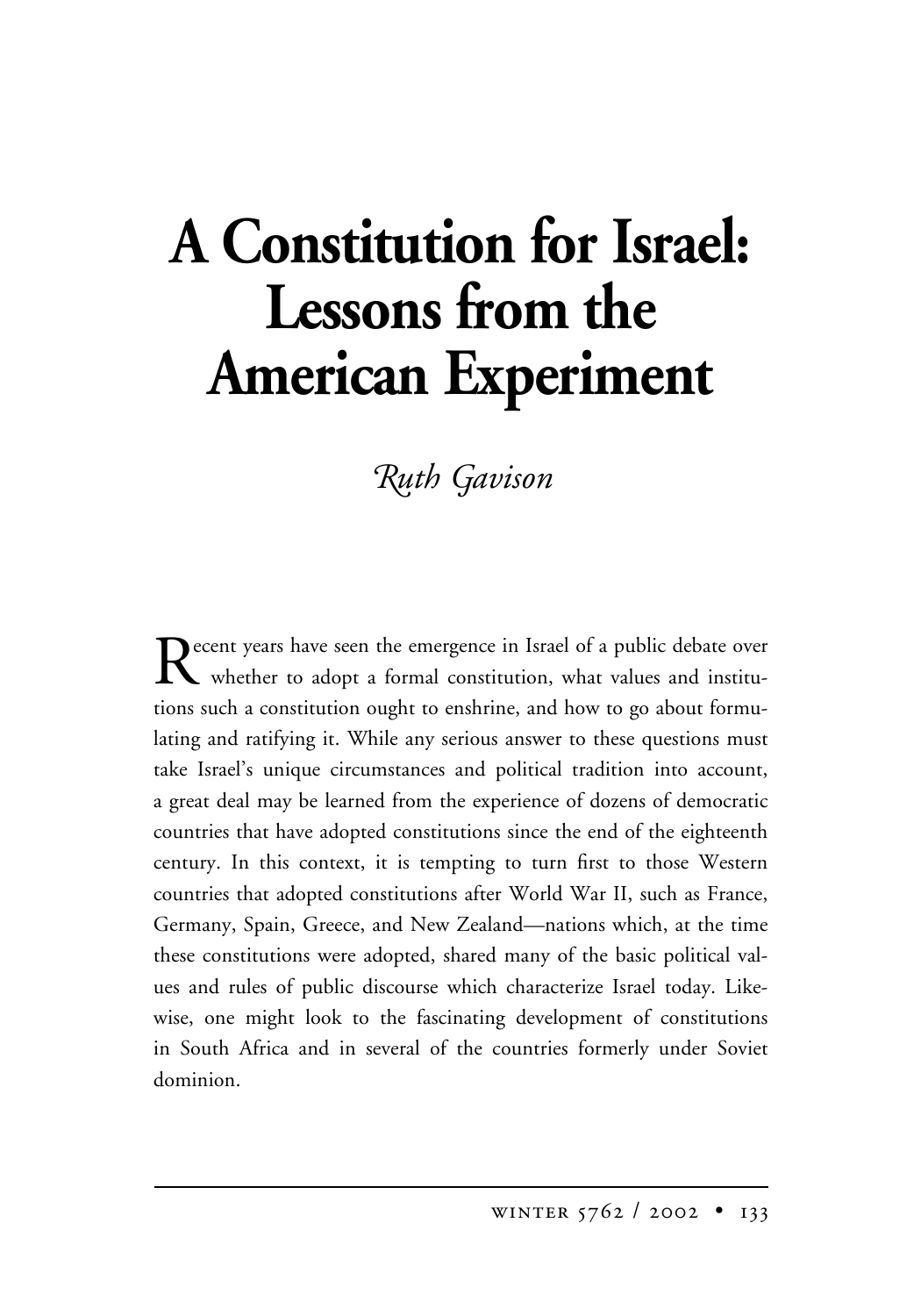The best point of departure, however, may well be that of the world's oldest standing constitution, that of the United States, which has been in force without interruption since 1789. That the United States Constitution has guided American political life over so long a period, and in the face of repeated social upheavals and many wars, testifies to the sagacity of its authors. For this reason, the architects of numerous young democracies have turned to the American example when drafting their own constitutions. For Israel in particular, the American case carries special weight, in light of the tremendous influence that the United States, and particularly the American legal tradition, has had on Israeli life.

In what follows, I will not dwell on the specific political arrangements spelled out in the United States Constitution. These are not particularly relevant to the Israeli case, and in any event have been modified substantially during two centuries of amendment and interpretation. Instead, I will focus on the fundamental principles and assumptions which underlay that document, and which were tailored to the specific needs and traditions of the nascent American nation. In particular, I will focus on those ideas that guided the process of its drafting and ratification—a process in which a clear distinction was drawn between the founding, constitutional principles of government and the pitched battles of ordinary politics. It was this process which enabled Americans to forge a political framework that suited the nation it was meant to serve, assuring the various interests within the population that their vital needs would be protected, and that day-to-day politics could therefore be conducted with moderation and restraint.

The first part of this discussion will therefore revisit the framing and ratification of the American constitution, emphasizing the extent to which those who took the lead in the constitutional effort understood the complexities of the task before them and fashioned a process that would best address them. The second section will focus on the principles which guided the American framers, and show how these contributed to the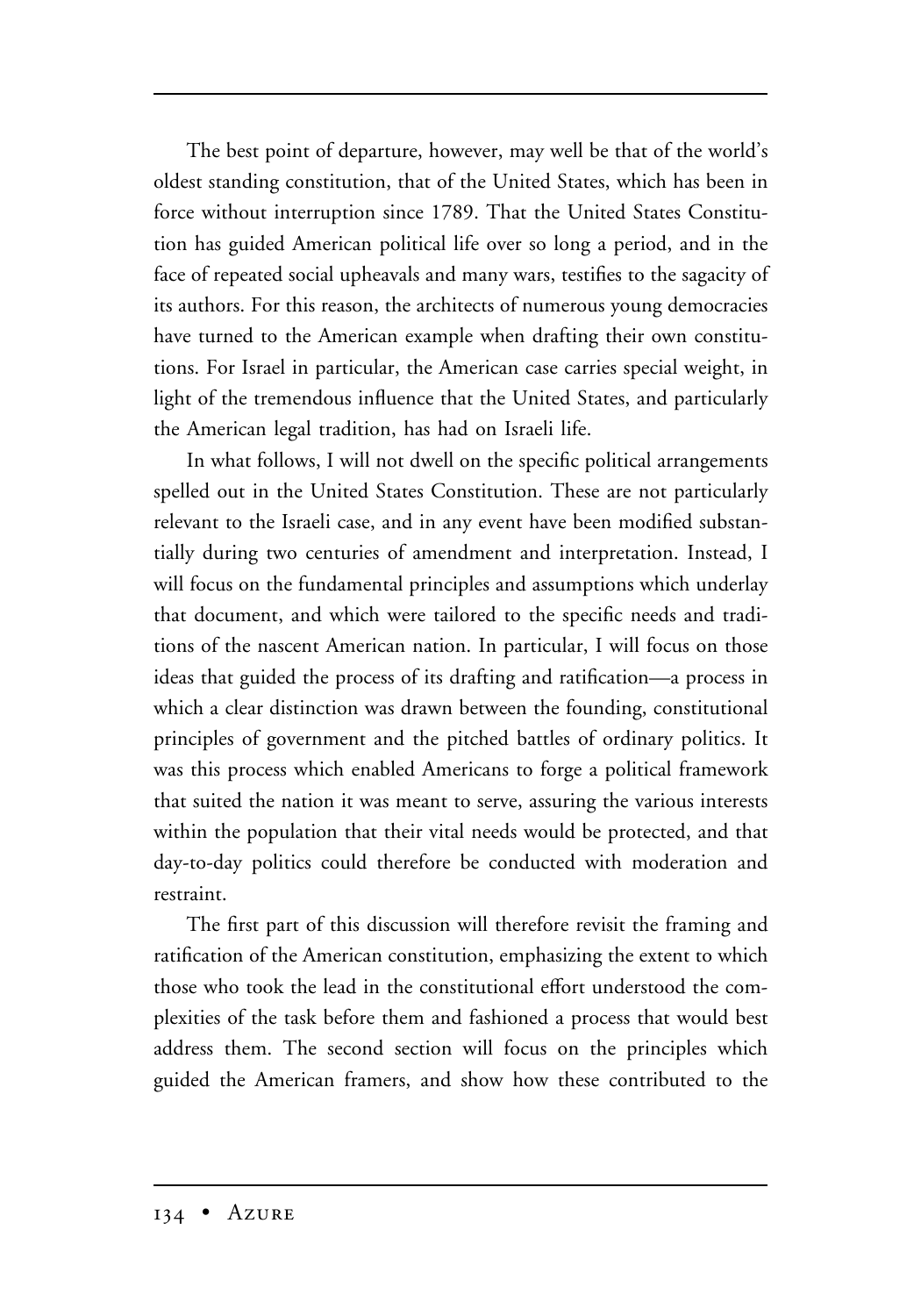enduring success of the American experiment. In considering these principles, I will rely in large part on the essays in *The Federalist*, which was penned by Alexander Hamilton, James Madison, and John Jay, three of the principal proponents of the constitution, between October 1787 and June 1788, as part of the fight over ratification. In light of the recent publication of *The Federalist* in Hebrew (to which a version of this essay served as the introduction), that source should be seen as a particularly timely reference for any discussion in Israel of the American constitutional process.<sup>1</sup>

The remainder of the essay will draw lessons for the Israeli case. As with America of the 1780s, Israeli society is deeply divided on key issues, but it has guaranteed its citizens levels of political freedom, welfare, and education unknown in the region. While Israel is host to a number of groups seeking to change the country in accordance with their own visions of the good life, they all share an interest that Israel continue to secure their basic rights. By embarking on a constitutional process that draws inspiration from the American model, I will argue, Israel has the best chance of creating the kind of common, consensual framework within which democracy can flourish. Designing and adopting a constitution is not simple, and will require negotiation and painful compromise among different groups. But if a viable and enduring constitution is to be adopted, participants in the debate will not only have to defend their own principles and interests, but also to learn to respect the positions of others. The final document must be constructed on the understanding that a shared political framework, within which every group can act despite disagreements and conflicting interests, is itself an interest essential to all of them.

Israel today, fragmented and strife-ridden, may seem farther than ever from seeing such a process through, and the sense of crisis that has enveloped the country since negotiations with the Palestinians collapsed in October 2000 tends to direct attention to issues that seem more urgent.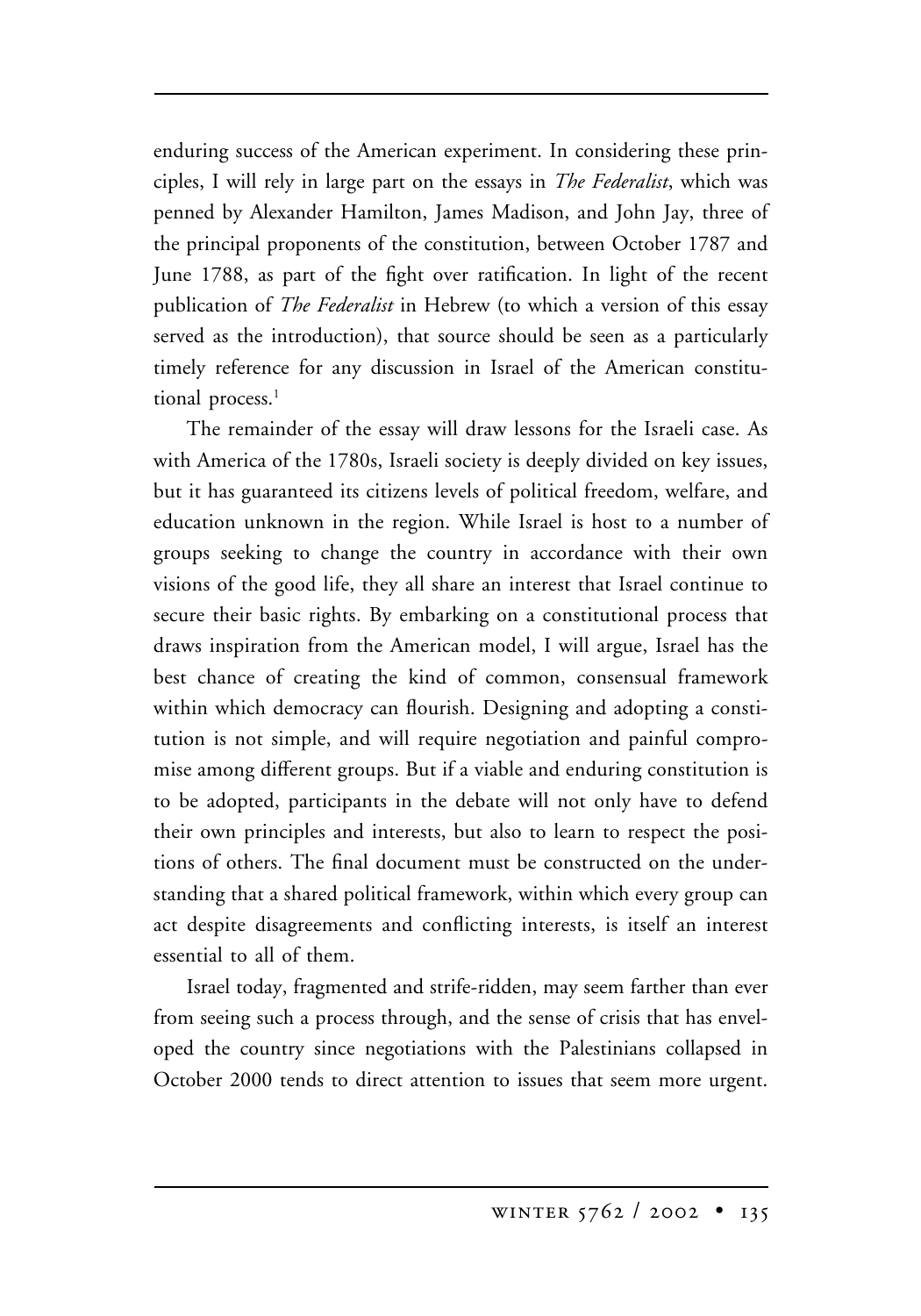But it is precisely difficult times such as these that reveal the pressing need for a constitution, and that are most likely to precipitate its creation. Only then is the need most keenly felt to forge one basic document that creates a shared political framework and offers the opportunity for fruitful debate within it. A closer look at the American case can serve to illustrate this essential political truth.

# **II**

The story of the adoption of the United States Constitution begins shortly after independence, when in November 1777 the Continental Congress approved the Articles of Confederation. This document, which was meant to establish a common framework for the thirteen newly independent colonies, reflected the prevailing sentiments among Americans during the Revolutionary War, and in particular their antipathy to life under foreign rule. The Americans' most prized asset was their liberty; it was this which they were fighting to defend, and their experience with the British had taught them that the best defense against tyranny was to limit the ability of the government—especially a distant one, insulated from the needs and preferences of the public—to dip its hand into the citizens' pockets or to send them off to fight for causes with which they do not identify. This hostility to unwarranted government intervention found expression in the Declaration of Independence, which included a list of grievances against the British government and its abusive treatment of the local legislatures. The Americans preferred to be ruled by smaller, local governments, which were subject to the will of the voter at frequent intervals. At the same time, they understood the military and diplomatic advantages that size offered, in both war and peace, and for this reason agreed to the establishment of a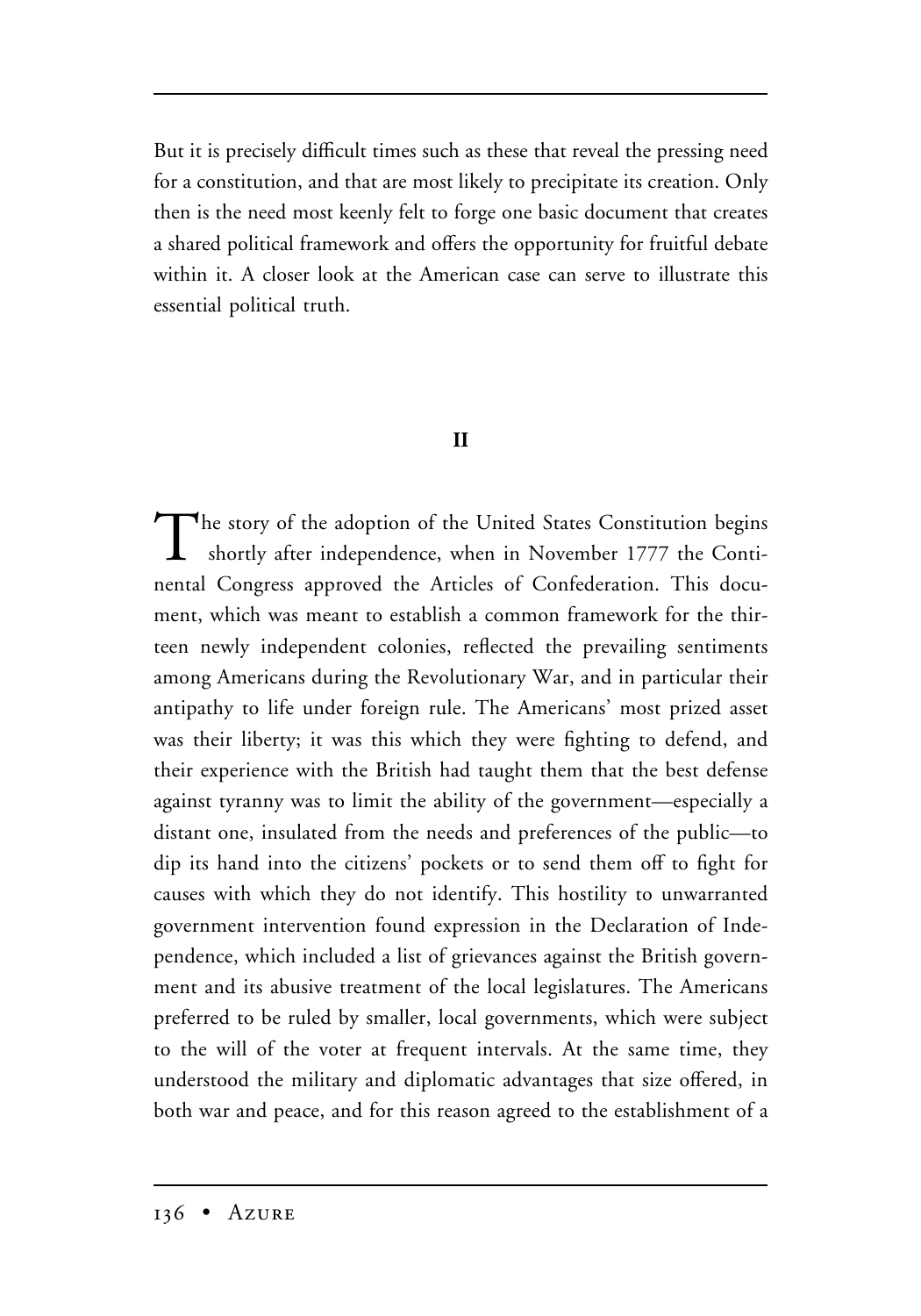common framework that enabled the thirteen states to act as one in foreign affairs.

Given these concerns, it is no surprise that the states insisted on ceding as little power as possible to the central authority. The Articles of Confederation granted almost complete independence to individual states, while the weak central government comprised only a unicameral legislature, the Continental Congress, in which there was equal representation from each of the states without regard to the size of their populations. The congress did not have the authority to compel member states, and was therefore unable to resolve interstate disputes or mobilize resources for its own activities. The union, as a body, had no standing army, and because the central government could not levy taxes on either states or individuals, it was virtually impossible to maintain the army necessary to win the War of Independence. Nor did things go any better in the economic sphere: In their search for solutions to economic hardship, several of the states began to print money, while others vigorously sought to collect wartime debts, a policy that struck particularly hard at farmers in the western frontier areas.

In the years following the war, these problems led to unrest in some states, of which the best-known was Shays' Rebellion in western Massachusetts in the summer of 1786. Hundreds of farmers, many of them veterans of the Revolutionary War, revolted against the collection of taxes and debts and, in an effort to sabotage the collection process, attacked courthouses and police stations, and even tried to take control of a government arsenal in Springfield. The rebels were defeated only when an army sent from Boston killed several of them, arrested the leaders, and dispersed the rest. Similar revolts took place in North Carolina and Pennsylvania. George Washington, commenting on Shays' Rebellion, expressed a view that was shared by many at the time. "What a triumph for the advocates of despotism," he wrote in a letter to Henry Lee, "to find that we are incapable of governing ourselves, and that systems founded on the basis of equal liberty are merely ideal and fallacious."2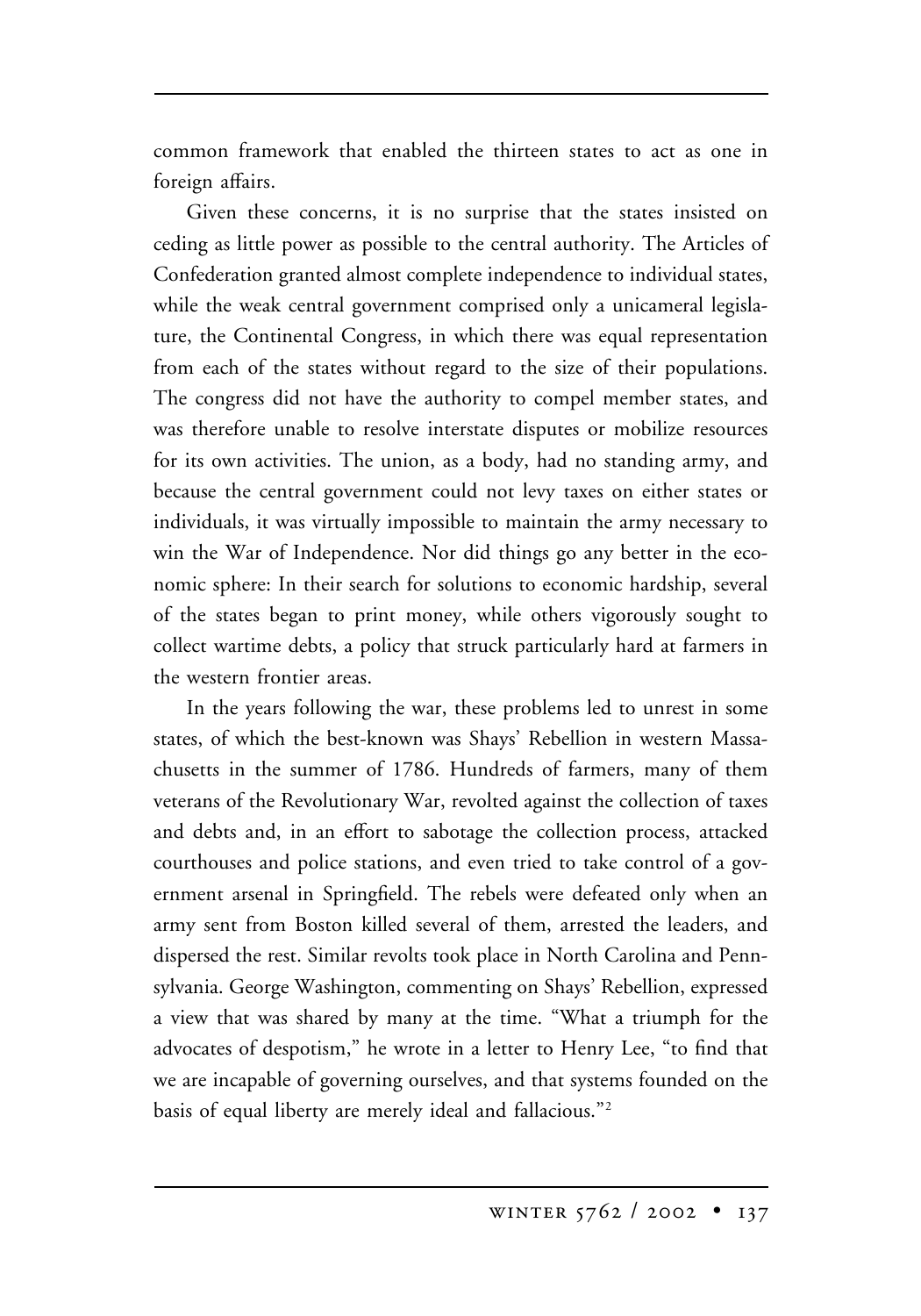Although they were painfully aware of the flaws in the Articles of Confederation, the representatives of the American states had little success in altering them. Any amendment had to be approved by the legislatures of all thirteen states, giving each of them effective veto power. Since change invariably harmed the interests of one state or another, unanimous approval was extremely unlikely. The regime's weakness was well illustrated by the Annapolis Convention in 1786, which was attended by delegates from five states—the only ones that were willing to answer Virginia's call to convene in order to resolve interstate trade disputes. The participants could not reach agreement on the substantive economic issues on the agenda, but did endorse the initiative of Alexander Hamilton of New York and James Madison of Virginia, who proposed that the conference call on the Continental Congress to re-examine the Articles of Confederation. The congress, accepting the initiative, summoned representatives of all the states to a convention in Philadelphia, at which they were to offer proposed amendments to the Articles of Confederation, amendments that would be considered by the Continental Congress and, ultimately, by the states.

With the exception of Rhode Island, which opposed any initiative that might strengthen the central authority, all the states sent delegations, which included many of their most talented and famous citizens. Of the fifty-five delegates, three-fourths had served in the Continental Congress, many had been state legislators, and seven had experience as governors. Among them were the two most renowned men in America at the time, Benjamin Franklin and George Washington.<sup>3</sup>

In May 1787, the delegates convened in Philadelphia, committed to holding their deliberations until a successful resolution could be reached, or until it had been demonstrated conclusively that no such resolution was attainable. The differences were profound, and the success of the convention was anything but assured. Despite broad consensus that the Articles of Confederation had failed to meet the states' needs and that they needed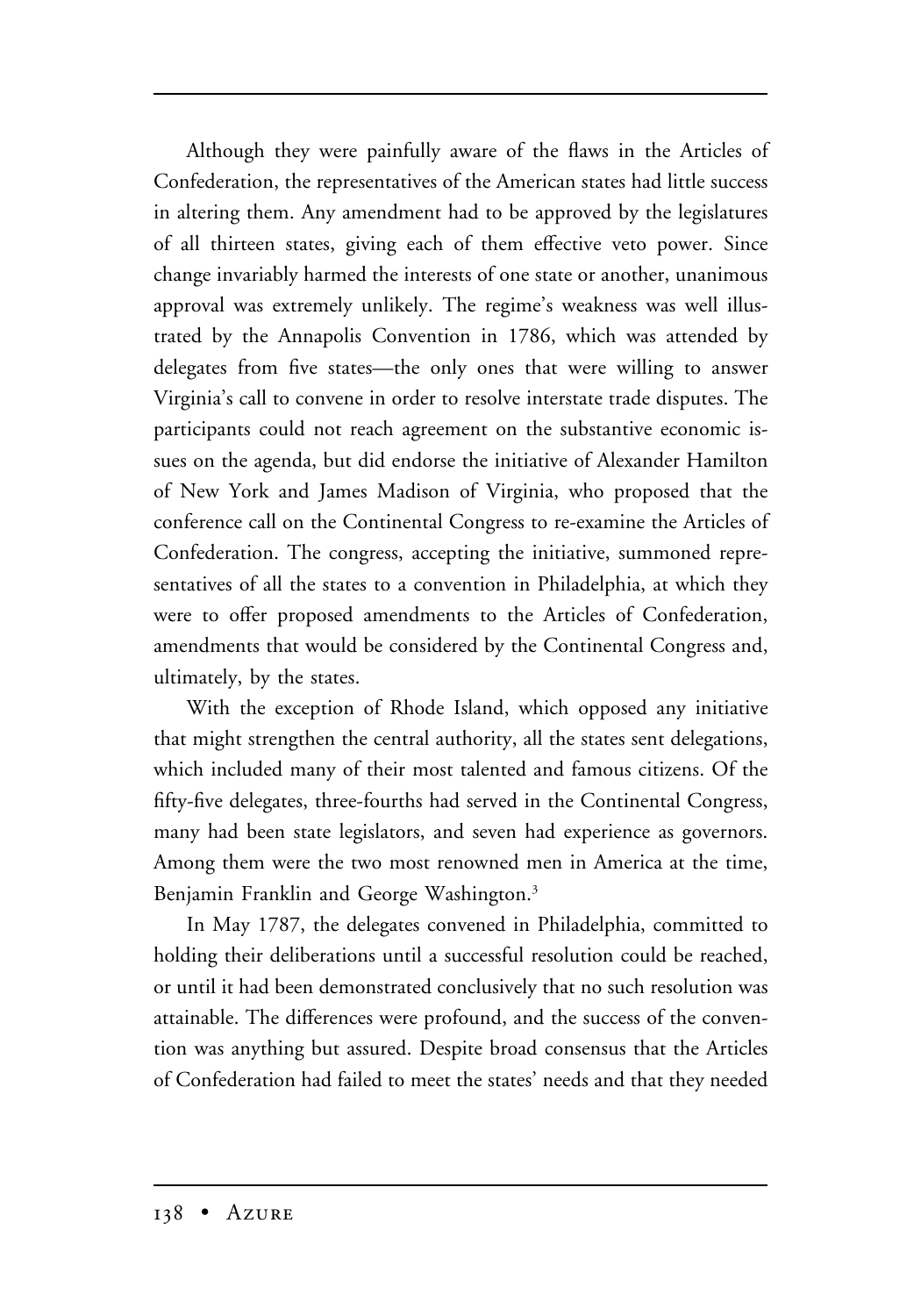to be strengthened if the states wanted to preserve a common framework, there was no clear indication that anything significant had changed in the constellation of interests that would enable a different outcome this time around. Moreover, there was no consensus on the critical question of whether minor changes would suffice to strengthen the confederation, or whether perhaps the entire notion of confederation ought to be reconsidered. The second option suggested a more radical solution, for the alternative idea of a federal state—one which combined states' rights with a strong federal government—was at that time a novelty.

In the end, most of the delegates came around to the view that the Articles of Confederation were simply unequal to the central problems facing the states, and would have to be replaced by a substantially stronger central authority. The opening words of the constitution drafted in Philadelphia captured the essence of this change: "We, the people of the United States of America" stood in marked contrast to the parallel phrase in the Articles of Confederation, "We, the undersigned delegates of the states…." These delegates, who had convened in order to protect the honor and interests of their respective states, in the end came to agree on something entirely different: The new constitution would define not merely a group of affiliated states, but a people, possessing common, central institutions of government.

How did it happen? A great deal of thought was invested in maximizing the likelihood of a successful outcome, which expressed itself in the manner of organization and the rules of debate at the convention. First of all, Hamilton and Madison, who stood at the head of those advocating a strong central government, developed their ideas for a constitution only after a close study of political arrangements in other lands, and after arriving at clear and explicit assumptions about human nature and the nature of American society. Second, they understood how important it was to define the convention's agenda by opening it with a presentation of their own well-developed ideas. Madison and his fellow Virginians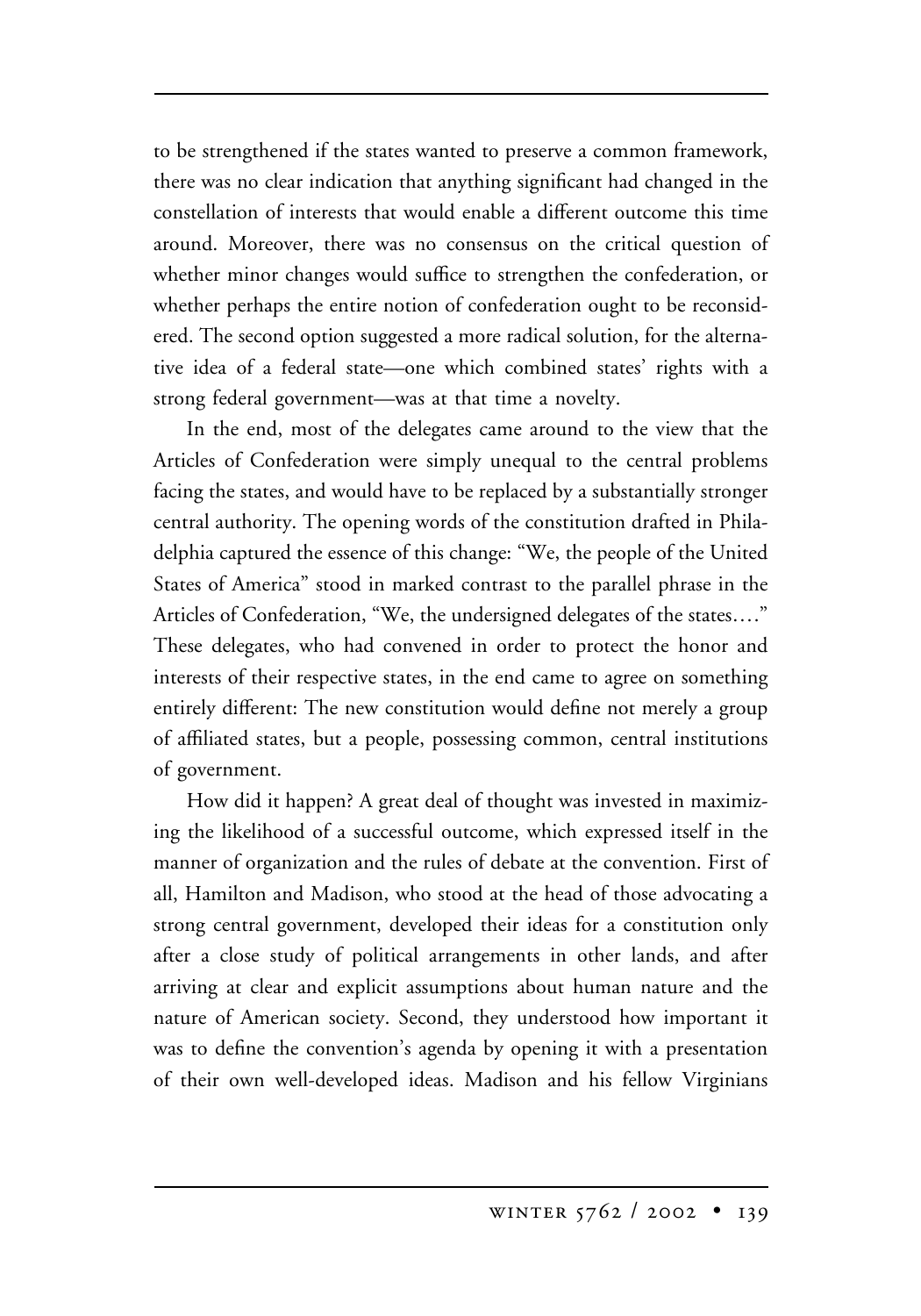submitted the first proposal, which was put forward for discussion on the convention's fourth day. This proposal, which was moved by the governor of Virginia, Edmund Randolph, called for the creation of a strong central government composed of a legislative, an executive, and a judicial authority. According to the Virginia Plan, the legislative branch would be empowered to annul state laws, to levy taxes, and to regulate interstate commerce. States would be represented in a federal House of Representatives in proportion to their populations, and the House would select from among its members a more select body, the Senate, again in proportion to population. Although important elements of the Virginia Plan were eventually rejected or significantly altered in the course of deliberations, the proposal formed the basis for the constitution that would eventually emerge.<sup>4</sup>

Moreover, proponents of a constitution went into the convention knowing that the challenge of persuading opponents and fence-straddlers alike would be a daunting one, and they prepared for it carefully. Their foremost goal at Philadelphia was to foster compromises that would enable as many delegates as possible to support the final product, and they set the rules of debate accordingly. To maximize delegates' room to maneuver and to isolate them from pressure from their constituents or from members of the Continental Congress, the deliberations were held behind closed doors, and their content was largely kept out of the press. It was also decided to conduct most of the discussions not as a formal debate, but instead as a "committee of the whole," a less formal method of decisionmaking which had its own rules—the most important being that a revote could be called on any subject. A similar spirit motivated the decision not to record the individual votes of delegates, in order to allow delegates greater freedom to change their votes later on.<sup>5</sup> The overriding goal was to allow the participants at the convention to examine the options carefully and change their minds as the deliberations progressed and new arguments were presented. Yet there was another benefit to the relatively informal method: It enabled delegates not only to weigh each issue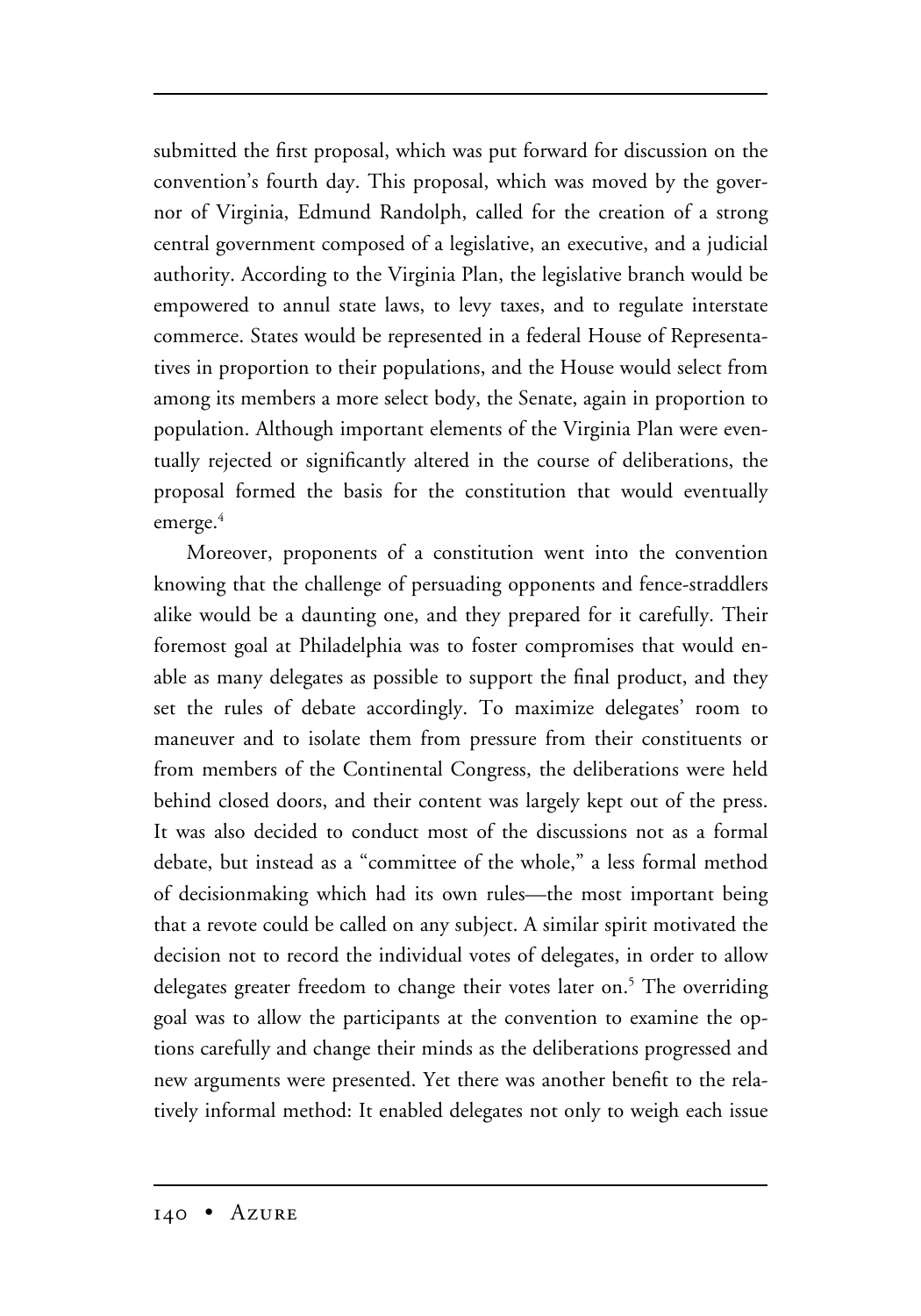on its own merits, but also to view each point in the context of the totality of the other proposals that were adopted, which was critical in facilitating compromise. Participants could consent to certain ideas on condition that other ideas were also accepted, without fearing that any point that was agreed upon would immediately become the starting point for demands that additional concessions be made.

Matters of procedure thus contributed greatly to the convention's success. In the end, however, two major issues threatened to bring down the entire effort, and likely would have, had it not been for the delegates' determination to reach a compromise that would enable the constitution's broad approval. The first stemmed from the fear of the smaller states that their power, standing, and independence would suffer greatly if representation in the legislature depended solely on population. These states supported New Jersey's proposal, which accepted most of the elements of the Virginia Plan but made representation in the legislature equal for all states, as it was in the Continental Congress. In the end, an agreement was reached that came to be known as the Great Compromise: A House of Representatives was established in which representation was determined according to population, while a second, smaller body, the Senate, would be composed of two senators from each state. In order to allay the concerns of smaller states that this arrangement would later be revised to their detriment, it was stipulated in the constitution that equal representation in the Senate would not change without the approval of every state that might suffer from such a step.<sup>6</sup>

The delegates were also sharply divided on the question of slavery. For the southern states, the effort to abolish slavery or even limit it through heavy taxation on imported slaves posed a real threat to their citizens' way of life. Southern representatives argued that slavery must be treated as the internal affair of every state, and that the central government should be denied any say. At the same time, they insisted that slaves be taken into account in considering taxation and representation.7 Delegates from the northern states sought to stop what they saw as a transparent effort to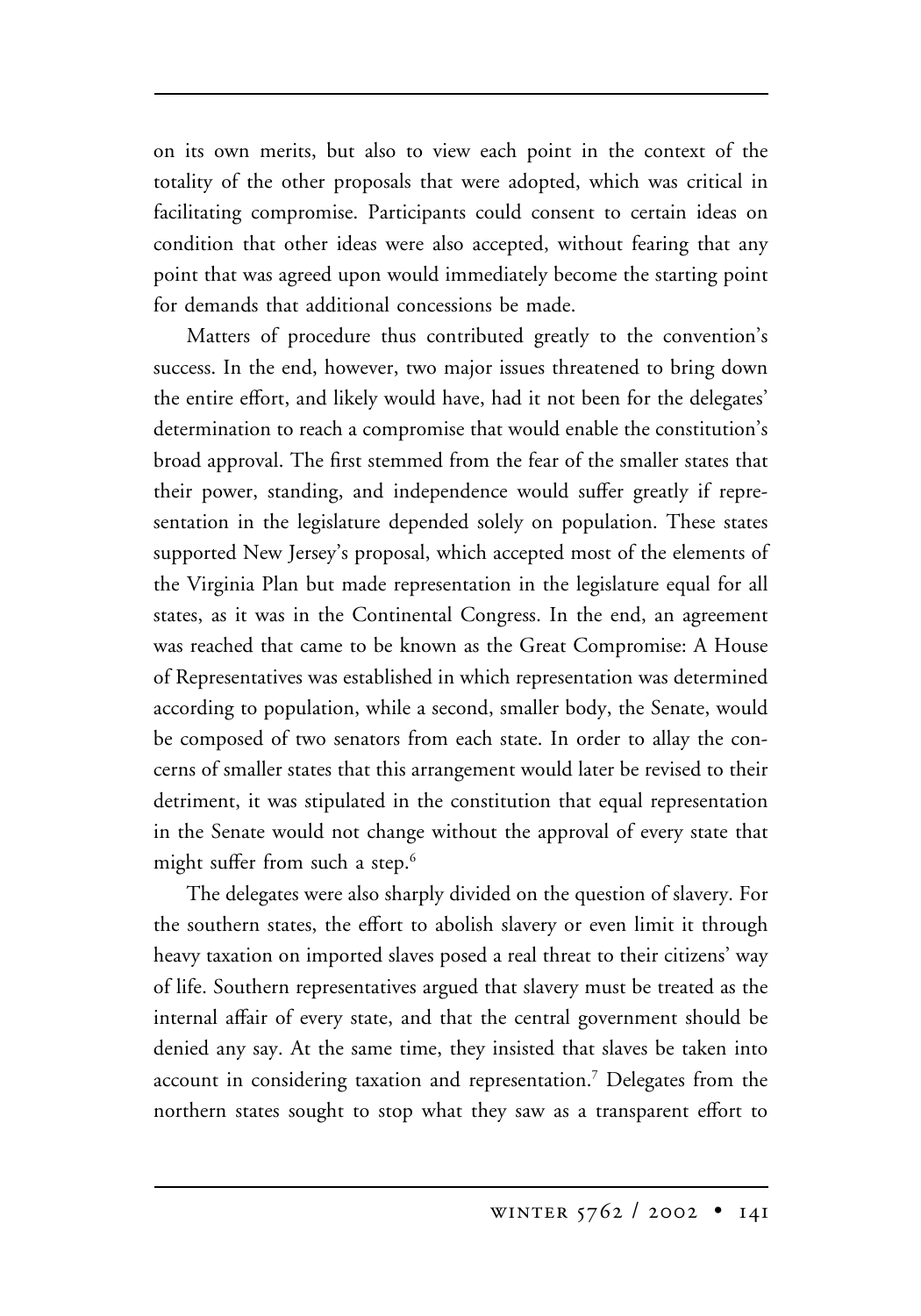inflate the power of the South within the representative bodies, and many forcefully opposed granting constitutional legitimacy to slavery on moral grounds as well.<sup>8</sup> Again, the constitutional effort was saved through creative compromise. The constitution makes no mention of the moral problem of slavery; it explicitly declares the import of slaves to be a federal matter, but puts a limit on how much it may be taxed. It further states that no limitations would be placed on the right of the states to import slaves until 1808. As regards taxation and representation, it was resolved to give "other persons"—that is, slaves—the value of three-fifths of a free, taxpaying citizen.<sup>9</sup>

In addition to these dramatic compromises, an additional factor contributed to the convention's ultimate success. The constitution drafted in Philadelphia differed from the Articles of Confederation not only in its political arrangements, but also in the method it provided for ratification. While any change in the Articles of Confederation would have required the consent of the legislatures of all thirteen states, the constitution stipulated that ratification by nine states sufficed to bring it into force in those states.10 This meant that an individual state, acting alone, could not hold up the entire process with its specific demands—and therefore it gave every state an added incentive to compromise and to ratify the document in the end, lest it be left out of the federation.

Moreover, the delegates determined that the constitution would have to be ratified not by the existing state legislatures, but by special constitutional conventions in every state. These conventions, elected directly by the public for this purpose, were preferred to the other two means of ratification that had been suggested: Approval by state legislatures, and referenda within each state. Both principled and pragmatic considerations were behind this decision. The proposed constitution called for a considerable reduction in the power of the state legislatures, and it was clear that the latter would be biased against such a change. Another reason not to turn to the legislatures had to do with the delegates' desire to win the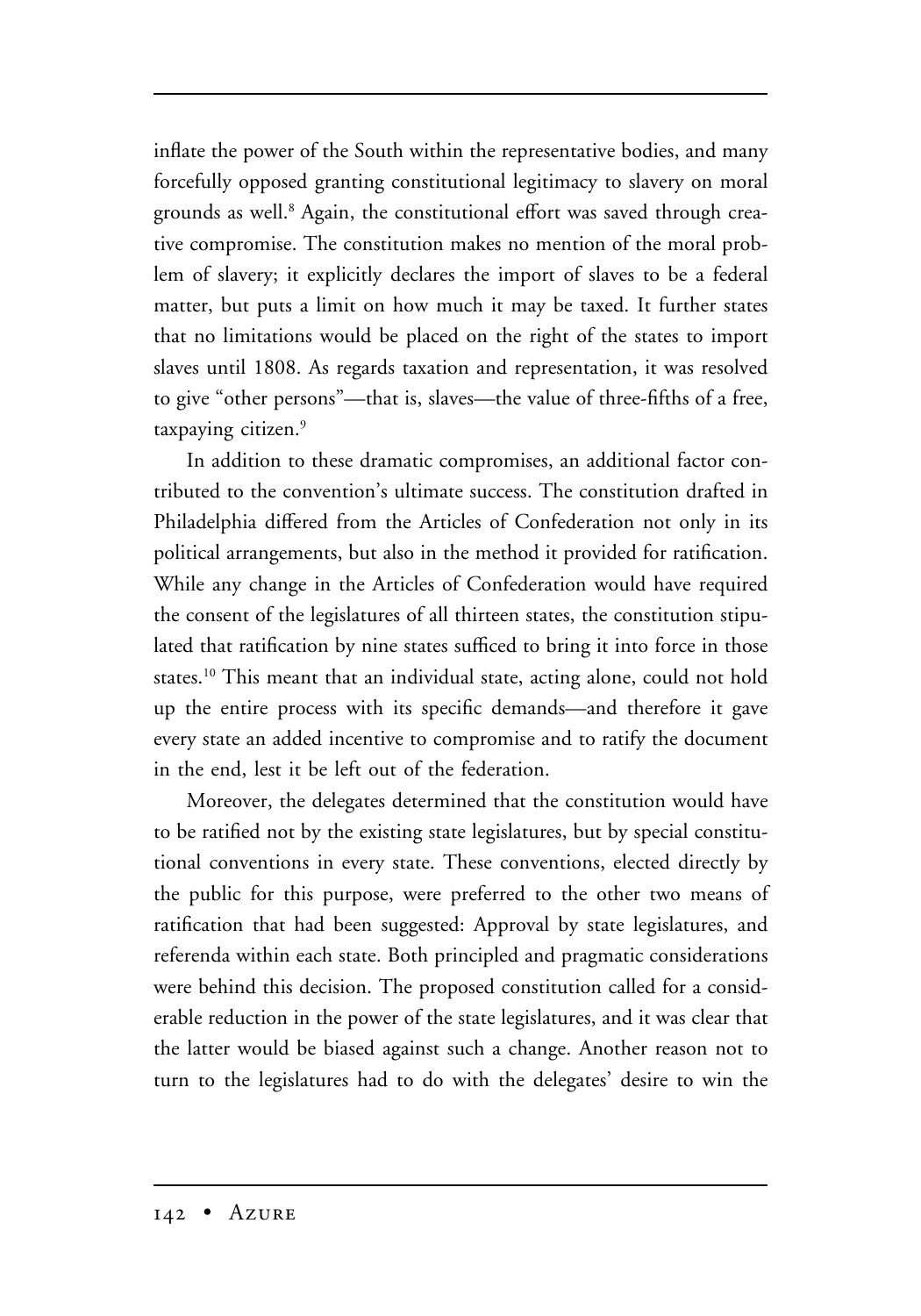broadest possible public support for the constitution. This appeal to the people was rooted in the well-established political tradition of the Puritan revolution: That the people are the supreme source of authority, and government must be based on their consent. It seemed that the natural way to ratify the constitution was through popular, statewide referenda; at the same time, the framers understood the danger in entrusting the nation's destiny to the unmediated judgment of the masses, vulnerable as it was to passions and manipulations. The idea of special constitutional conventions clearly reflected the tension between the delegates' desire for broad popular support and their fear of unchecked populism.

As the convention in Philadelphia drew to a close, on September 17, 1787, the proposed constitution was signed by 39 of the 55 delegates who had attended. Still, the adoption of the proposal to ratify the constitution was presented as unanimous, because all the state delegations gave the document their support.<sup>11</sup> Many, including Washington and Madison, described this outcome as a "miracle."12 In the wake of the decision, most of the delegates put aside their criticisms and adopted a firm public stance in favor of the finished constitution. The document did not entirely reflect the wishes of any one group, but the great majority of the delegates were convinced that the best possible compromise had been attained, and that it was highly preferable to the status quo. Franklin succinctly expressed this feeling immediately before the vote, when he said: "I confess that I do not entirely approve of this constitution at present…. I consent, Sir, to this constitution because I expect no better, and because I am not sure that it is not the best."<sup>13</sup>

The constitution cleared its first hurdle within a few days, when the Continental Congress agreed to pass it on to the states for ratification in the manner spelled out in the document, despite the complaints of some members that the Philadelphia convention had exceeded its mandate. The second challenge, the ratification process itself, was much more complex and protracted; it included the appointment of a special constitutional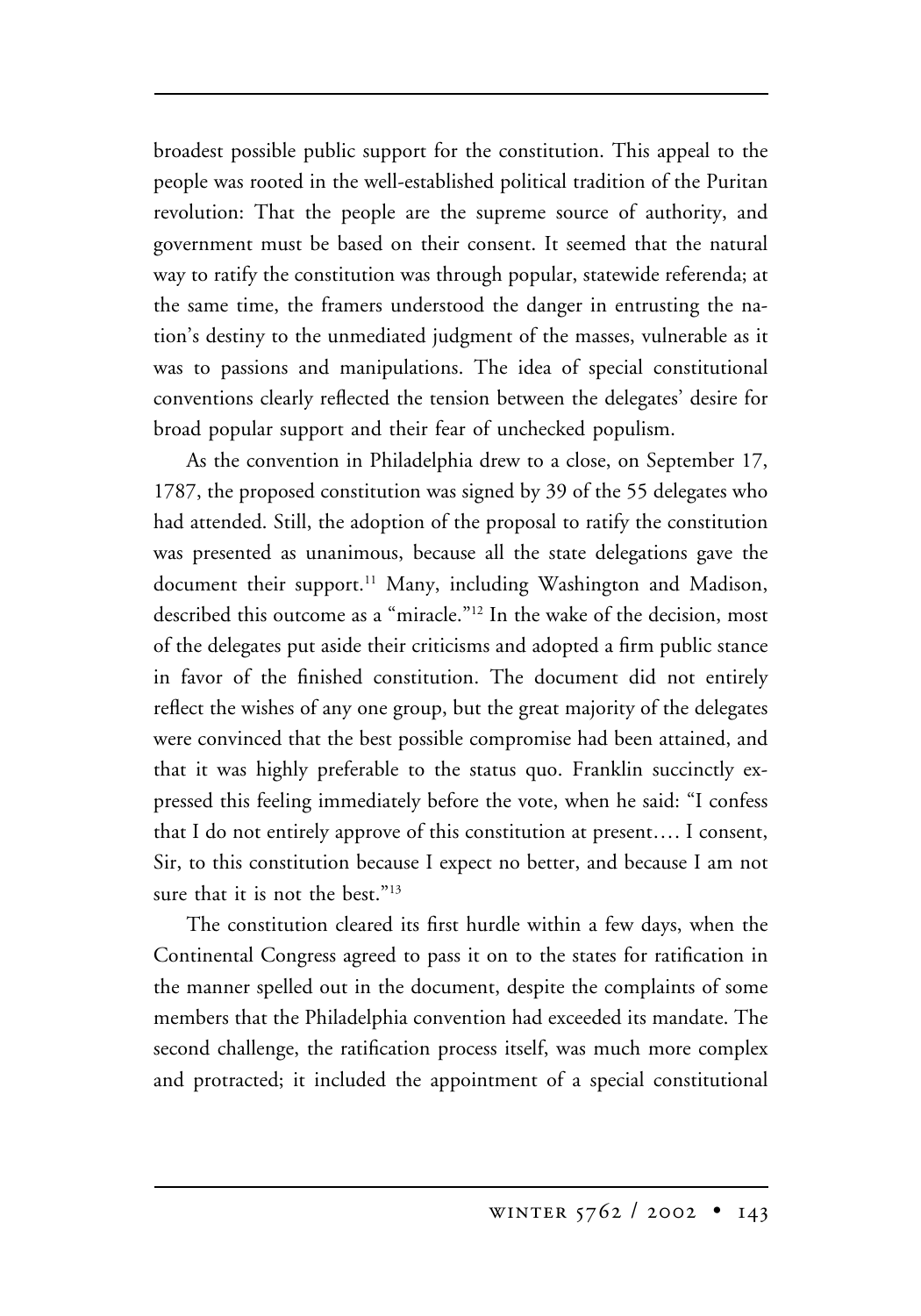convention by the legislature of each state, the convening of that body, lengthy deliberations, voting, and the reporting of the outcome of each convention to the Continental Congress. In most states, the debates at the conventions were heated, and in some the vote was very close. Virginia and New York, two states vital to the success of the union, voted to ratify only after New Hampshire, the ninth and decisive state, ratified the constitution in June 1788. In Virginia, the state with the largest population, Madison had to parry the vigorous oratory of Patrick Henry—who had boycotted the Philadelphia convention on the grounds that he "smelled a rat" in its very convocation. The constitution was ratified there only at the end of June, after its supporters agreed to endorse a formal demand by the convention to add a Bill of Rights. In New York, Hamilton, with the help of John Jay, had to mobilize all his rhetorical and political abilities—it was in the context of convincing the New York public to support the constitution that Jay, Hamilton, and Madison collaborated on the series of essays known as *The Federalist—*and it may well be that only the reports from New Hampshire and Virginia tipped the scales in favor of ratification in that state at the end of July.

In early 1789, the Senate and the House of Representatives were established in accordance with the constitution, and in April George Washington was sworn in as the first President of the United States. In the meantime, Madison, who now served in the House of Representatives, introduced a series of amendments to the constitution, including guarantees of the freedom of speech, press, assembly, and religion. In September of that year, Congress voted in favor of ten of these amendments, known as the Bill of Rights. Ratification by the state legislatures—the approval of three-fourths of the states was needed for the amendments to take effect was a lengthy process, and the Bill of Rights was incorporated as the first amendments to the constitution only in December 1791.<sup>14</sup>

The ratification of the Bill of Rights was the final act in the process of adopting the United States Constitution, and it took place more than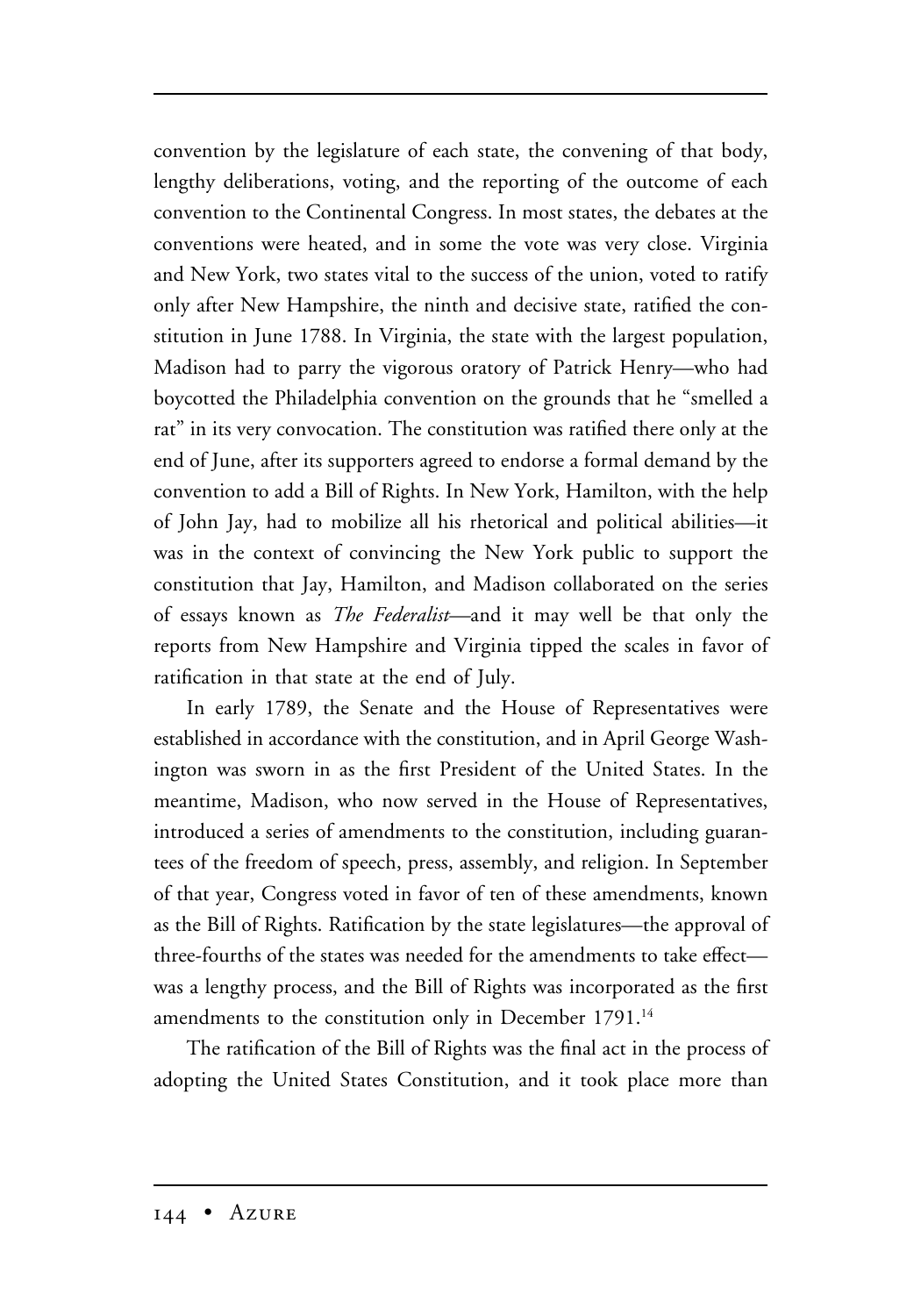four years after the Philadelphia convention, and a full decade and a half after independence. With hindsight, we now know that this was a watershed in the history of democratic government. It is doubtful whether it would have happened if not for the group of men who convened at Philadelphia, whose insight and careful planning helped produce the most enduring constitution in effect today.

## **III**

To what does the United States Constitution owe its longevity? A great deal has been written about the constitutional arrangements as they appear in the final document—concerning the balance achieved among branches of government, the relations between the federal government and the states, the complex mechanism for effecting amendments, and the guarantees of fundamental rights and freedoms. Prior to all these, however, was a single guiding assumption, one which underlay the entire process of drafting and ratifying the constitution, and which finds expression throughout the writings of its framers, and especially in *The Federalist*: That a successful constitutional arrangement must clearly, explicitly, and enduringly distinguish between what we may call "constitutional politics" and "ordinary politics." This distinction is possibly the most important contribution of the American constitutional undertaking.

The constitution is based on the belief that the activity of the regular political arena, in all its complexity, must be kept separate from the parameters—the "rules of the game"—within which this activity takes place. Establishing and maintaining such a distinction is no simple matter, and even an enduring constitution of the American type cannot draw the line clearly in all cases. The framers understood this, yet they insisted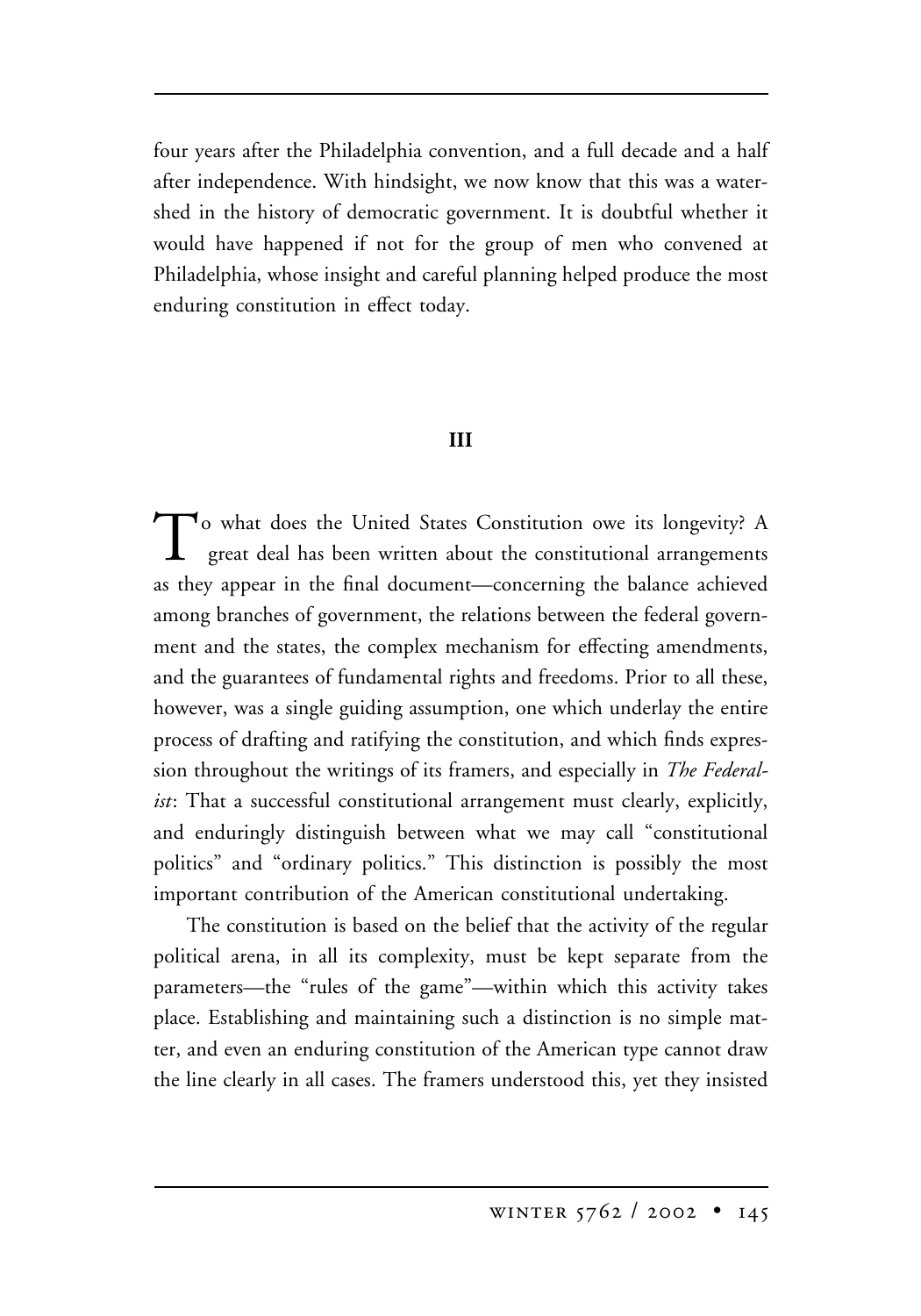that constitutional authority must be seen as essentially different from "ordinary" authority, and that this distinction is the source of the stability of every form of government based on the consent of the governed. The people are the source of authority for the constitution and the values and institutions it affirms, while it is their representatives who engage in ordinary politics. Although this principle lies at the heart of many of the constitution's arrangements, its boldest expression is the supremacy of the constitution over all branches of government, and its ability to distinguish between the manner of its own adoption and amendment, on the one hand, and the decisionmaking mechanisms of ordinary politics, on the other.

In order to maintain the stability of the constitution, the founders insisted on a difficult mechanism for amendment.<sup>15</sup> In this respect, their views echo those of David Hume, and perhaps even more so those of their contemporary Edmund Burke: It was important to them that amendments to the constitution be rare.<sup>16</sup> Amendment implies defect, and frequent change is a signal to the public that the system of governance is deeply flawed. Healthy government is based, to a great degree, on the trust of the public. This trust is most firm when the governmental system is stable, not when there are incessant battles over the system's very nature. A wise regime needs to be supported not only by the laws, but also by the tacit assumptions—the "prejudices," to use a Burkean phrase held by the public. Without such support, even the best-designed form of government cannot stand.

Implicit in this distinction between constitutional and ordinary politics was the belief, which underlies many of the framers' arguments in favor of a constitution, that certain problems are endemic to representative government, and must therefore be addressed on a constitutional level. One example concerns the twin dangers involving the degree to which power is concentrated in the hands of government: On the one hand, power concentrated in the hands of too few people has a corrupting influence; on the other hand, paralysis or unchecked factionalism can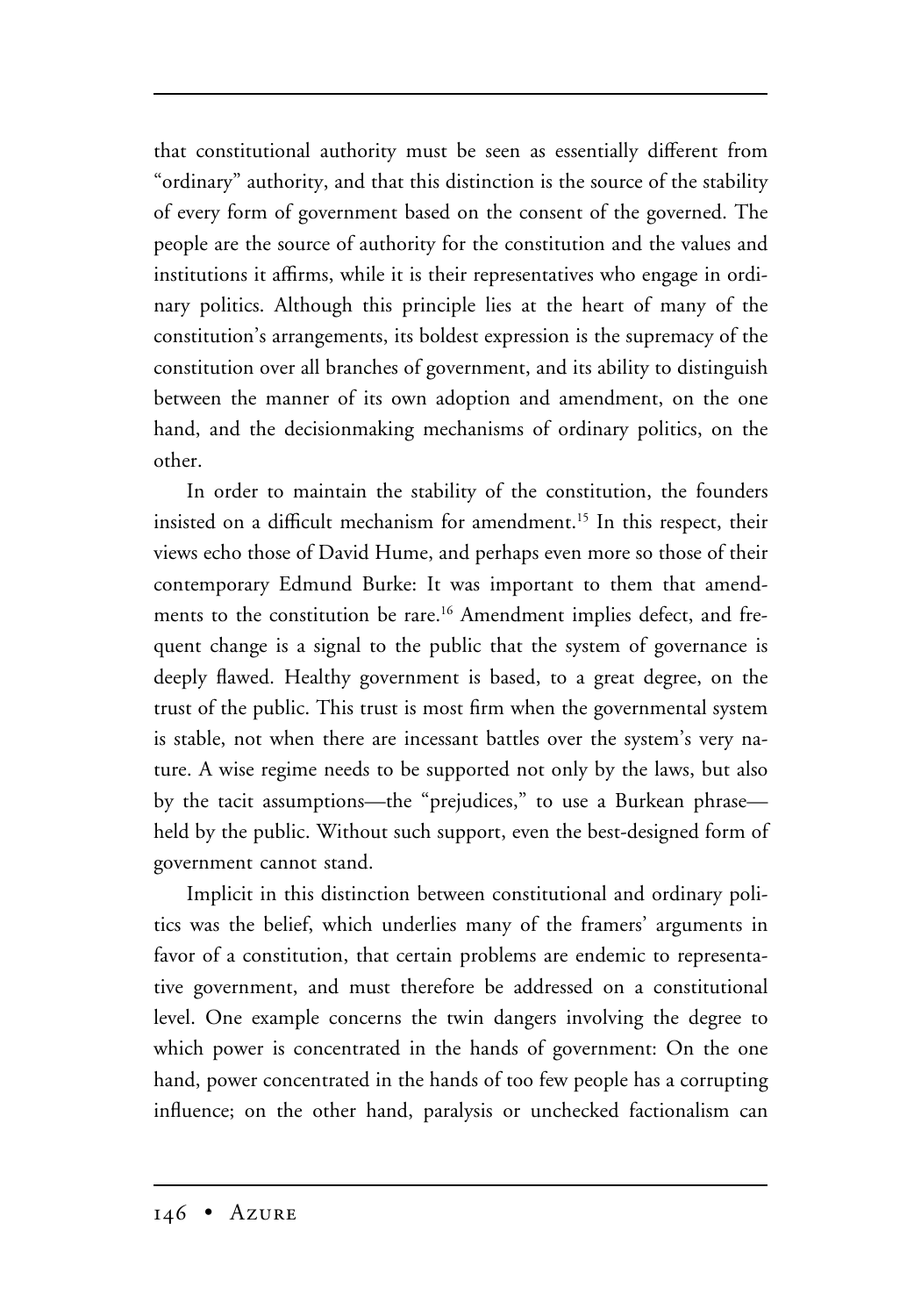easily result from excessive limitations on government power. Moreover, overzealous attempts to defend liberty and prevent one-man despotism, far from fostering governmental sensitivity to the needs of the public, can easily lead to tyranny backed by the masses.<sup>17</sup> It was in response to these perennial dangers to effective government that the framers sought redress on a constitutional level, rather than through ordinary politics. This took three forms in practice: First, republican institutions such as the judiciary, the electoral college, and the Senate as a solution to the threats of populism and despotism; second, the institution of checks and balances among the separate branches of government and between the federal and state levels; and third, the creation of a strong, "energetic" executive branch that is capable of acting despite these checks and balances. It was these considerations which led to most of the governmental arrangements which appear in the constitution drafted in Philadelphia.

These institutions, which all flow from the framers' understanding that constitutional politics should be separate from ordinary politics and should concern itself with the structural problems inherent in representative government, have a great deal to do with the remarkable stability that the constitution has been able to achieve. Throughout the constutution's long and uninterrupted reign as the governing document of the American polity, the vast majority of the political debates in the United States have been conducted *within* the constitutional structure, not *about* it. Since 1791, when the Bill of Rights was adopted as the completion of the constitution's ratification process, only seventeen additional amendments have been accepted, an average of less than one per decade.<sup>18</sup> To be sure, some scholars have argued that the amendment mechanism makes change so difficult that it harms democracy and the efficacy of government. But it is unclear how democracy and governmental efficacy in the United States would have looked with a different mechanism, especially when one takes into account the fundamental instability that might have resulted from frequent change. At any rate, the problem is less severe than it may seem, because a subtler method of amendment has been employed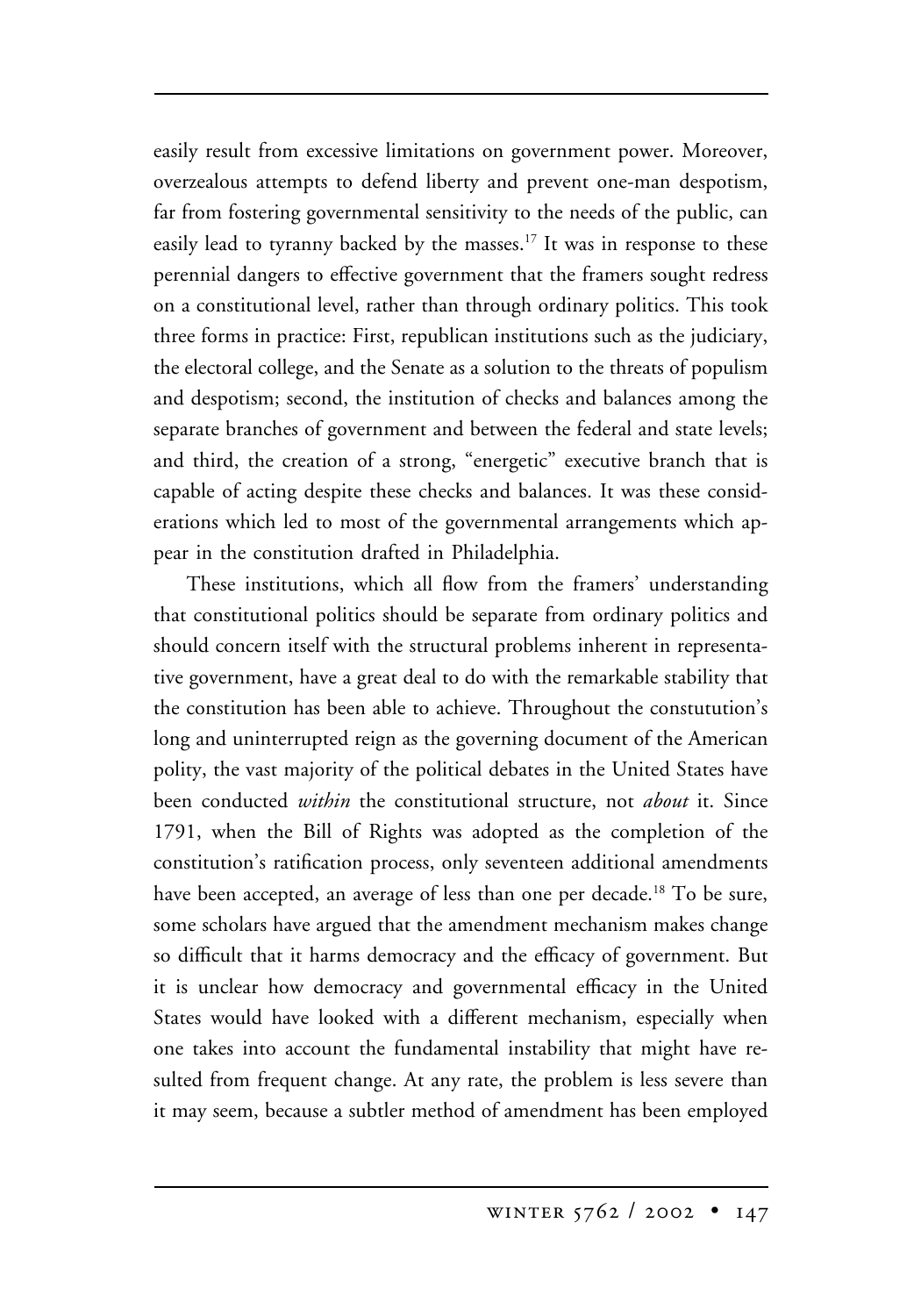in America, one that allows gradual change without requiring amendments in the formal document—namely, de facto change through judicial interpretation. Similarly, permanent institutions have been created and modified without being given constitutional expression, such as the system of political parties and the presidential cabinet. Finally, by allowing the possibility of later constitutional conventions with wide powers, the constitution offered an additional means of change, at least in principle, in cases where amendment seemed either undesirable or unlikely.

At the same time, as the founders foresaw, most of the central changes in American politics have taken place within the context of ordinary politics—in legislation, the shifting of emphases in the programs of the executive branch, and the like. The test of a well-designed constitution consists in its leaving to the public and its leaders a variety of means to effect social change, and the American constitution has passed this test with flying colors. The stability of the constitution, combined with its ability to facilitate necessary changes, has resulted in a profound loyalty among the great majority of Americans to the constitutional structure. Americans are almost universally committed to effecting change within the system, while leaving the system itself essentially unchallenged.

On this point, of course, it is impossible to ignore the Civil War. Some regard its outbreak and conclusion as the exception that proves the rule: The American constitution created an arrangement that failed only once, when some of the states decided to leave the Union rather than engage in prolonged conflicts within it. The constitution's failure, according to this view, lay in its lack of mechanisms flexible enough to contain the disagreement within its framework. However, it can as easily be argued that in the Civil War, the constitution did not "fail" the way the Articles of Confederation or the various French constitutions failed, but rather that the rupture between the sides reflected something more fundamental and inevitable. The war arose at a juncture when political visions in the North and South were so distant that they could no longer coexist within a shared framework, and so ordinary politics was simply no longer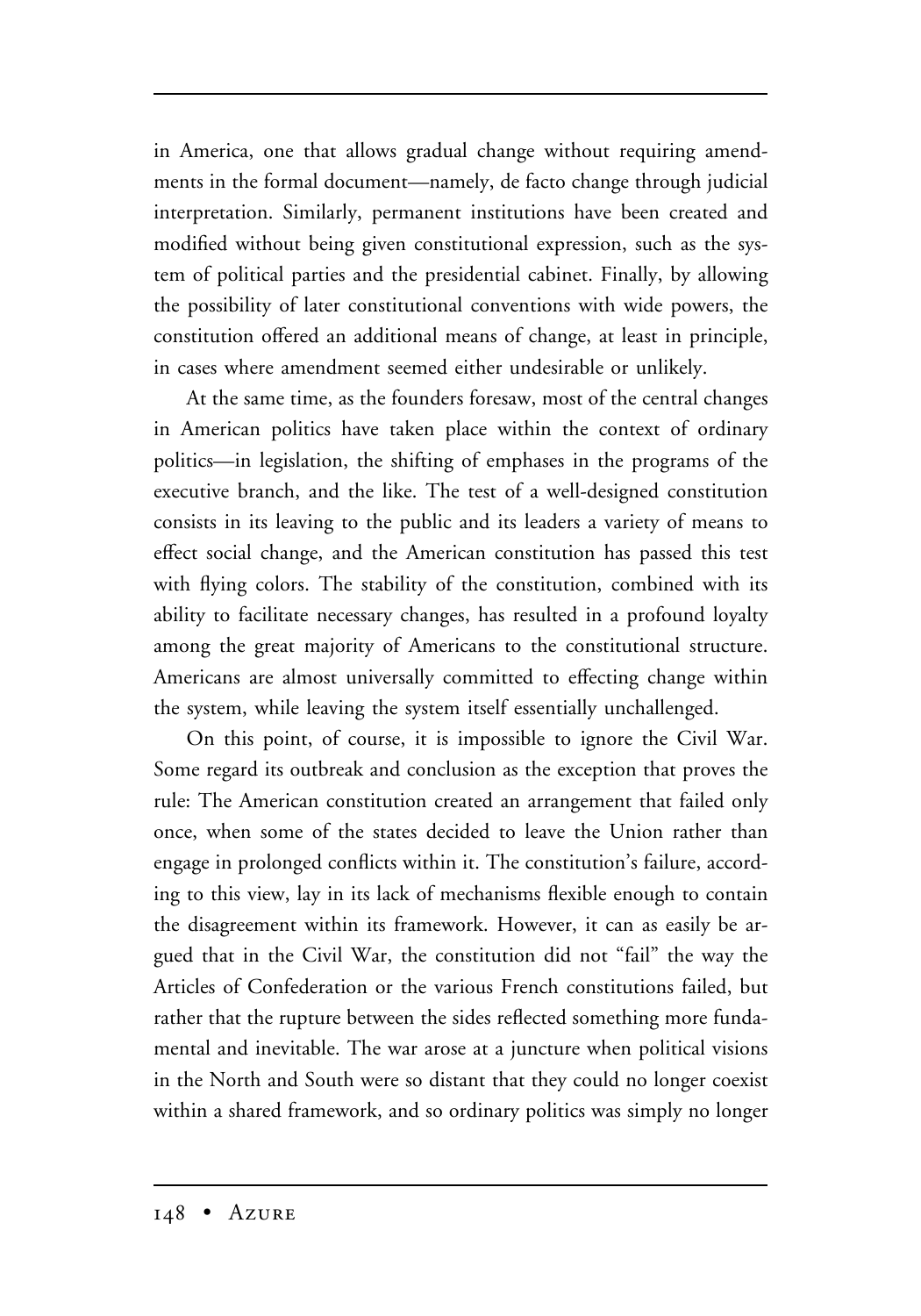suitable. In other words, what failed may not have been the constitution, but the very idea of the Union. Eventually, after the decision on the battlefield, both sides continued to work jointly within the context of the *same* constitution, as amended to reflect the ban on slavery that was one of the war's principal outcomes.

The balance achieved between an "energetic" government capable of fulfilling its role and the limitation of this government by checks and balances was an additional reason for the constitution's success. The legislative branch was to keep watch on the president, preventing the possibility of authoritarian rule. At the same time, a counterbalance had to be instituted that would limit the danger of populist rule by an overly powerful legislature. The internal division of Congress into two separately elected houses, along with the active participation of the president in the legislative process through the right of veto, served this goal well. While it could be argued that this structure is too restrictive, stunting the legislative process, there are good reasons to think that such restraint has been a good thing. The American version of separation of powers, according to which full, effective power rests only with a party that controls the presidency and both houses of Congress, is very different from the situation in parliamentary democracies, where the ruling government always has, by definition, control over parliament.<sup>19</sup> The American system offers a far more structured system of checks and balances than the parliamentary system, which tends to become dependent on features such as the professional civil service and coalition politics. The American system of a strong president, balanced by the two houses of the legislature and by an independent Supreme Court, has proven capable of enabling forceful action when necessary, but without resorting to authoritarian rule. The belief of the founders as expressed in *The Federalist*, that only the strength and ambition of politicians in one branch are capable of consistently restraining the tendency of other branches to amass excessive power, has proven correct.

Not only have the institutions of American government succeeded in living in balance with one another, but that balance has proven itself able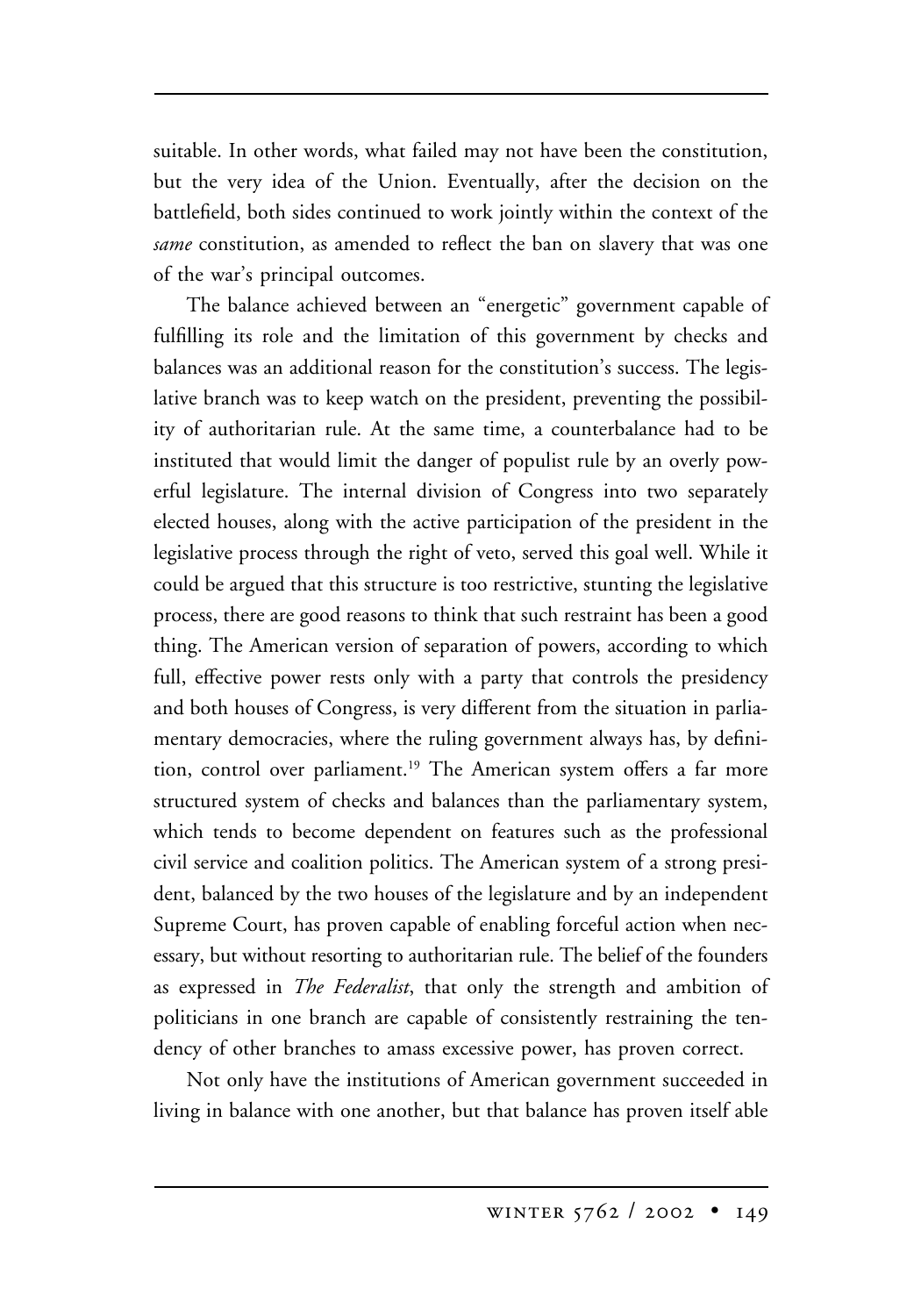to shift as circumstances in the country required, without necessitating a change in the constitution. All three branches have succeeded, as the need arose, in asserting powers not explicitly granted them from the outset. Although the tendency of the branches to broaden their powers has caused problems on occasion, the branches have generally succeeded in expanding only into the realms in which they possess a real comparative advantage over the others. The Supreme Court has expanded its authority in the defense of civil rights; Congress in the determination of priorities in socioeconomic matters; and the president in the preservation of order and the use of concentrated force in the face of civil strife or foreign aggression. The constitutional system may go too far in limiting the executive branch, but in times of crisis the United States has been led by presidents who did what was necessary to address the problems facing the country.<sup>20</sup> In the final analysis, the first modern democracy has managed to survive since its inception without suffering a single military coup or other suspension of the constitution's authority. This in itself is no small feat, and the checks and balances in the constitution have contributed greatly to it.

Moreover, the constitution has succeeded in striking the proper balance between the threat of populism, on the one hand, and the danger posed by politicians' private ambitions, on the other. The main answer of the American constitution to this eternal dilemma is the republican structure. It was the founders' assumption that a certain amount of faith in the wisest and most experienced members of society is in the common interest of all members of society.<sup>21</sup> The best process of decisionmaking, it was believed, was not through popular referenda, but through the careful decisions of the people's elected representatives, or, as in the case of federal judges, through individuals appointed by those representatives. It was in this context that the founders also emphasized the importance of fostering good character among the citizenry, and, especially, of reinforcing the tendency of voters and their representatives to elect people of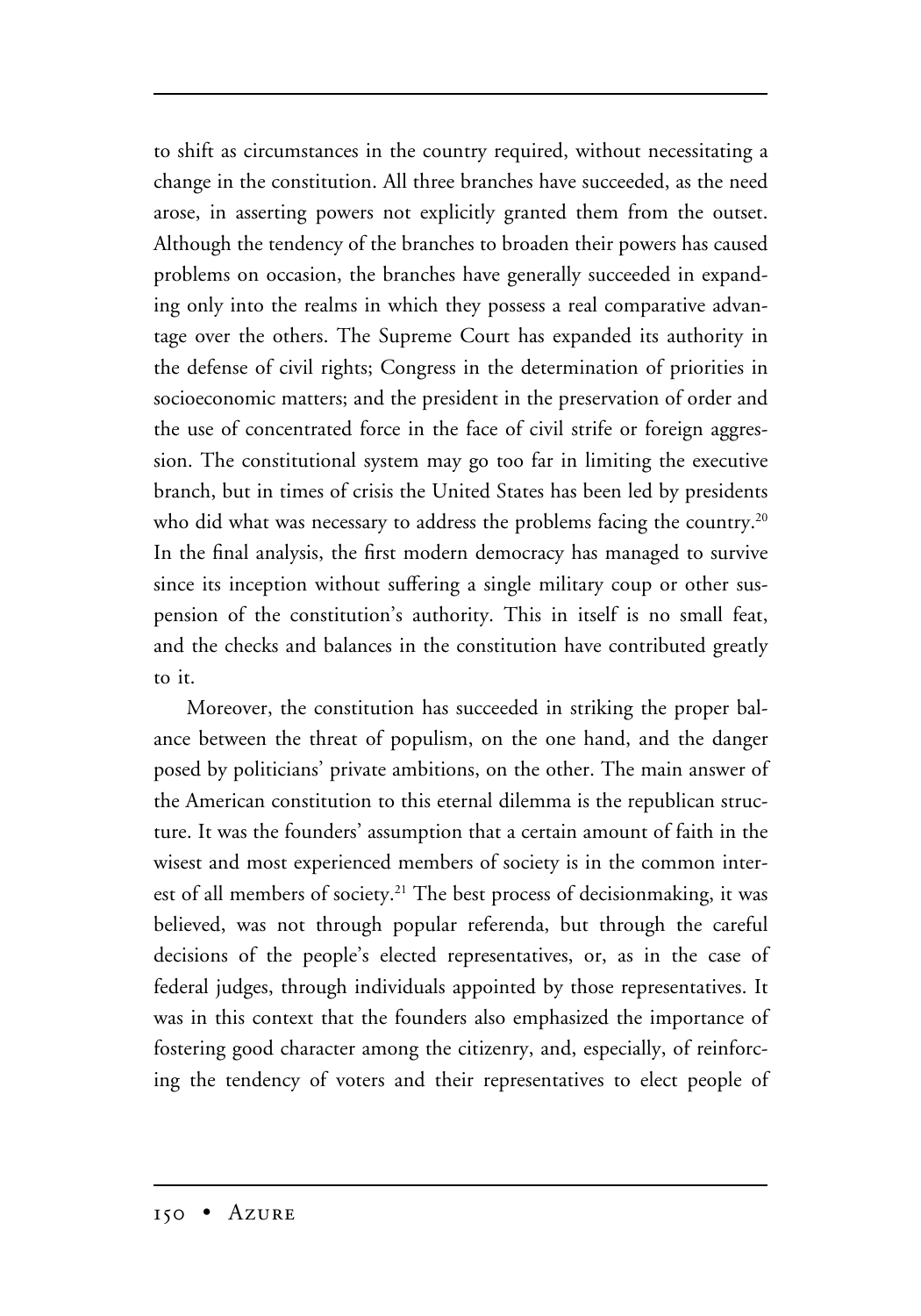upstanding character to positions of leadership. While the American system has of course had its failings, particularly in the realm of civic equality for minorities, it is still the case that the republican principle has on the whole functioned very well throughout most of the history of the United States and succeeded in bringing into office good leaders, particularly in times of crisis: Leaders such as Abraham Lincoln, who was able to preserve the Union in its most trying hour; and Franklin Delano Roosevelt, who led the country through the Great Depression and the Second World War.

The republican principle is also at work in the houses of Congress, despite the fourfold expansion of the Senate from 26 members at its inception to the current 100 senators, and the sevenfold rise in the number of Representatives from 65 to 435. These two bodies make most of their important decisions in smaller committees, which preserve the republican element while streamlining the functioning of government. Thanks to these arrangements, the populist danger that was of such concern to the founding fathers, especially the authors of *The Federalist*, has not appeared, and, except for very limited periods, the dictates of the masses have not led to irresponsible economic policy, the outbreak of wars, systematic persecution, or the election of demagogical leaders.<sup>22</sup>

The most important test that the constitution seems to have failed, at least for most of American history, is the preservation of the rights of minorities. These rights were, according to the founders, supposed to be guaranteed by political structures that would neutralize the dangers of factionalism or arbitrariness by preventing any one group from exercising dominance over the others. The outstanding example brought by the *Federalist* authors of such a right is the free exercise of religion, which they contended would be protected by the abundance of religious groups in the United States. In their view, the sheer size and diversity of a country is also the most effective guarantee of the other rights of individuals or groups. A multiplicity of private interests will result in a general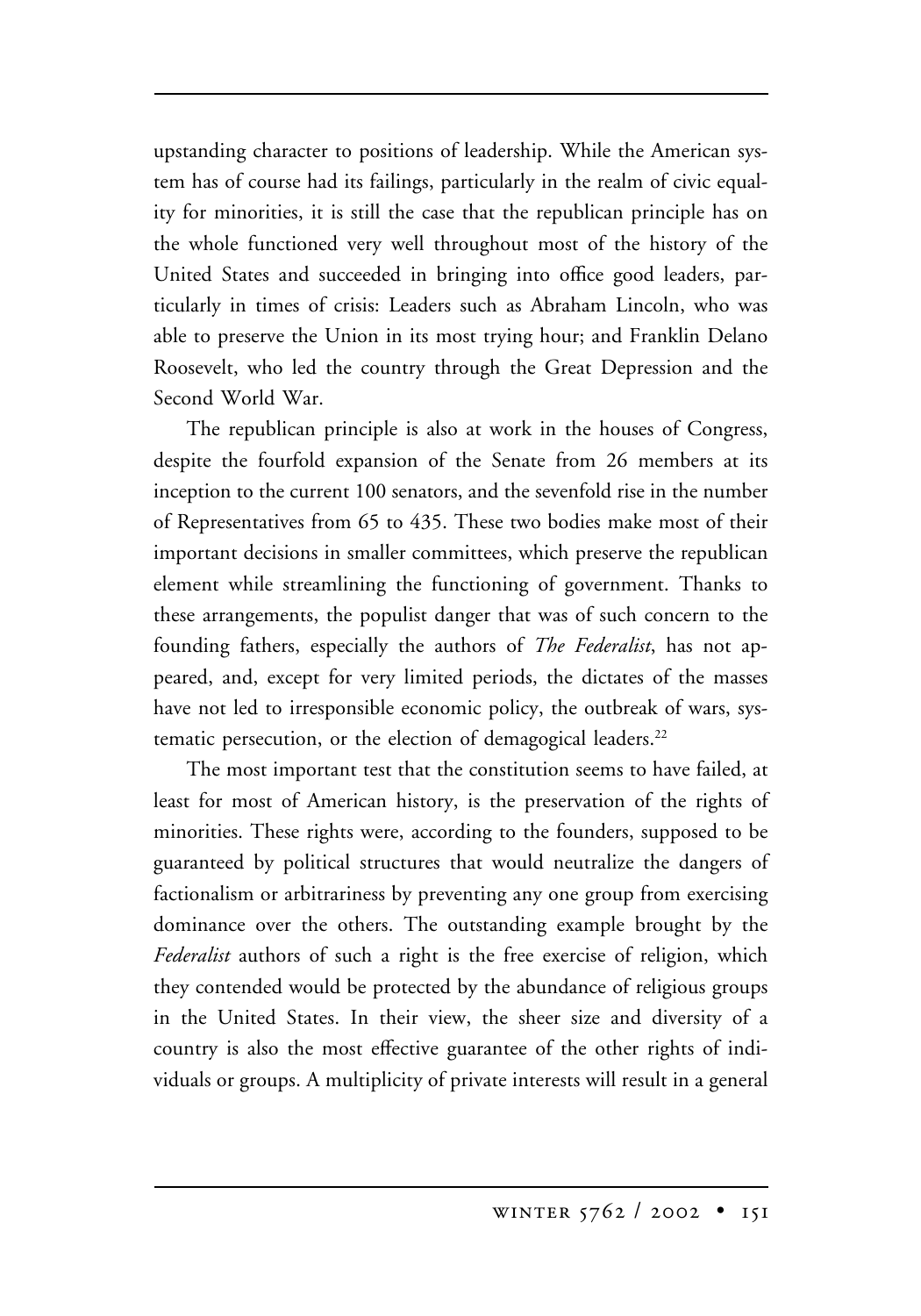willingness to defend the rights of minorities, since each group will know that in certain matters it is liable to find itself in the minority. The problem with this reasoning is that the tolerance achieved is due to each group's fear of dominance by the others, and so it in fact exists only among groups that belong to the national mainstream, whose members could belong to the majority regarding certain issues, and the minority regarding others. The situation of groups that are "chronic minorities" is more difficult, because injury to them does not raise such fears among the majority. Alexis de Tocqueville's concerns about "the tyranny of the majority" certainly have had a basis in the American reality.<sup>23</sup> The rights of Indians and slaves were denied in the constitution itself, and the history of the attitude to blacks since then bespeaks the limitations of the social mechanism that the authors of *The Federalist* believed would protect the rights of the "chronic" minorities.

Attempts by the courts to solve the problem of chronic minorities, both in the constitution and in its interpretation, have generally not improved the situation appreciably. The Bill of Rights was rarely applied to blacks until after the Civil War, seventy-five years after it was adopted; even then, the enactment of the Thirteenth and Fifteenth Amendments, which banned slavery and guaranteed blacks the right to vote, did not protect blacks from a high level of systematic discrimination and segregation. Similarly ineffective was the institution of judicial review, which had been promoted by Alexander Hamilton in *The Federalist* and first asserted in practice by the Supreme Court in 1803, in *Marbury v. Madison*. 24 Although the courts succeeded on occasion in standing up against the widespread discrimination against blacks, they did so only rarely and at a very late stage, addressing the challenge of equal protection for blacks beginning in the 1950s—eighty years after the constitution had granted them formal equality, and nearly two centuries after the founders had declared that "all men are created equal." In the final analysis, the power of the courts to effect social change has been quite limited.<sup>25</sup>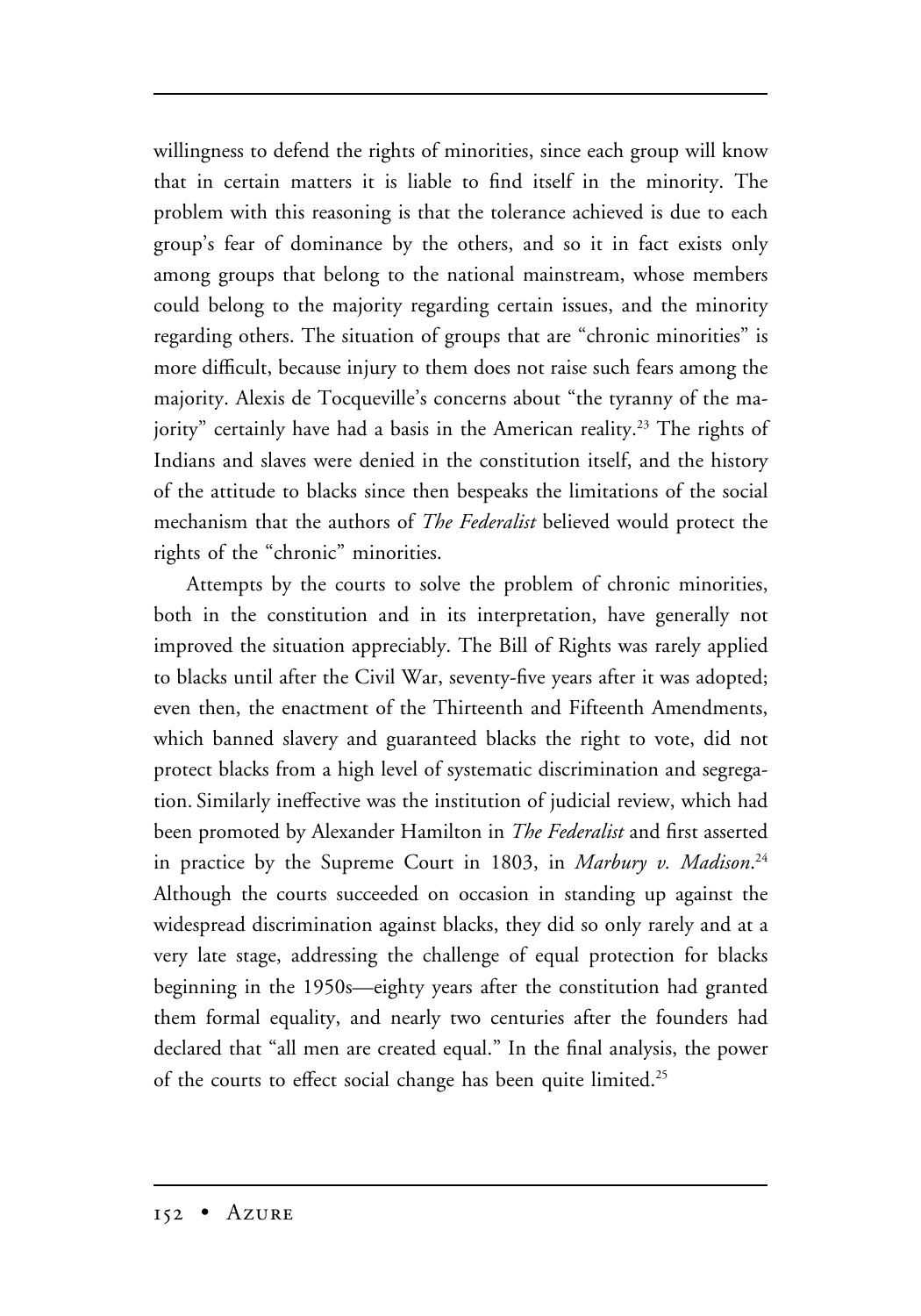Yet for all that, it is difficult to deny the success of the American constitutional experiment. The founders of the United States forged a coherent and enduring supreme law, most of whose components have won broad consensus that has only increased with the passage of time. The distinction between constitutional and ordinary politics has been maintained throughout, and with it, the unparalleled stability of the American regime.

#### **IV**

In considering how to draft and adopt a considering how to draft and adopt a consideration of the American example?  $\mathbf T$ n considering how to draft and adopt a constitution, what lessons can

A basic insight of the American constitutional process is that a constitution must provide good answers to the most trenchant problems facing the particular society which is to be governed by it. Moreover, the constitution must reflect that society's political tradition and culture. Any discussion on the adoption of a constitution for Israel, therefore, must begin with a look at the unique problems arising from the country's social and constitutional history.26

Israel's Declaration of Independence, which was adopted unanimously by all the representatives of the nascent Jewish state on May 14, 1948, expressly stated that the form of government in Israel would be based on a constitution. The declaration also provided for temporary institutions, meant to serve until an elected Constituent Assembly adopted a constitution that would establish the permanent institutions of government. The declaration stated that Israel was a Jewish state, and promised equal civil, political, and social rights to all its citizens. Several draft constitutions for the Jewish state were prepared prior to independence. One of them,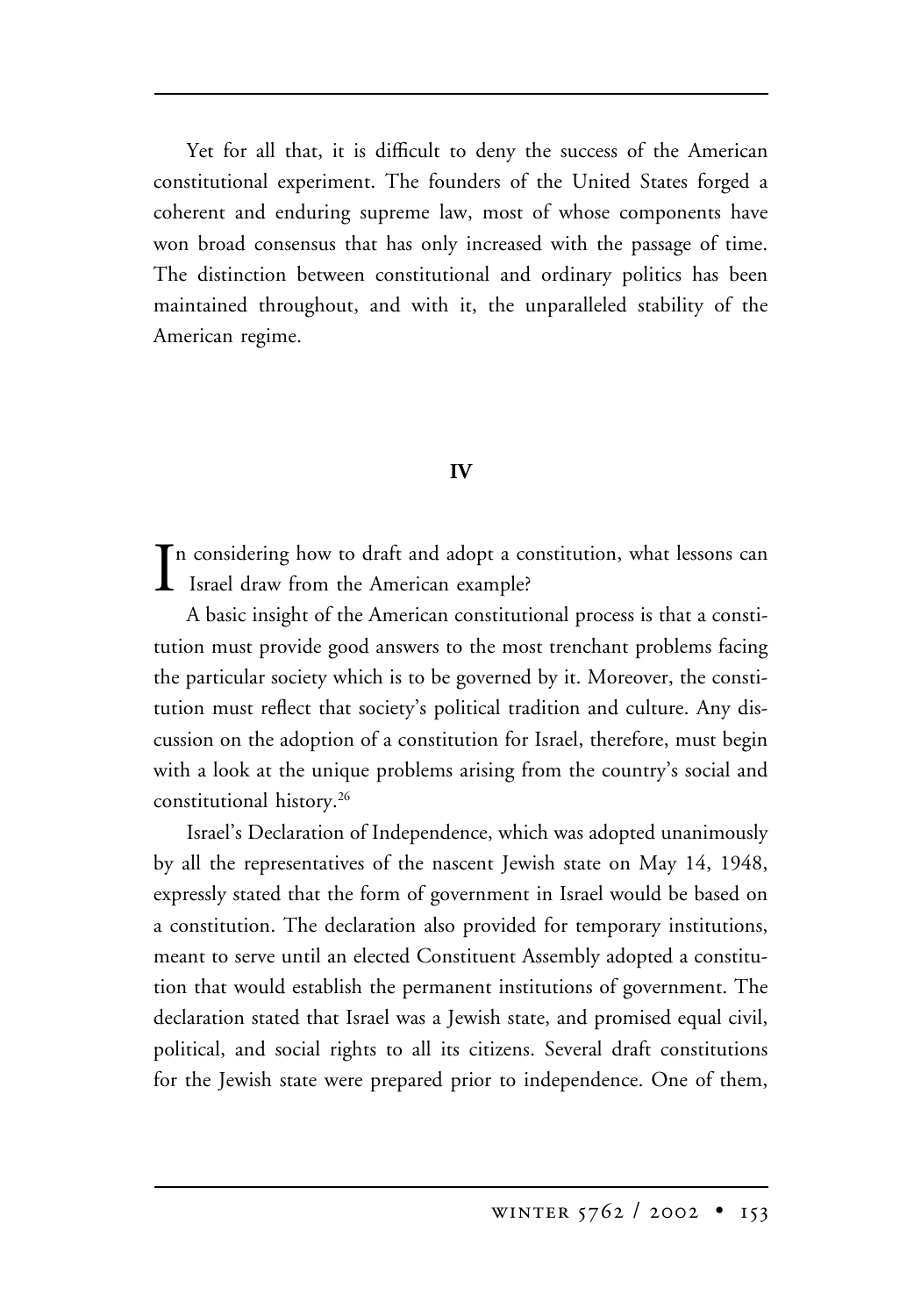composed by Leo Kohn, had even been selected as the starting point for deliberations.

But a great deal changed with the War of Independence, and when elections for the Constituent Assembly were finally held in February 1949, the provisional People's Council, which had served until then as the country's legislature, transferred ordinary legislative responsibilities to the newly elected body, which it was supposed to exercise while simultaneously carrying out its mandate for crafting a constitution. In early 1950, the assembly, which had renamed itself the "First Knesset," conducted a lengthy and exhaustive debate on the subject of the constitution, which ended with an agreement that became known as the "Harari decision": The process of creating a unified, supreme constitution would be postponed, and the Knesset would pass a number of "basic laws," which would ultimately be brought together into a constitution at some point in the future. The task of crafting the basic laws and creating a constitution out of them was given to a standing committee of the Knesset, the Committee on Constitution, Law, and Justice.<sup>27</sup>

The Harari decision was the product of the first attempt by Israel to govern itself by means of a constitution serving as the supreme law of the land. Scholars may argue over whether it was the best decision to make under the circumstances, but the fact remains that no formal constitution has yet emerged from the process it started, and it is worth recalling what led the country's leaders to refrain from decisive action at Israel's original, constitutive moment.

The decision not to enact a constitution shortly after statehood has generally been attributed to the principled opposition by the religious parties to any constitution that might be seen as competing with the supremacy of the Tora. Such an explanation falls short, however. Although at no time did they give their in-principle support to adoption of a constitution for Israel, the religious parties did, in the first years of statehood when a constitution appeared inevitable, cooperate in the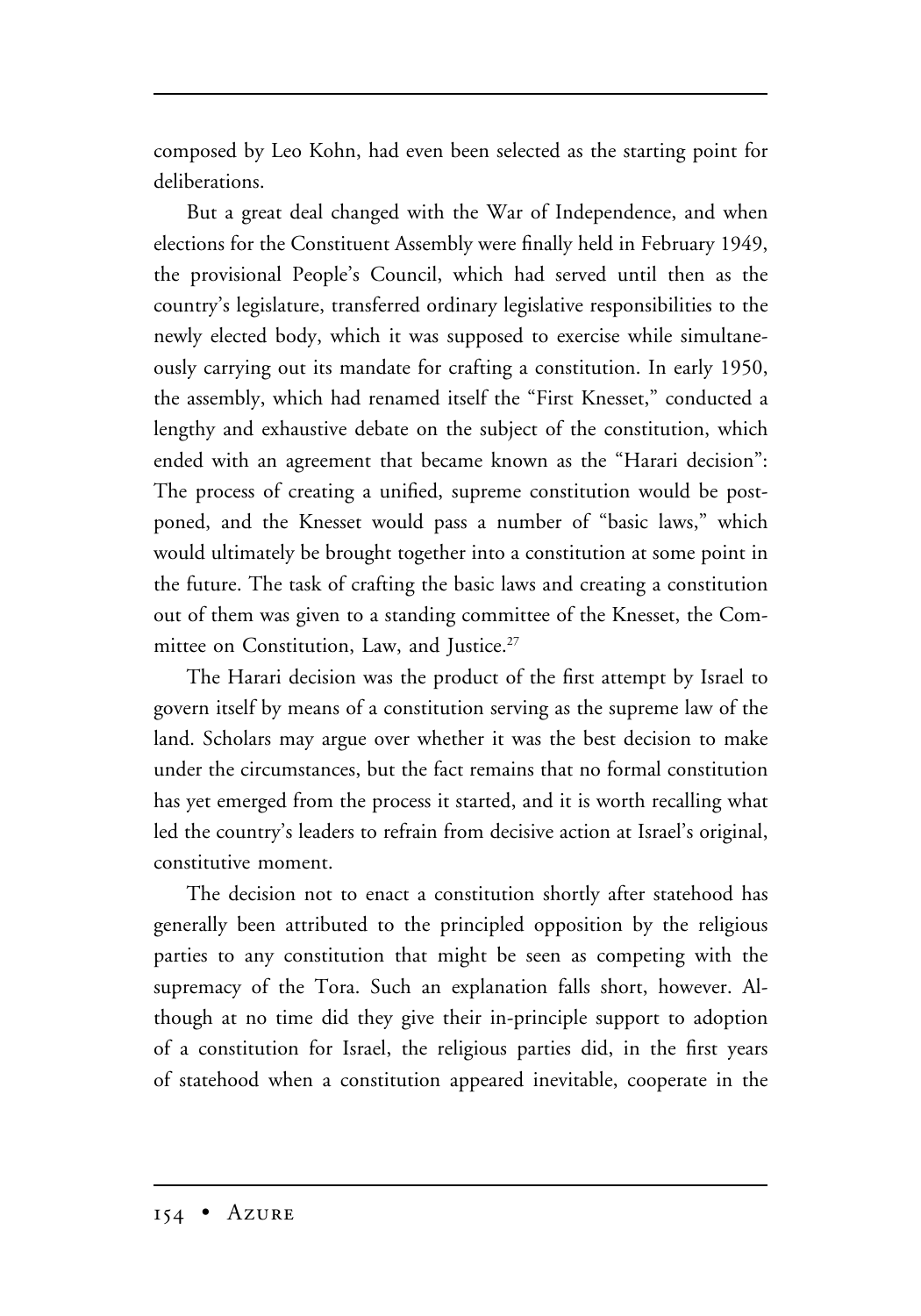process in order to ensure that their interests would be protected. Rather, there were other factors behind the decision to postpone the framing and ratification of a constitution. The most effective opposition came from key leaders of government, particularly Prime Minister David Ben-Gurion. Ben-Gurion was of the opinion that the proportional election system, which was copied from the institutions of the *yishuv*, would not allow sufficiently effective rule, since it guaranteed that a large number of small parties would succeed in electing representatives to the legislature; he therefore did not want to enshrine it in a constitution that would subsequently be difficult to amend. He also was concerned that any constitution adopted by Israel would set up an extensive system of checks and balances that would limit the power of the government. He therefore preferred to rely on the pure parliamentary system that Israel had inherited from the Mandatory period, which gave substantial leeway to the party that dominated the government coalition—which for the foreseeable future seemed likely to be Ben-Gurion's Mapai. Ben-Gurion consistently opposed a constitution, limitations on the legislative ability of the parliament, and judicial review of Knesset legislation that would be based on the principles of a constitution and a bill of rights. In his eyes, a young nation that was literally fighting for its life against external enemies and had, at the same time, to contend with economic hardship and massive immigrant absorption could not allow itself the luxury of severe structural limitations on the power of the government. In its first years, Israel was therefore a highly centralized state, with a limited civil society and strong governmental control over all spheres of life.28 In other words, Ben-Gurion saw the prospect of adopting a permanent constitution not merely as unessential for the welfare of Israel, but as an obstacle to the governance of the country.

Moreover, many Israeli leaders were reluctant to open up the painful ideological debates that would have accompanied any serious constitutional effort, particularly in light of the other pressing matters at hand.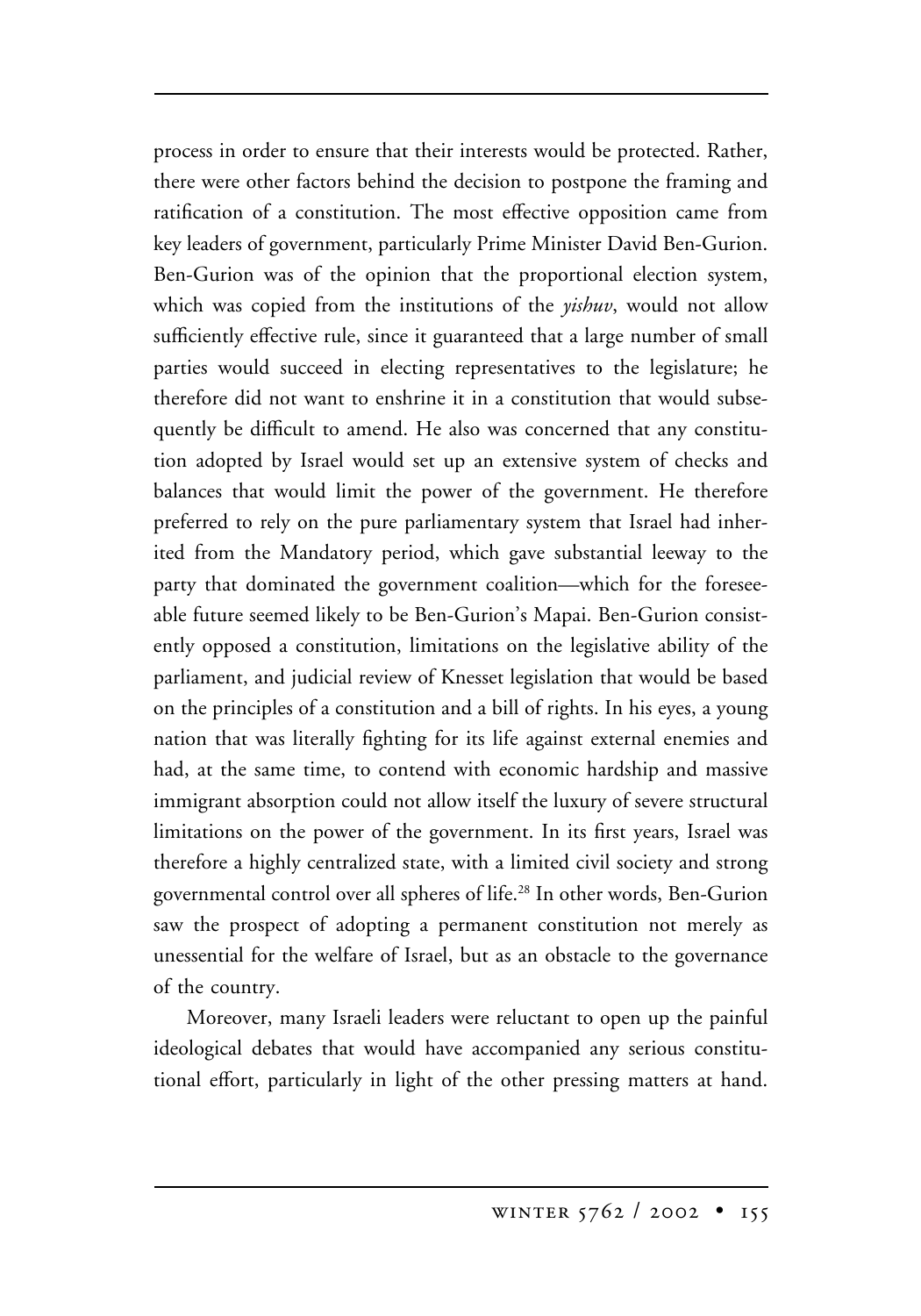Two such debates were central at the time: The controversy over whether the Jewishness of the state was essentially national and cultural, or religious in nature; and the question of whether the nation's economy should be conducted according to socialist or market-based principles. It is very telling that a third issue was scarcely ever mentioned: The status of non-Jews, especially Arabs, in the new state.<sup>29</sup> The first controversy was dealt with through a compromise known as the "status quo agreement," under which secular and religious groups reached a *modus vivendi* to which both sides adhered for some time. The second was addressed through arrangements that struck some measure of balance between a strong welfare state and private initiatives. Both sets of arrangements were not very consistent or coherent, and would not have coexisted well with enforceable constitutional declarations.

The consequence of the Harari decision was that Israel established a parliamentary democracy along the Westminster lines, including the principle of parliamentary sovereignty, according to which the legislature was considered the supreme authority. But although the general question of what system of government would obtain in Israel was resolved rather quickly, the process of enacting a written constitution through basic laws proved to be a long one, with the first such law not passing until 1958, and with a total of only nine being enacted over the state's first four decades. Moreover, these laws did not offer the kind of long-term stability one might expect from the pillars of a national constitution: Eight of the nine were enacted through ordinary parliamentary procedures and could be similarly changed. The key exception was the first such law, Basic Law: The Knesset. One of its clauses stipulated that elections to the legislature would be national (instead of regional), that they would be based on proportional representation, and that they would reflect principles of equal opportunity for all parties and voters. This clause reflected the existing situation: Ben-Gurion had failed in his attempts to move away from the system of proportional representation, and the opposition parties and small coalition partners, fearing future attempts to change the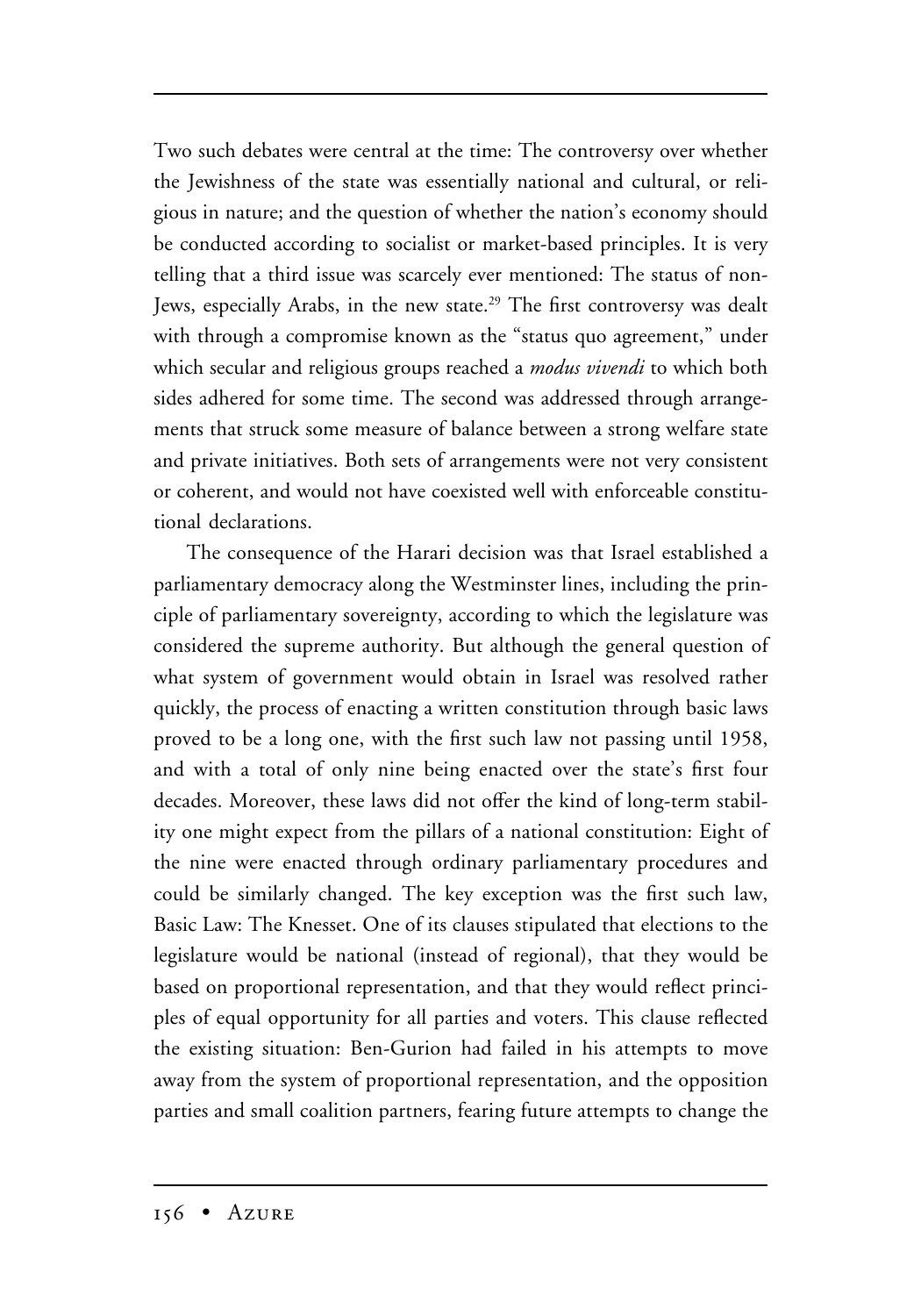system, insisted on anchoring the status quo in the law, such that it could be changed only by a special majority of 61 members of Knesset (out of 120).

This "entrenchment" of the first basic law led to the beginnings of judicial review of Knesset statutes: In 1969, the Supreme Court, in the case of *Bergman v. the Minister of Finance*, overturned the Party Financing Law, which denied financing to new parties, on the basis that this law violated the principle of equality as established in the basic law.<sup>30</sup> A few commentators sympathetic to the expansion of judicial power hailed the decision as the harbinger of a new era and the end of parliamentary sovereignty; but most others, and the courts themselves, saw *Bergman* as the very rare exception. Basic laws which were not entrenched by a requirement of a special majority were seen as regular laws for all practical purposes. According to this view, their status as "basic laws" did not in itself give them superiority over other laws, and certainly did not form a basis for the judicial review of Knesset legislation.

For the first three decades of the state, there was no strong demand for a constitution. The reasons against having one were still valid, and the political framework, while not perfect, seemed adequate to the challenges facing Israel. During this time, no serious attempts were made to alter radically the political structure of the state or the protections it offered to individuals and groups within it.

But while the constitutional structure changed little over that time, the country itself underwent a remarkable transformation. Large waves of immigration changed the demographic structure of Jewish society in Israel. Israelis whose parents had immigrated from Muslim lands, now constituting more than half the Jewish population, started challenging the hegemony of the ruling elites, who were largely European in origin and Western in outlook. In 1967, Israel won a war and gained control over all of Mandatory Palestine—with the result that the debate over Israel's borders was suddenly reopened, creating a deep and bitter division between those favoring a two-state solution and those wanting to integrate the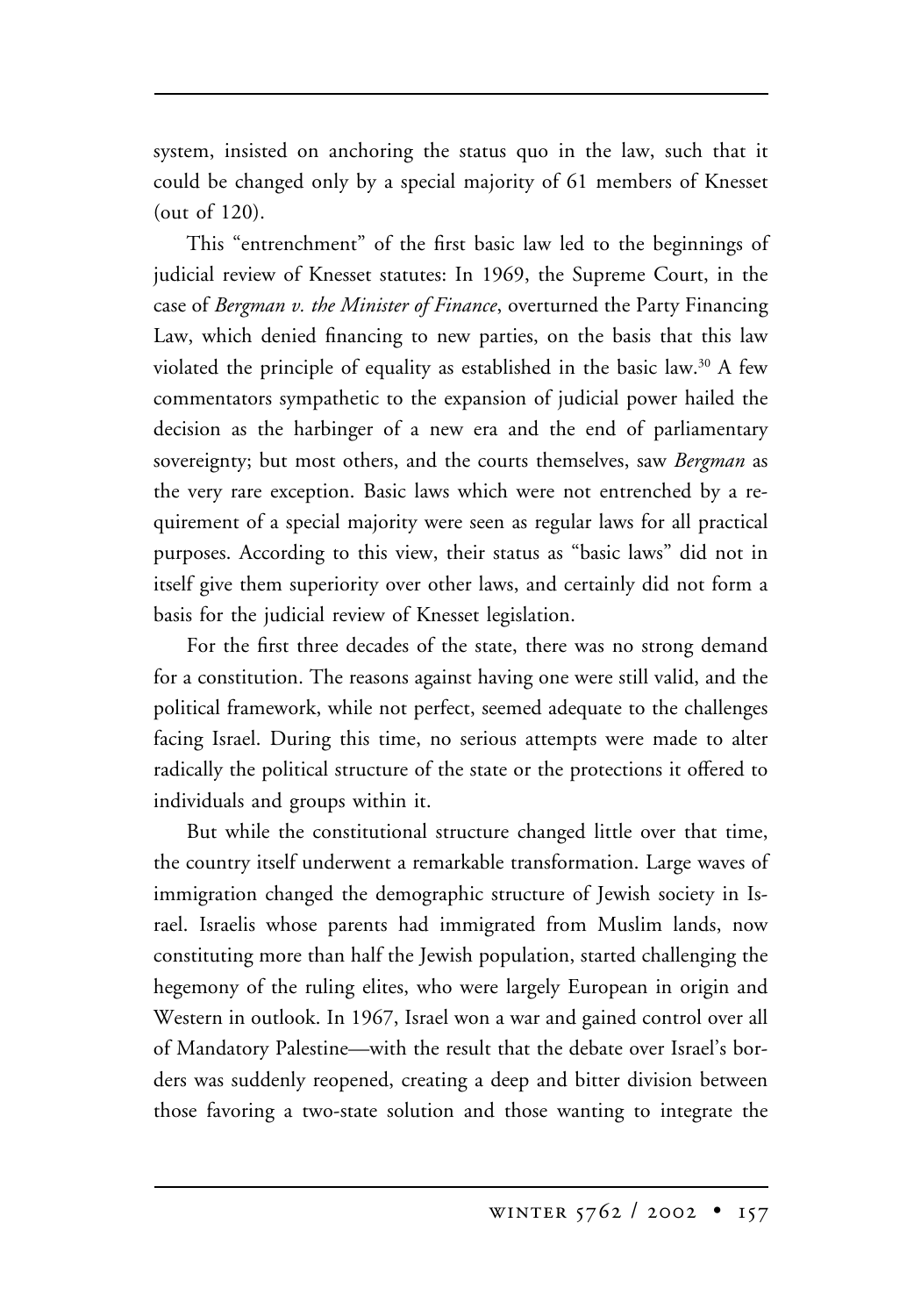whole territory under Israeli sovereignty. In 1977, Labor lost power for the first time, opening up a period of genuine competition over the reins of government. In the 1980s and 1990s, Orthodox parties grew in influence, and began looking beyond the mere protection of their way of life, to playing a major role in shaping Israel's public life and even its foreign policy. Arab citizens also became more confident and better organized, and their elites became quite vocal in challenging the Jewish nature of the state.

Thus, over the course of several decades, the divisions in Israel deepened appreciably. Political arrangements that had in the past been up to the task of containing them now began to show signs of failure. Against this background, the past two decades have witnessed a resurgence of demand for a written constitution, in the hope that such a document could help Israel create a shared political framework, lend that framework stability and effectiveness, and thereby stop the erosion of crucial public values such as the rule of law and improve the protection of human rights.

However, the process envisioned in the Harari decision did not come to fruition. By the mid-1980s, all the remaining governmental arrangements had been formulated in "ordinary" basic laws that lacked any special protection, such as Basic Law: The President of the State (1964), Basic Law: The Government (1968), and Basic Law: The Judiciary (1984). All these laws enshrined the existing arrangements at the time of their adoption, and therefore did not stir any serious controversy, since no parties saw their interests as particularly threatened by the laws' passage. At the same time, however, it was clear that the process was being led by those who saw the basic laws as contributing to an eventual constitution which would be the supreme law of the land.

Two fundamental disputes prevented the completion of the project: The question of a bill of rights, and the question of judicial review of laws passed by the Knesset. Repeated efforts to enact legislation that would deal with these issues were unsuccessful. In 1992, advocates of a constitution in the Knesset decided to split the bill of rights into several smaller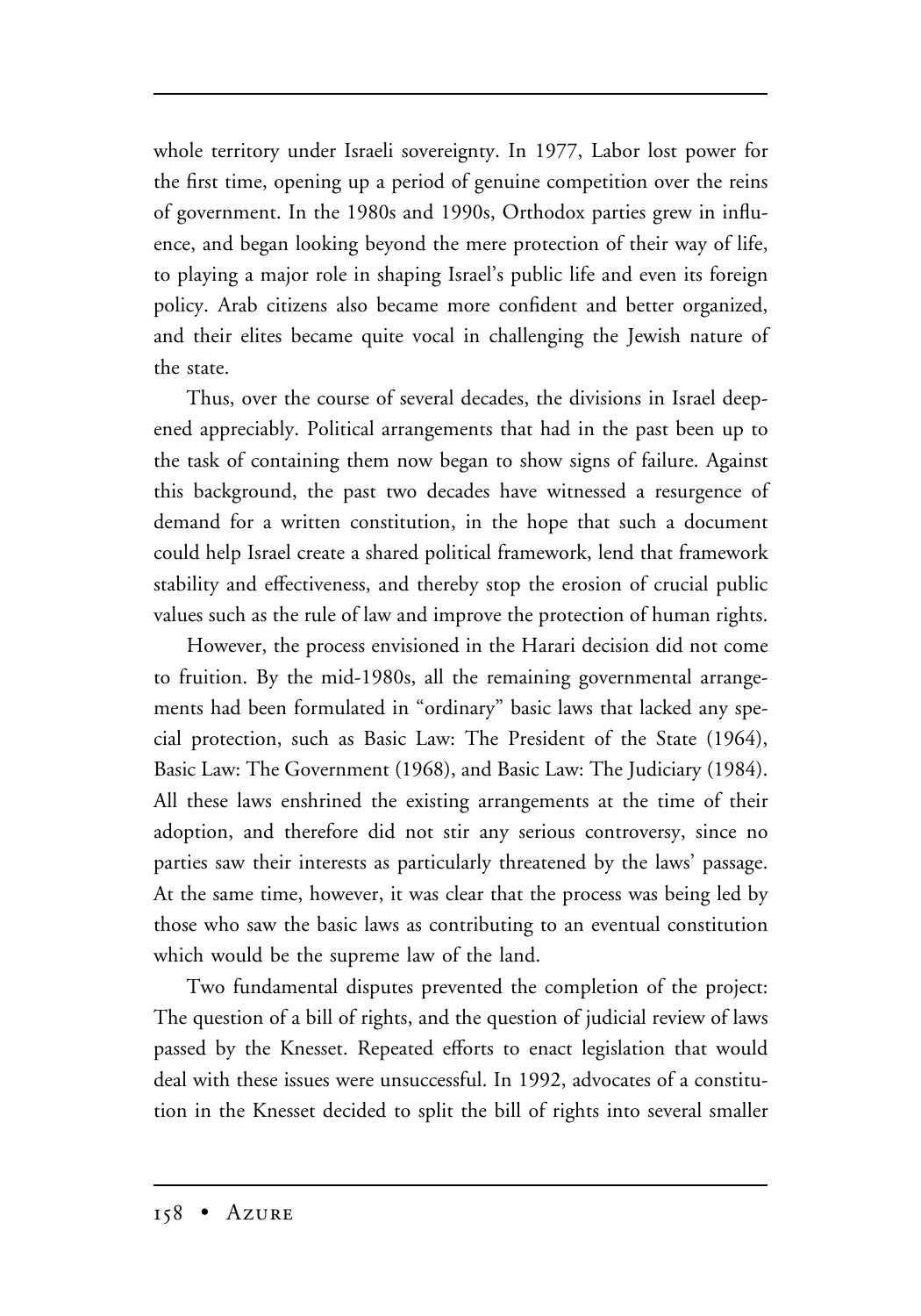laws, with the aim of winning Knesset approval at least for those that enjoyed broad public support. The two basic laws that were enacted that year, Basic Law: Freedom of Occupation and Basic Law: Human Dignity and Freedom, did not explicitly mention judicial review, but imparted to the rights enumerated in them a measure of superiority over ordinary laws. In addition, Basic Law: Freedom of Occupation was entrenched, requiring a majority of 61 members of Knesset for its amendment. Moreover, the law stated that after a two-year transition period, the principles enshrined in it would be applied to pre-existing laws—which appeared to many to mean that such laws could be overturned if found in contradiction to the new basic laws. Basic Law: Human Dignity and Freedom was not entrenched, however, and could be amended or repealed by a simple majority in parliament; moreover, it stipulated that it would not apply to laws already on the books. In addition, both laws contained a limiting clause to the effect that the general rights subsumed under the basic law could be limited, under law, if such action "befits the values of the State of Israel, is designed for a proper purpose, and to an extent no greater than required."31

The impact of the 1992 basic laws was far-reaching and complex. On the one hand, the laws seemed to allow the court a far broader say in Knesset legislation, a fact that greatly accelerated the constitutional process. Justice Aharon Barak,<sup>32</sup> later President of the Supreme Court, went so far as to declare that a "constitutional revolution" had taken place, and that the new laws ushered in a new era, in which Israel now had an actual, functioning constitution.<sup>33</sup> In 1995, the Supreme Court issued a pathbreaking decision in the case of *United Mizrahi Bank v. Migdal Cooperative Village*, in which a panel of nine justices unanimously ruled that the 1992 basic laws empowered the courts to examine whether new laws were consistent with them, and if not, to strike them down.<sup>34</sup> Since then, the court has overturned parts of only two new laws, on the grounds that they contradicted the 1992 basic laws. A lively public debate has emerged over Barak's "constitutional revolution," with many people arguing in support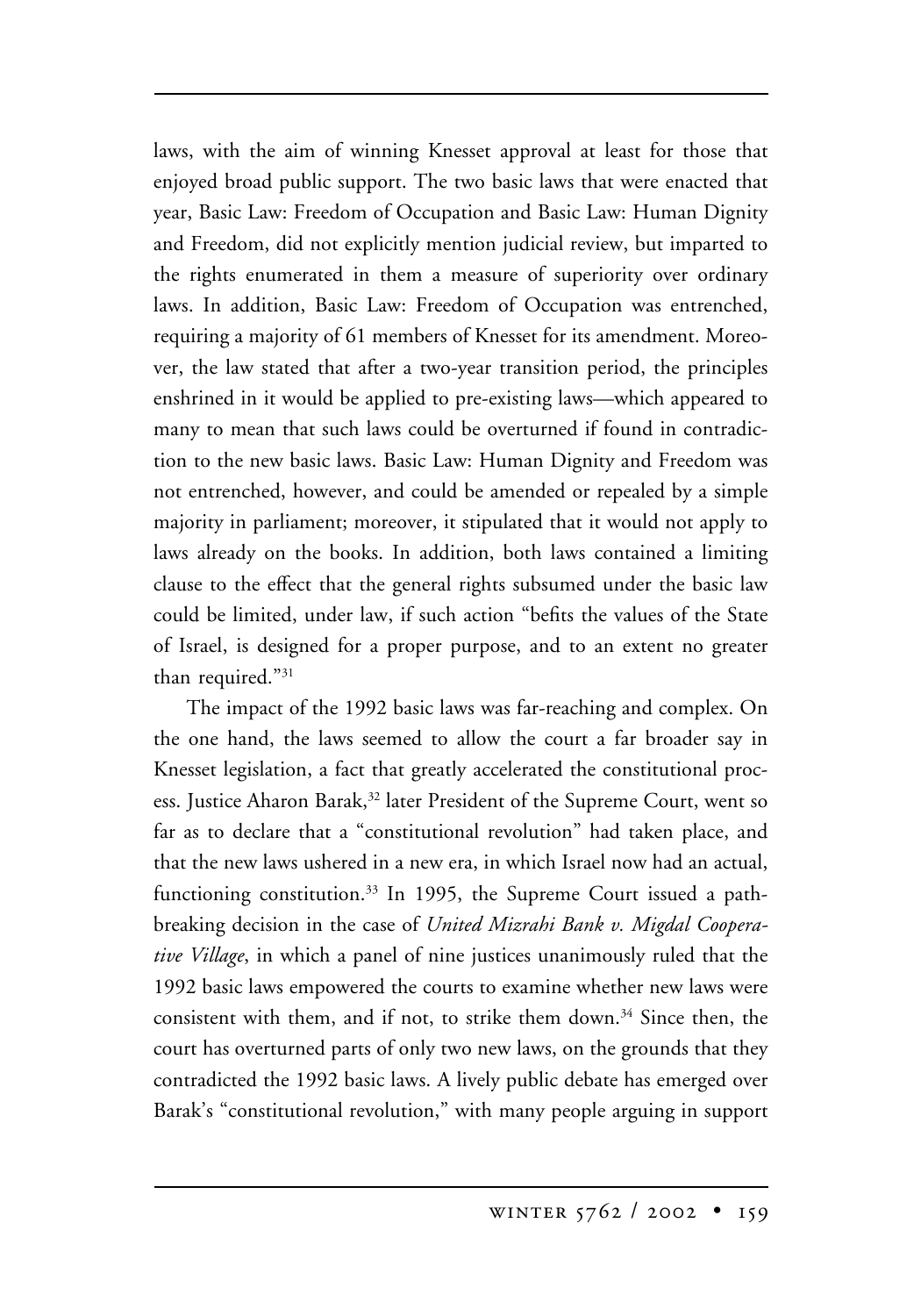of the special, constitutional status of these new basic laws and of judicial review as a necessary check on the power of government. At the same time, the charged judicial and public rhetoric since the enactment of the basic laws in 1992 has also triggered a backlash in the political system, and some legislators have taken action to delay the further enactment of basic laws. They have argued that the power of judicial review must not be entrusted to a court that was originally established as a purely "professional" body; instead, a special constitutional court must be established for this purpose, whose composition will be more sensitive to the values and ideals of the Israeli people.<sup>35</sup> Their main objection has been that the Supreme Court has expanded its jurisdiction in matters of public life, and that it has consistently taken positions favoring secular, Western, and liberal values, even in the face of explicit legislation to the contrary. They further claim that the process by which judicial review was enabled was itself problematic, since such decisions should be made only in the context of a broader discussion of the constitution as a whole, rather than as an interpretation of a specific basic law.

More than half a century after its establishment, Israel still does not have a formal constitution, and many of its basic laws remain the subject of controversy. The country's governmental structure is still, with some adjustments, based on what was inherited from the Mandate and the institutions of the *yishuv*. The only real attempt to introduce a major change in the governmental structure was the institution of direct election of the prime minister in 1992, an effort that failed resoundingly: Direct elections were repealed in 2001, and the next election in Israel will see a return to single-ballot voting and the pure parliamentary system.

Looking back, it is fair to say that the absence of a constitution throughout the period since the establishment of the state has significantly hampered the ability of the nation to resolve fundamental disagreements within a shared political framework. This is true not only for the deep ideological questions—such as the nature of the country's Jewish character or the status of Israel's Arab population—which do not appear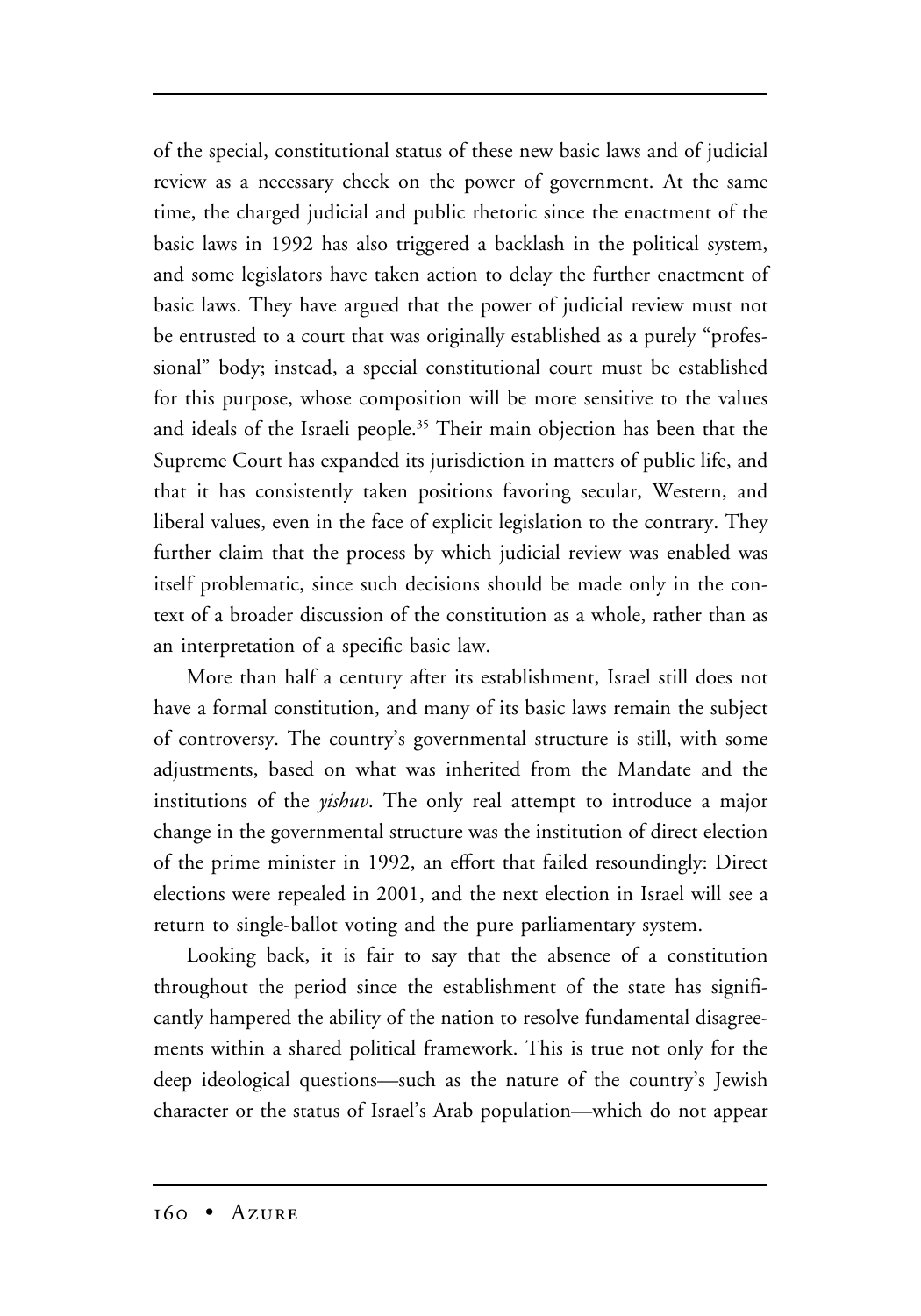any closer to resolution than they were fifty years ago.<sup>36</sup> It is true also for disagreements over the nature of government institutions and the relations among them. Thus there is, for example, no consensus within the political system on the correct division of authority among the various branches of government, or about the proper relationship between the national and local governments.<sup>37</sup> And despite the repeal of direct election of the prime minister, there is still no consensus as to how Israel's executive and legislature should be related, with the presidential model still having many adherents. In any case, the Israeli system clearly suffers from inadequate checks and balances among the branches of government.<sup>38</sup>

The lack of consensus over the Supreme Court's status relative to other authorities has only made the problem worse. Even before the "constitutional revolution," the court had greatly expanded the scope of its power to review governmental activity.<sup>39</sup> Since the basic laws of 1992, and even more so since the *United Mizrahi* ruling in 1995, its jurisdiction has expanded to include Knesset legislation. While some see this new authority as necessary to protect the rule of law and human rights, others see it as undermining the right of the political branches, accountable to the people and representing all groups, to debate and decide the political and social priorities of the country on their own.

In the final analysis, Israel in its sixth decade is a politically, religiously, nationally, and culturally divided society, burdened with profound disagreements over the character, institutions, and role of the state—perhaps more so than ever before. It continues to pursue its affairs under a makeshift system in which very little is permanent, and fateful constitutional decisions are made as part of ordinary politics. Any government seeking to effect meaningful, long-term change in the institutions of the state is forced to walk through a minefield of short-term interests and political posturing, both within the coalition and outside of it, one that is so perilous as to render the effort futile—even though the institutions currently in place are universally seen as inadequate. As a result, Israeli society has not yet been able to undertake the kind of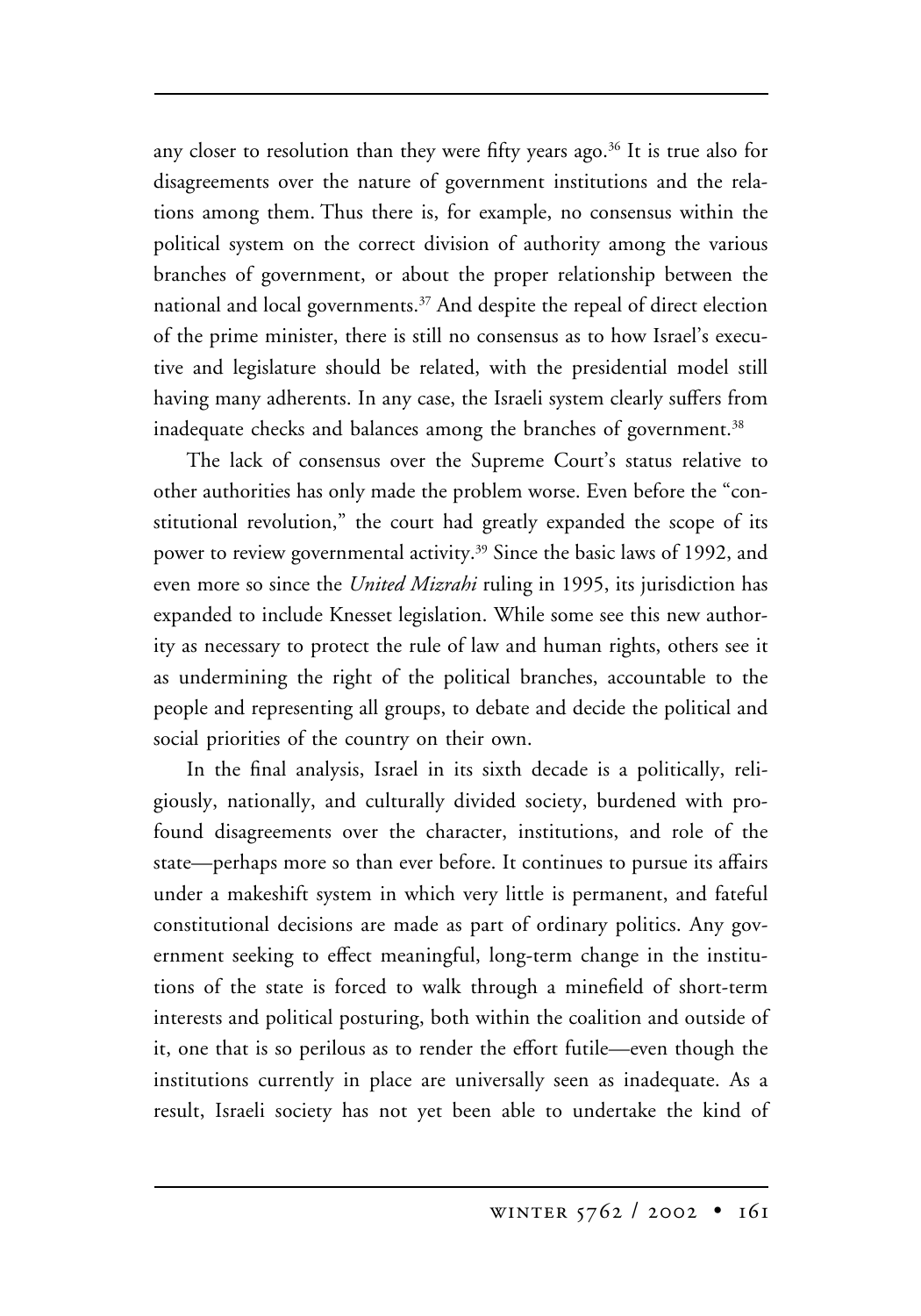painful compromises among its constituent groups which would be the first requirement of any effort to adopt a shared political framework that would be seen as legitimate by all.

For all its good intentions, the process of gradual passage of basic laws, augmented by a "constitutional revolution" led by the Supreme Court, has done little to fill the most important role of a constitution, which is the establishment of permanent, stable arrangements that are the product of genuine compromise, assuring each of the country's factions that its vital interests will be protected, and that ordinary politics can therefore be conducted without the fundamental framework coming under constant review. On the contrary, the process has only deepened the suspicions in certain sectors that the power of the judiciary is being used by their opponents to make gains that could not have been secured through the political process. It seems that the only serious alternative to the current constitutional process is the adoption of a comprehensive written constitution, through a process in which all major matters of controversy are put on the table and all the sectors of society are encouraged to take part. The American experience is useful in showing us whether such a project is really feasible—and what would be required to carry it through.

# **V**

The American constitutional process succeeded for three basic reasons: First, it was a matter of consensus that the fledgling United States required some sort of constitution, and that the extant arrangement was inadequate; second, a compromise was found that established a new, shared framework while at the same time protecting the vital interests of those groups who were most fearful of what change might mean for them;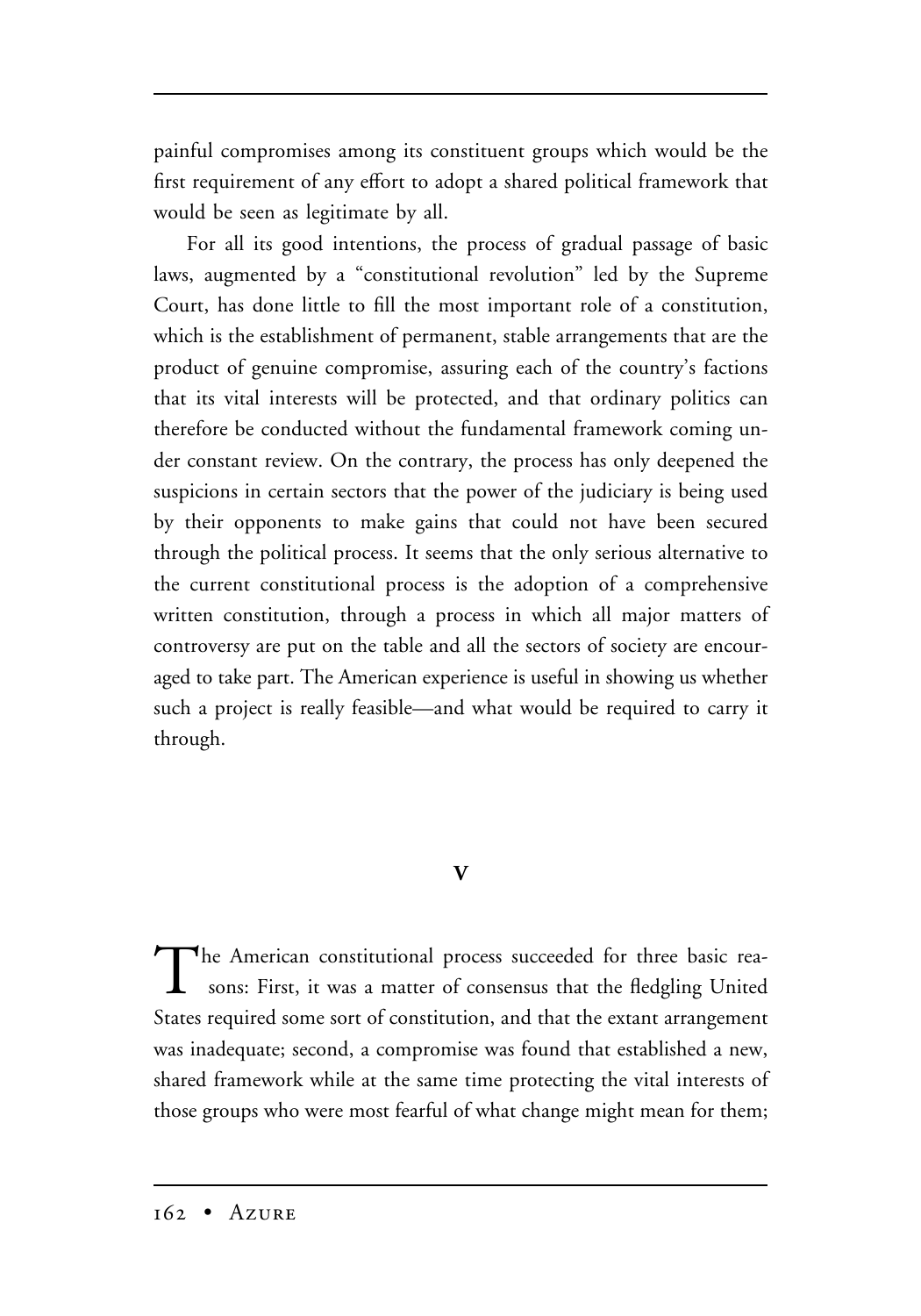third, the particular process of drafting the constitution and ratifying it was one that facilitated the necessary compromises, secured robust public debate, and bestowed upon the new constitution a broad sense of legitimacy.

Given the current state of affairs, it is tempting to conclude that any effort to replicate the American success in the Israeli context is doomed from the start. Indeed, there is no shortage of voices in Israel claiming that real negotiation among the major groups of society is simply impossible. Instead of quixotic bids for a comprehensive constitution based on consensus, some of these skeptics argue, why not repair the current system through legislation and other tools of ordinary politics? Others propose to complete Israel's constitution in a way that avoids the stormy and protracted public debate which would precede any agreement by consensus, and would therefore cast doubt upon the success of any such effort. This latter view, it seems, is the primary motivation for the judicial "constitutional revolution" and its supporters in the Knesset.

My reading of the Israeli situation and the American experience suggests that the process is of the essence, and that shortcuts will be neither effective nor desirable. Of course, the success of such a process is far from guaranteed. But the same may be said for the American effort in 1787 otherwise, no one would have spoken of a "miracle at Philadelphia." There can be no guarantee of success, but this in no way absolves us of the responsibility to try. To understand why this is so, it is worth taking a closer look at the arguments that have been made in opposing such an effort.

The most popular version of the skeptical argument runs as follows: When the first Knesset accepted the Harari decision, Israel effectively passed up its only real opportunity to forge a constitution. Constitutions are usually adopted in times of crisis, at watershed moments in a nation's history, and especially in the period immediately following war or revolution. Alternatively, nations may adopt constitutions when it is clear to everyone that their system of government is unworkable, and that only a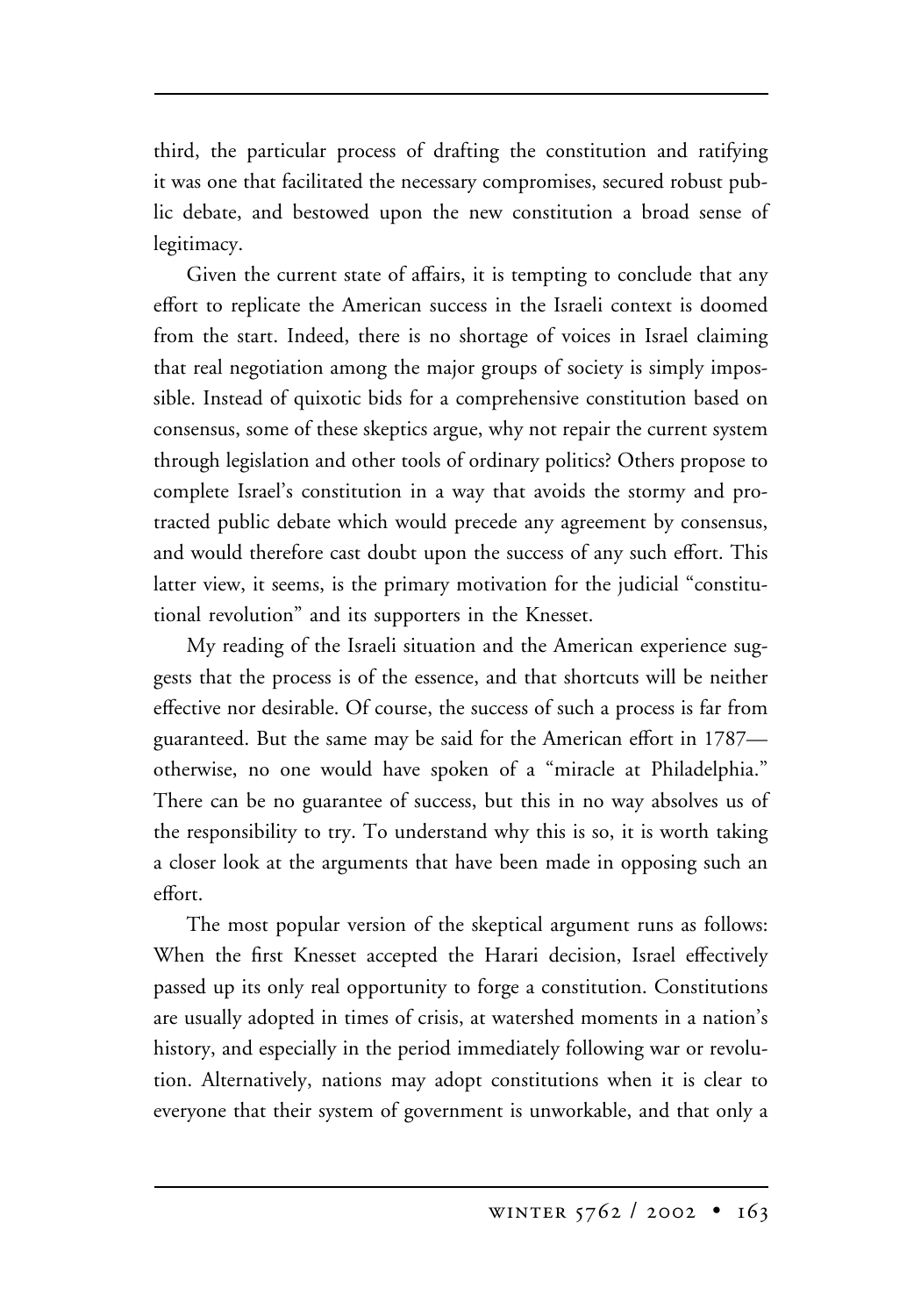fundamental overhaul can preserve the state. Such was the case, for example, in the United States on the eve of the Philadelphia convention: The failings of the Articles of Confederation were serious, clear, and agreed upon.40 It follows, according to this argument, that Israel missed the historical boat when it failed to adopt a constitution at its founding—and if it failed then, could it possibly succeed now, in the course of ordinary politics? And even if a constitution could cure the ills of Israeli political life, the argument continues, entrenched political interests would never allow one to be adopted.

In considering this claim, we should not forget that in 1787, the Articles of Confederation still had many strong supporters in America. Over the course of more than a century, each of the colonies had developed its own identity and a sense of being different from its neighbors. In each colony, an independent government had arisen that was dominated by a few dozen politicians, who enjoyed the power and prestige associated with controlling that colony's resources. After the War of Independence, widespread opposition to centralized power gave an ideological basis to their claims for continuing to exercise power, while the Articles of Confederation institutionalized their stature and that of the governments they controlled. In every state there were great men, such as Patrick Henry of Virginia and Samuel Adams of Massachusetts, who could eloquently defend the status quo as a matter of principle. If we did not have the benefit of hindsight, we would have to agree that the odds in 1787 were heavily against any effort to enhance dramatically the role of the central government, such as that entailed in the constitution. Yet it succeeded all the same.

Furthermore, while it is true that there are many in Israel today who oppose the adoption of a formal constitution, the idea also has numerous supporters both within the political echelons and outside of them. In recent years, the belief that the drafting and adoption of a constitution is necessary in order to help contain the divisions in Israeli society has gained in popularity. Already in 1988, two-thirds of the Israeli public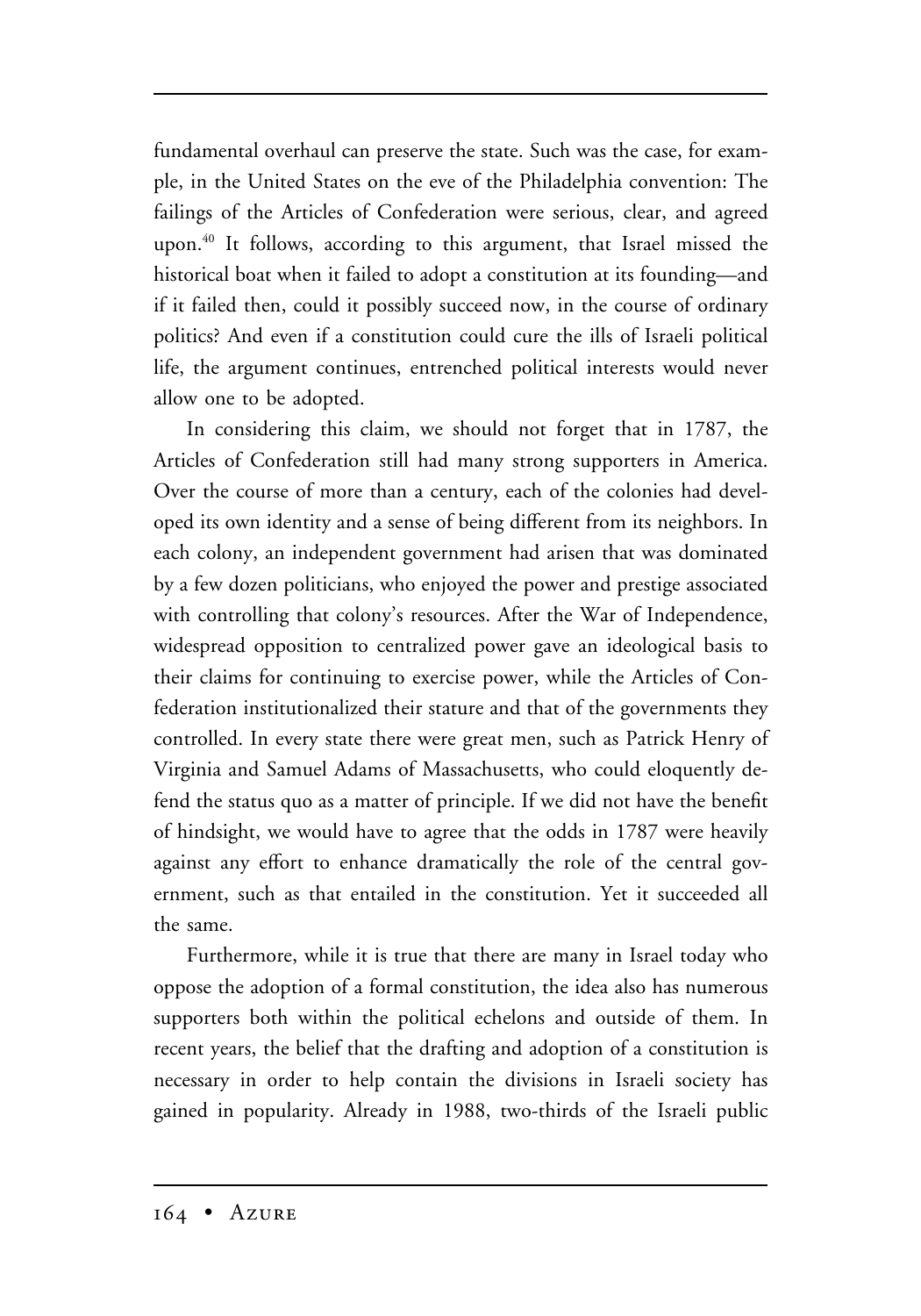supported the adoption of a formal constitution.<sup>41</sup> In August 2000, on the eve of the current outbreak of violence, the percentage of supporters had risen to three-fourths of the population.<sup>42</sup> Today, after more than a full year of conflict within the territories and terrorist attacks on Israel's cities, which have heightened the sense of crisis and solidarity among Israelis, support may be even greater.<sup>43</sup> For this reason, many leaders from across the political spectrum have endorsed the adoption of a constitution, provided that it is devised in a way that takes into account the views of the great majority of Israelis.

A further claim against an effort to draft a constitution has to do with the quality of leadership evident in Israel today. No constitutional process can succeed without the benefit of imaginative and decisive leaders, who are capable of advancing creative compromises and agreeing to painful ones. Without such leaders, the proponents of a constitution cannot prevail—neither in America then, nor in Israel now. According to this view, the prospects of finding in Israel leaders of the caliber of Hamilton, Madison, Washington, and Franklin are slim. And some will go so far as to see a similar crisis in leadership throughout the entire modern world.

What can one say to this? The fact is that around the world, the right individuals have often somehow emerged at the crucial moment, to provide their people with the leadership needed to adopt a constitutional solution in the face of great difficulties. Examples of this from just the past quarter-century include Adolfo Suarez in Spain after Franco's death, Pierre Trudeau in Canada in the early 1980s, and Nelson Mandela and F.W. de Klerk in South Africa during the transition to majority rule there. It is said that no man is a prophet in his own city, and Israelis find it difficult to imagine who among them would be capable of leading the constitutional charge. But Israel does have men and women who are capable of statesmanship and elevated public debate, and political entrepreneurship of the kind needed to succeed in the successful adoption of a constitution. To bring them together will not be easy, but Israel has made extraordinary efforts in the face of far more daunting challenges in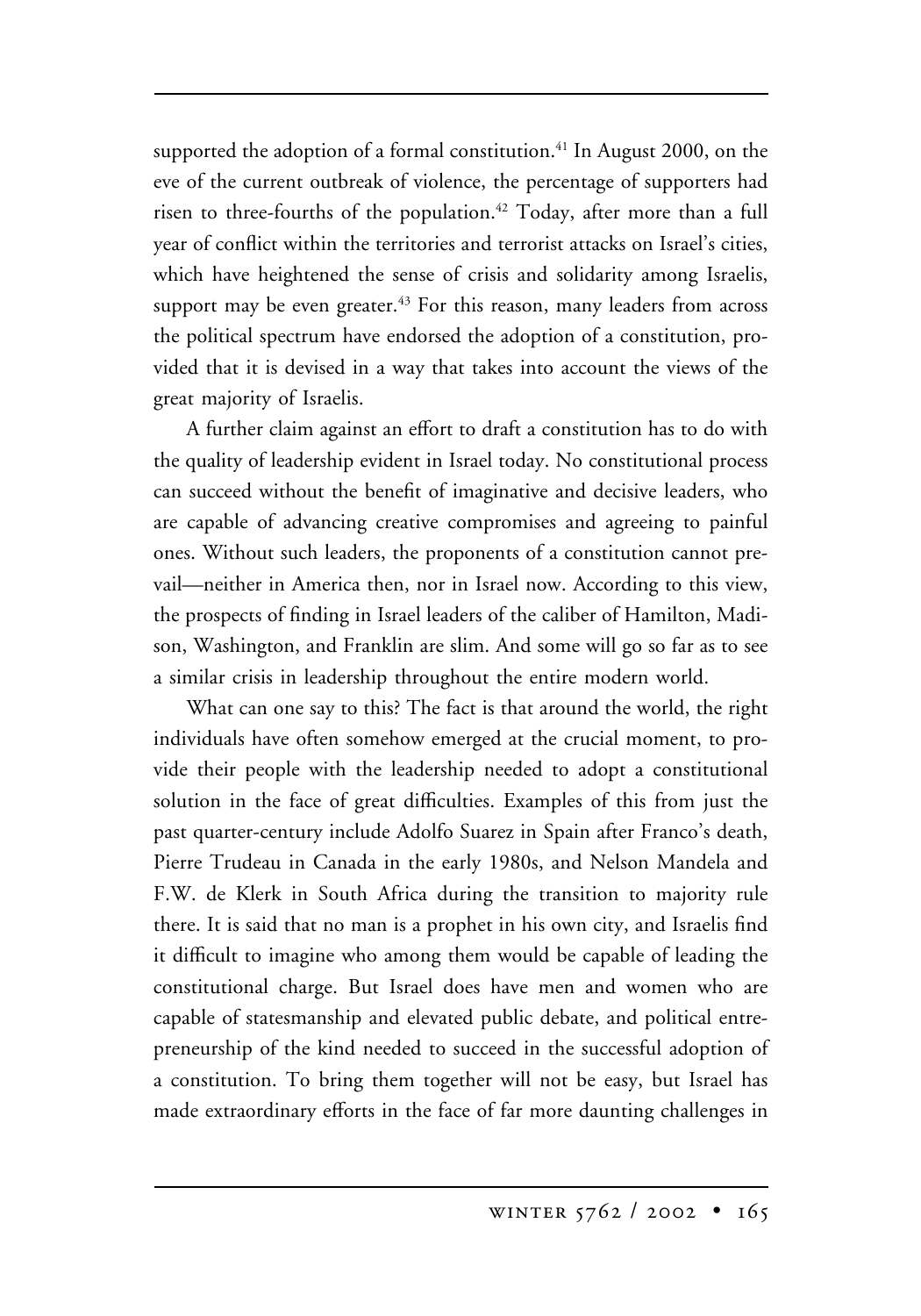waging war and making peace, and it seems unduly pessimistic to assume that the nation's leaders are incapable of making a similar effort to draft a constitution that will bring a sense of partnership within Israeli society and provide a greater measure of political security to all its constituent groups.

But what if Israeli society is so divided that no constitutional package will be acceptable to all the major factions? For all that disunity is a powerful incentive for adopting a constitution, it is also a major obstacle. What if a constitution just is not seen as being worth the price that one faction or another will be asked to pay?

In answer to this concern, it must be recalled that the fledgling United States, too, was a profoundly divided society. Tensions ran high between farmers and city dwellers, between easterners and settlers on the western frontier, between the North and the South. These divides were often cultural as much as ideological, and held the potential of tearing the union asunder. Nevertheless, the various groups were able to come to agreement on the constitution, because they came to appreciate its many advantages. In Israel as well, a constitution is demonstrably in the interests of all the major groups, and enlightened self-interest can bring them together regardless of how divided they appear to be.

Of course, this answer only goes so far. While in all constitutional efforts, stability and support are likely to be the fruit of painful compromise, in some countries the dividing issues seem deeper than in others, and it may be commensurately more difficult to persuade groups of what they stand to gain, particularly in light of each group's fear that its concessions will be tangible and permanent, while those of other groups will be only apparent or temporary. This is indeed the case in Israel today. And yet, it is still the case that a constitution for Israel would hold great promise for all major groups, including the Arabs and the haredim, who are the most reluctant to join in the effort. If careful attention is paid to the design of the constitution and the process of its adoption, success may yet be in the offing.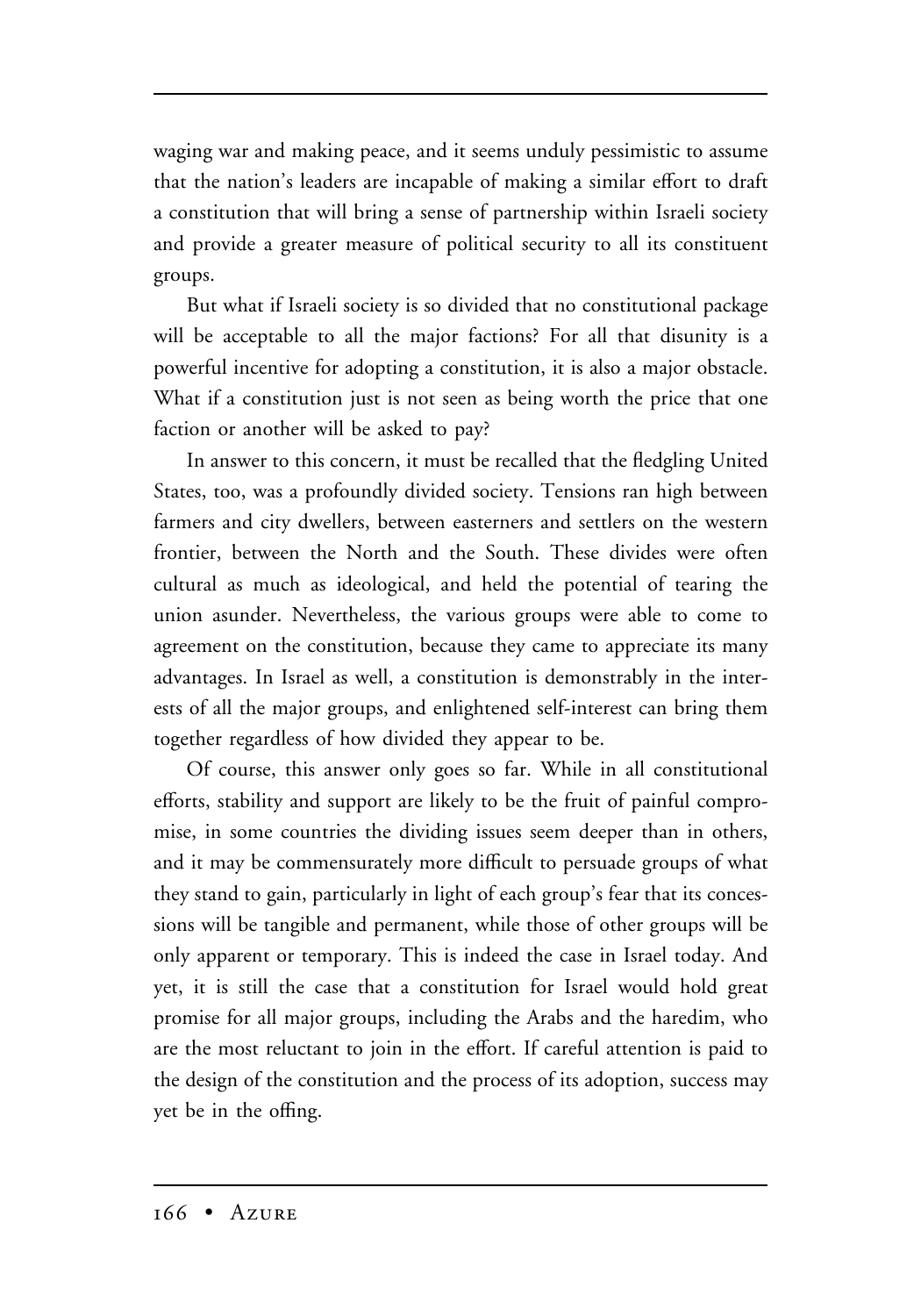Furthermore, the concern that some groups might take advantage of the process to make unreasonable demands, rather than compromises—a fear which could persuade some not to take part in the process at all could be addressed in part by adopting another of the American founders' principles: No single faction should be granted veto power over the formulation, acceptance, or amendment of the constitution. The requirement of unanimous consent of all the states for every amendment or significant decision was what eventually sank the Articles of Confederation. It was in response to this weakness that the Philadelphia convention gave any nine states the power to render the constitution operative. When powerful factions in a number of states understood that they would not be able to prevent the adoption of the constitution by the majority of their neighbors, they were far more willing to negotiate the conditions of their own entry into the union. At the same time, on the issue which was most important to the smaller states—namely, the question of equal representation in the Senate—these states were given a kind of veto power over future changes in the method of representation. Israel is not a federation of states but a single, unified country, and does not have the luxury of leaving any group completely outside the state's jurisdiction. But the idea of not granting veto power to individual factions can have its application in the Israeli context as well; once a way is found to address the fears of all constituent parts of Israeli society (including the possibility of giving them veto power on specific issues), it may be decided that the process of adopting and amending the constitution need not require the agreement of all of them. Such an approach, in turn, may create the proper incentive for participation and negotiation by the major groups.

In Israel, certain groups are bound to oppose the constitutional process out of fear that the result might incorporate principles which are unacceptable to them—such as religious pluralism in the case of the haredim, or an acknowledgment of Israel's Jewish-national character in the case of the Arabs. If, however, these groups' representatives see that a large majority of Israeli society supports the constitution and is prepared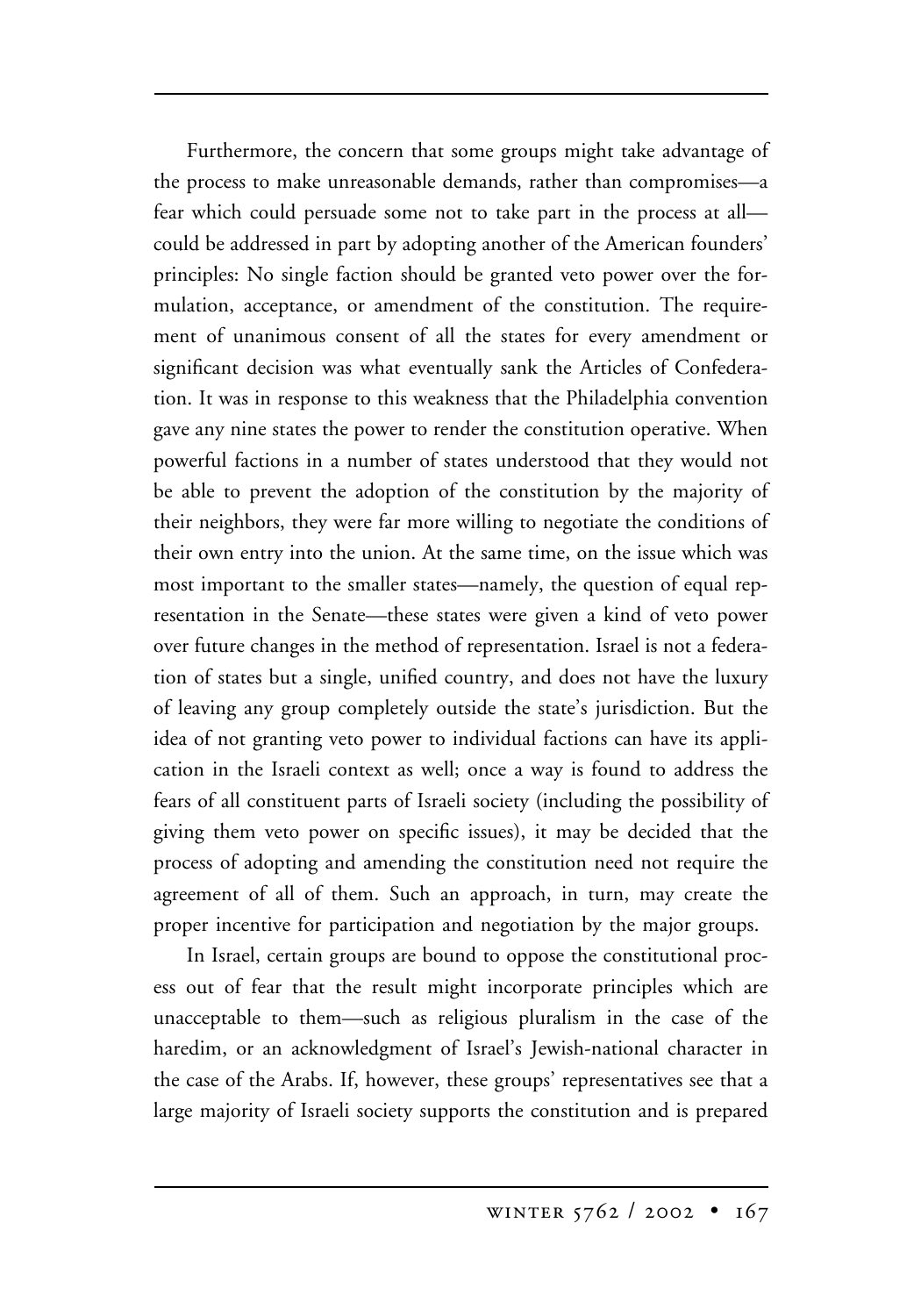to pass it without waiting for unanimous support, and that this majority is willing to enter into good-faith negotiations with them in order to address their concerns, they will have little choice but to take part in the negotiations in order to work out the best conditions their political standing allows them to achieve.

Once again, while it is important that no group be given veto power, it is nonetheless highly desirable that all major groups take part in the constitutional process. It is, of course, possible to pass a constitution defining Israel as a Jewish state without the consent of Israeli Arabs. After the fact, Israel's Arab citizens might even come to conclude that Israel with such a constitution is better for them than Israel without one. Even so, their nonparticipation in the drafting stage would open the door for claims that the Jewish-state clauses alienate Arab citizens and undermine the constitution's democratic validity. In such a case, the Arabs would probably intensify their efforts to strip Israel of its Jewish character, and the divide between Arabs and Jews in Israel would only deepen. For this reason, it is important that the Arabs be kept in the constitutional circle, and that they be persuaded that taking part in drafting the new constitution protects their vital interests far more than maintaining the current system.<sup>44</sup> Their participation will lend the Jewish character of the state an added legitimacy, while at the same time requiring Arabs and Jews to see how this Jewishness can be squared with the full civil and political equality of citizenship which democracy requires.

This is no less true for the haredim. It might be possible to pass a constitution against their will, but it is far better to include them in the process—even if for symbolic reasons they give only a low-profile sort of approval, in the form of an agreement not to oppose the constitution. The haredim have a great deal to gain from the confirmation of Israel as a Jewish state. The constitution would establish their right to public support of their schools, their communal autonomy, and their religious freedom. Obviously, from their viewpoint the constitution will carry a price. They will have to give their (perhaps tacit) approval to secular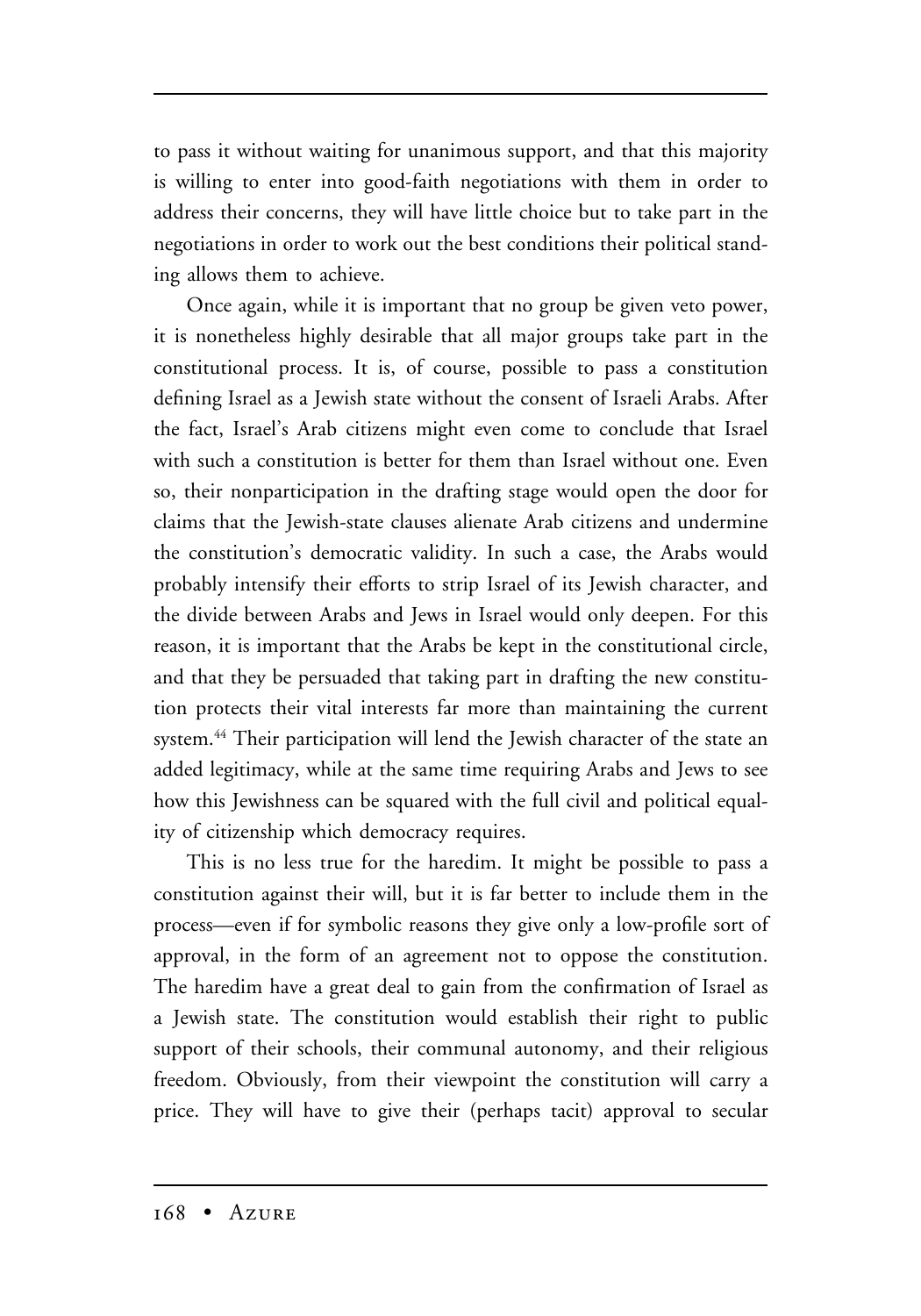institutions, including the Supreme Court, and to accept the fact that the law of the land is not identical to the halacha. They might have to accept some redistribution of the national resources from which they currently benefit. And they will have to accept that Israel must strengthen its universal civic affiliations, and that all residents must shoulder part of the burden of public service. But some of these concessions have already begun to be made. If a way can be found to reassure the haredim that they will have a real say in the constitutional process, they may well find that the advantages of a constitution outweigh the disadvantages.<sup>45</sup>

Naturally, the most ardent supporters of a liberal, Western-style constitution for Israel will also have to pay a stiff price for a stable and successful outcome. Some of those groups seem to regard a constitution as a way of maintaining their own elite status and restraining various minority groups whose power seems to be on the rise. But a constitution that is seen as permanently institutionalizing the Western, secular-liberal vision of the good life would indeed be counterproductive, and is highly unlikely to be adopted. Both the declaration of values and the institutional framework, including the handling of judicial review and the structure of the judiciary, would have to be the subject of negotiation.

But it is a mistake to think that a constitution, by itself, can resolve the disagreements of Israeli society in favor of one faction or another. Adopting a constitution cannot excuse us from ongoing efforts to resolve the painful issues on the public agenda. On the contrary: The successful constitutional enterprise is one that secures a shared political framework within which all factions may try even harder to win support for their visions of the good life. For example, even if the constitution defines the state as Jewish, a long and difficult discussion will have to take place over what such a definition entails. The Law of Return and matters of religion and state may continue to vex the nation for years or even decades. On some issues, tentative first steps may be taken during the constitutional process, but most progress will have to wait for the debates over primary and secondary legislation that will follow. As long as there is no consensus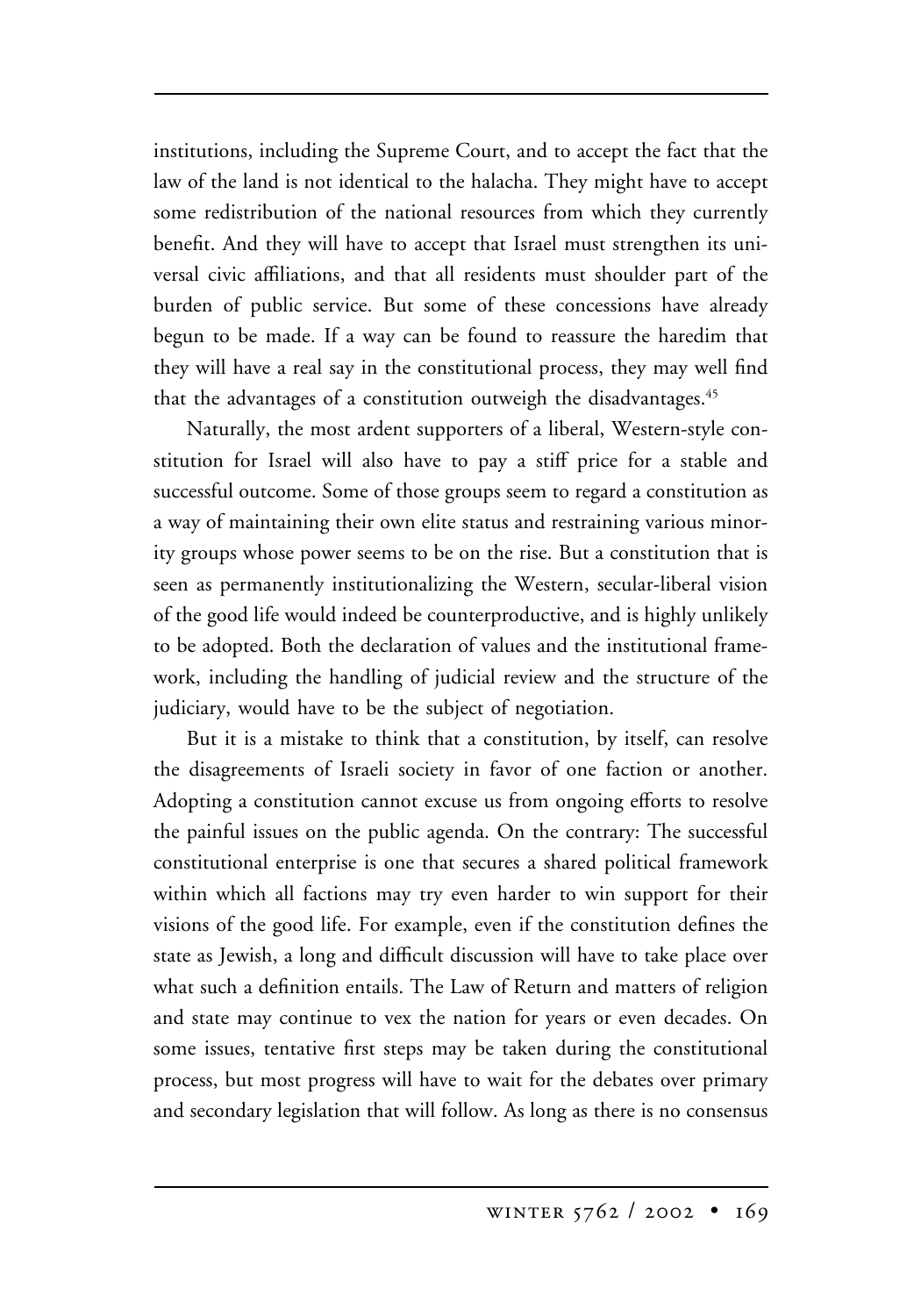in Israel on the good life, its constitution must be, in Oliver Wendell Holmes' words, "made for people of fundamentally differing views."46 The adoption of a constitution is an important phase in the strengthening of the Israeli political system and in preparing the people of Israel to confront the most difficult questions facing its public life—but it will not be a cure-all for the nation's ills.

At the end of the day, we cannot be certain that any constitutional process will end in success. For that to happen, all sides will have to prepare themselves for the serious reconsideration of their vital interests that real compromise will undoubtedly entail. Israelis will have to work hard to keep an eye on the larger picture of the good of the country, or else the entire effort might end in failure, and we may even wonder whether we were not better off without it. But the chances of success are higher than many Israelis are inclined to think—surely too high for us to throw up our hands in despair before we have even begun. $47$ 

## **VI**

If any such constitutional effort is to succeed, however, two things must<br>become clear in our minds before we begin. First, we must develop a Tf any such constitutional effort is to succeed, however, two things must clear understanding of what problems a constitution is or is not supposed to address; otherwise, we may well find ourselves solving problems that do not require constitutional resolution, while leaving more crucial issues unaddressed. Second, we must develop a process of drafting, ratifying, and amending the constitution that will maximize the likelihood of producing the kind of constitution that can indeed fulfill its proper role.

In this vein, it is crucial to remember that any constitutional process must engender broad popular support for the final product. One of the main goals of a constitution is to provide a stable basis of legitimacy for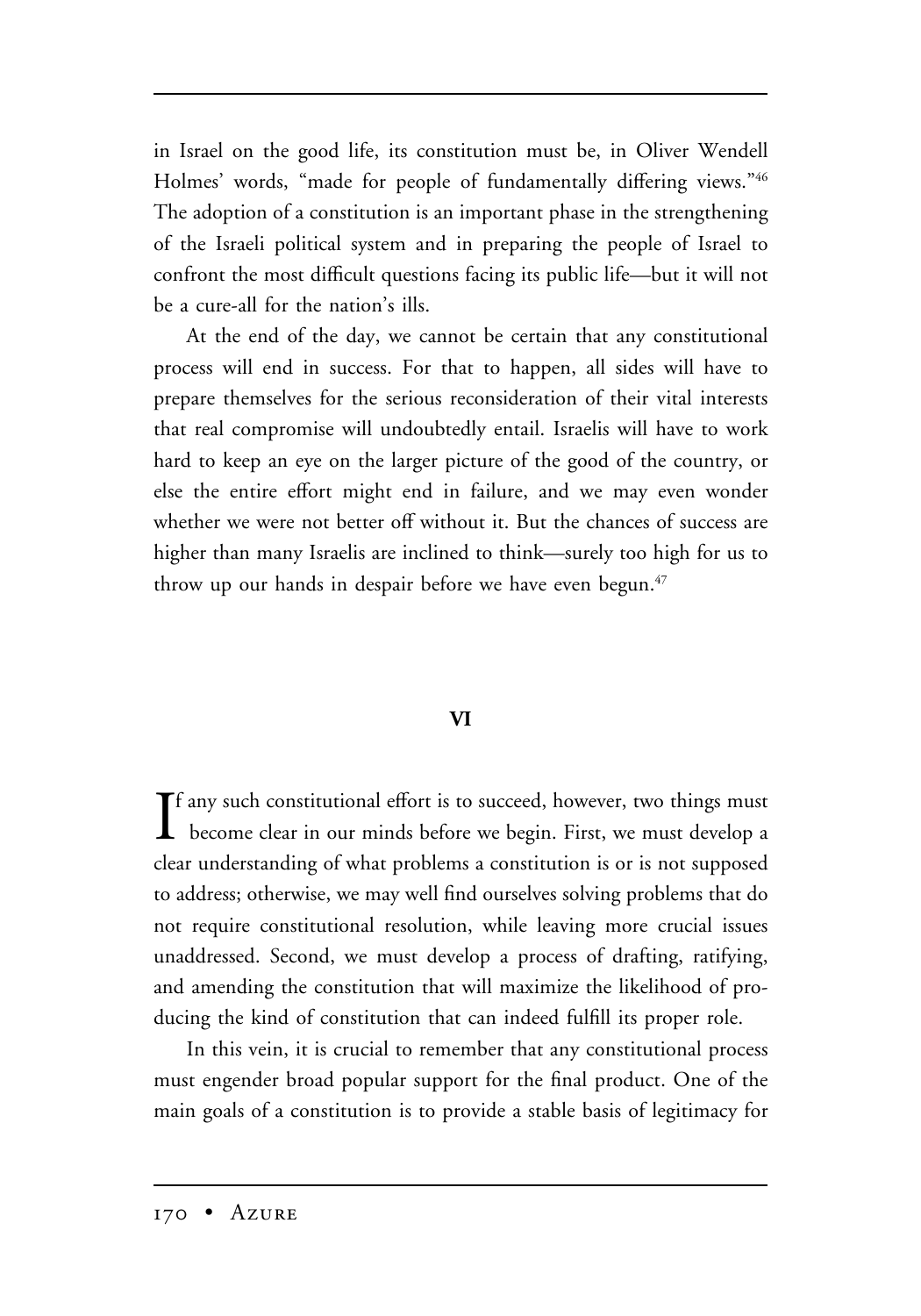the fundamental structure of the branches of government. Such a shared political framework, representing the commitment of the state to the welfare of all its citizens and to some of their most deeply held values, is needed in order to permit the groups within the country to promote their separate visions of the good life within the framework of ordinary politics. Of course, we cannot know for sure whether such a framework can be reached—whether Jewish and Muslim religious groups, for example, will ever be able to live with the rule of secular authorities without constantly attempting to undermine the constitutional system; or whether Arab citizens will ever accept the legitimacy of a constitution which defines Israel as a Jewish nation-state. These are questions we cannot answer now. At the same time, we assuredly will not be able to answer them before we have made a serious effort. To that end, it is worth taking a look at the basic needs a constitution for Israel will have to fulfill.

The first is that regardless of the specific forms of government adopted, the constitution itself must be the supreme law of the land. All other laws that were enacted in the past, or may be passed in the future, must be acknowledged as subordinate to its authority. Moreover, the constitution must be clearly differentiated from regular lawmaking. It must be very stable; and it must provide for its own maintenance and security. It must surely allow for its own amendment, but only with great difficulty. Only in this way will the constitution be protected against majorities that may someday try to alter it in a way that harms those who are not in power. Groups that expect to be in the minority will probably demand heavy "entrenchment" of the supreme law as a condition of their consent to a complete constitution. Otherwise, minorities may fear, and with justice, that a day will come when the constitution is taken for granted, and the majority may not recall the reasons behind the concessions they had made, and be tempted to "improve" the constitution according to their own interests. Plainly, such fears, especially among the religious sector, have contributed to the delay in adopting a constitution for Israel. Only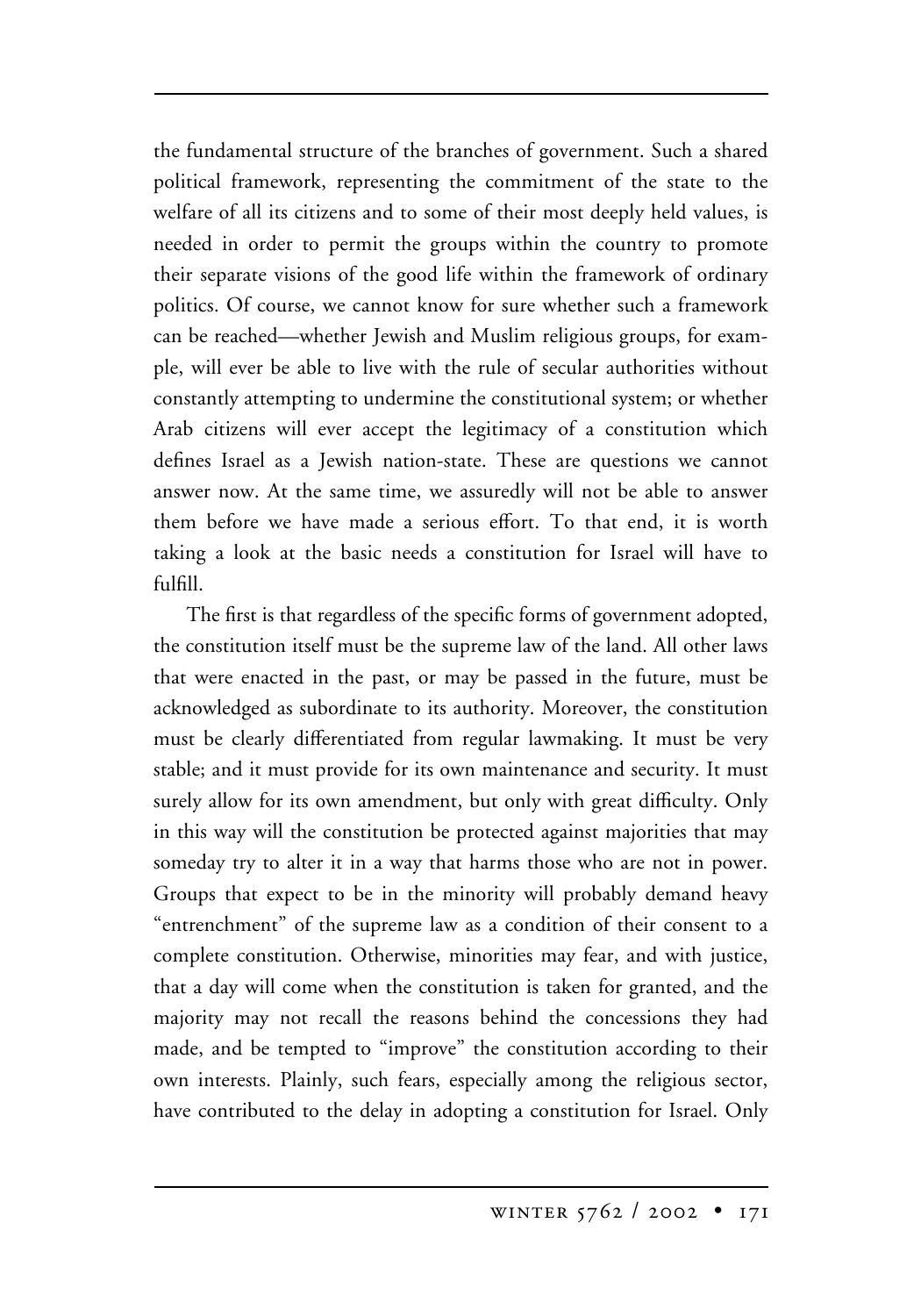by convincing them that the painful compromises that others will be making on their behalf will not be easy to reverse later on is there any chance that such groups will consent to compromising in the first place. Unless the new constitution is both supreme and firmly protected against changes in the political winds, no such agreement will ever be reached. For similar reasons, the constitution should be comprehensive, finding some sort of resolution for all the major issues of dispute, so that no element of the whole system can be altered or renegotiated once others have already been sealed into law, thus upsetting the delicate balance that has been achieved.

Finally, there is the question of what should go into the constitution. If the constitution is to serve as a unifying document, it should avoid declarations that are blatantly divisive. At the same time, if there is no basic agreement on commitments and values, what is the identity of the society constituted by the constitution? The American framers in Philadelphia had a very general, neutral preamble, as well as a "thin" institutional constitution, which did not include a bill of rights. In their mind, a bill of rights was not necessary for the creation of a successful constitution, since the protection of rights was ultimately in the hands of the individual states, and the federal government lacked the power to infringe on them in any case. But a bill of rights was added during the ratification process, because the American people, and particularly their representatives at the constitutional conventions, feared a strong central government. The dangers of countermajoritarianism and judicial review seemed to them far less significant than the danger of tyranny coming from the central government.

In Israel, however, the circumstances are different. Ideally, a constitution for Israel should in fact proclaim the shared values of the Israeli polity and provide for their enforcement. In Israel, as in every open society, these values include democracy, the rule of law, just and consistent administration, and the probity and transparency of the conduct of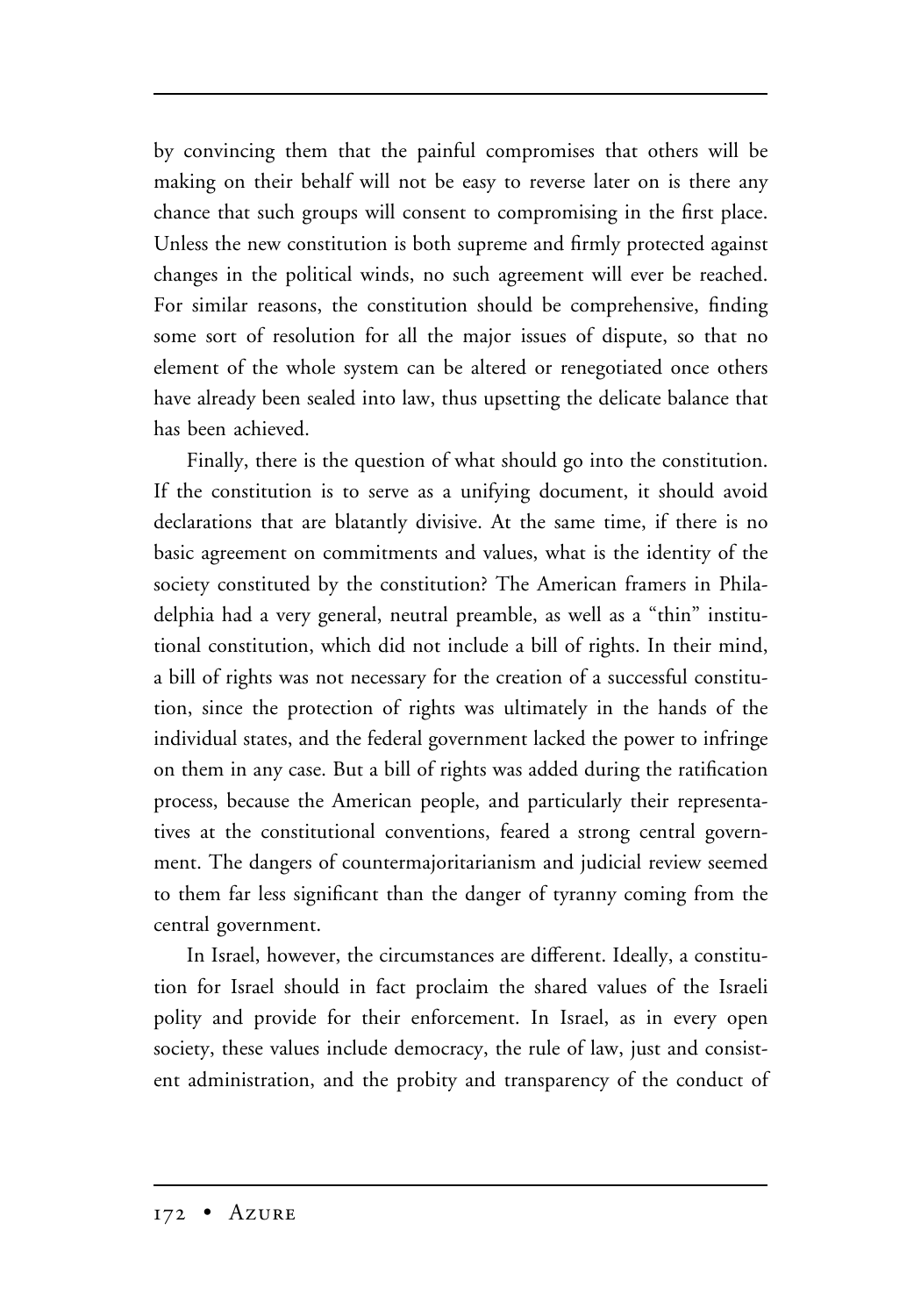government. To this we may add a general sense of civic solidarity, and a general commitment to values such as human dignity and freedom. These are universal civilized values, shared by all the major civilizations. Such a declaration, which would have the unified backing of the major segments of Israeli society, would make the constitution into an important vehicle for instilling these values among Israeli citizens.

These values are by nature vague, in that they do not dictate any particular solution to the problems facing society. But this ambiguity is their strength: They serve to unite the citizens around important value commitments, while giving the political branches the power to make specific decisions fitting the changing needs of society. If we were to incorporate into the constitution one of the competing visions of the good life (say, the belief in the superiority of Western liberalism), the constitution would become a source of alienation of those for whom such a determination would be unacceptable.<sup>48</sup>

The same applies to a bill of rights. In principle, all groups could, and should, accept a commitment to universal human rights. However, the universality of human rights depends on their ambiguity and openendedness. Constitutionalizing human rights, and especially giving the power to interpret their implications in an authoritative manner to a court, means that the power to adapt human rights to the structure and needs of the particular society is transferred from the public to the court. Unlike the political branches, courts are not fully representative, and they are not directly accountable to the constituent parts of the public and to their competing visions of the good life. There may be a real danger that courts will act as a power base for a particular segment of the population, undermining the interpretations of public interest and the good life held by large groups of the population. Indeed, this is the danger that has precipitated the opposition of large segments of Israeli society to granting the Supreme Court the power of judicial review over Knesset legislation. Supporters of the constitutional revolution, on the other hand, argue that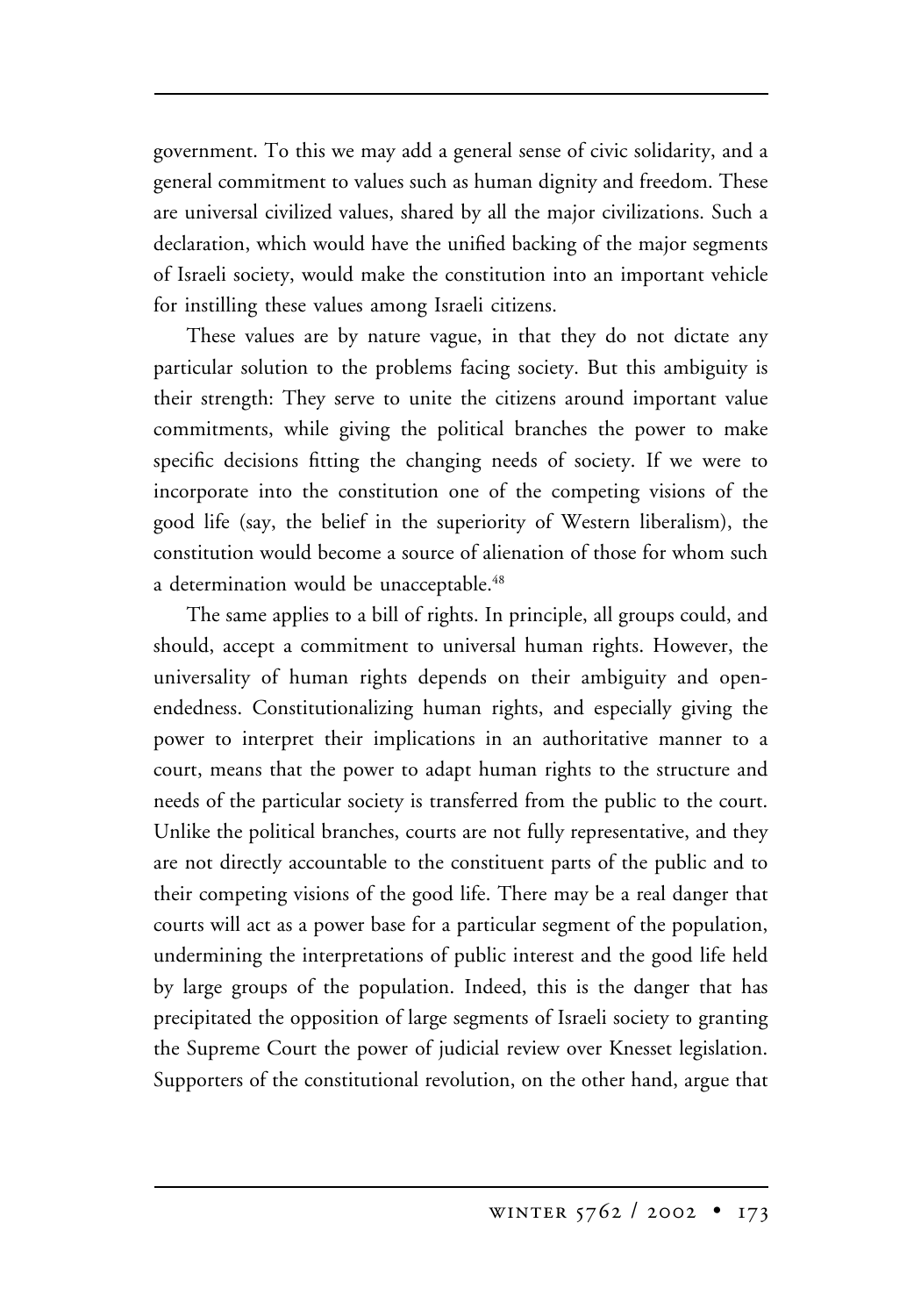the court is the right body to exercise review precisely because of its professional and countermajoritarian nature.

These issues are by no means unique to Israel. They exist in all democratic societies. What is unique to Israel, however, is that the debate is taking place in the absence of a clear prior constitutional arrangement. Although the question of the judiciary's role has been high on the public agenda, the real debate in Israel is a deeper one: Not whether an established Supreme Court under a clear constitutional regime should enjoy the powers of judicial review and to what extent, but what should be the very nature of our judiciary, and of the constitutional arrangements themselves. I believe that Israelis have every right to ask these more profound questions, and that any other approach would be both undesirable and unwise.

All of this ties into the last and central point. The constitution, especially in divided societies, should be based on real and painful compromises made by all parties to the negotiations. The details of the constitution should emerge from a real process of negotiations. But at the outset it seems quite clear that the question of judicial review, and the identity and structure of the body to which such powers will be entrusted, should be seen as an important subject of these compromises. On the other hand, Israel is coming to drafting a constitution after more than fifty years of "ordinary politics." It cannot design its institutions in a vacuum. It must start from what there is, and make whatever adjustments are necessary to reflect the new agreements. This will be one of the main challenges of the Israeli constitutional process.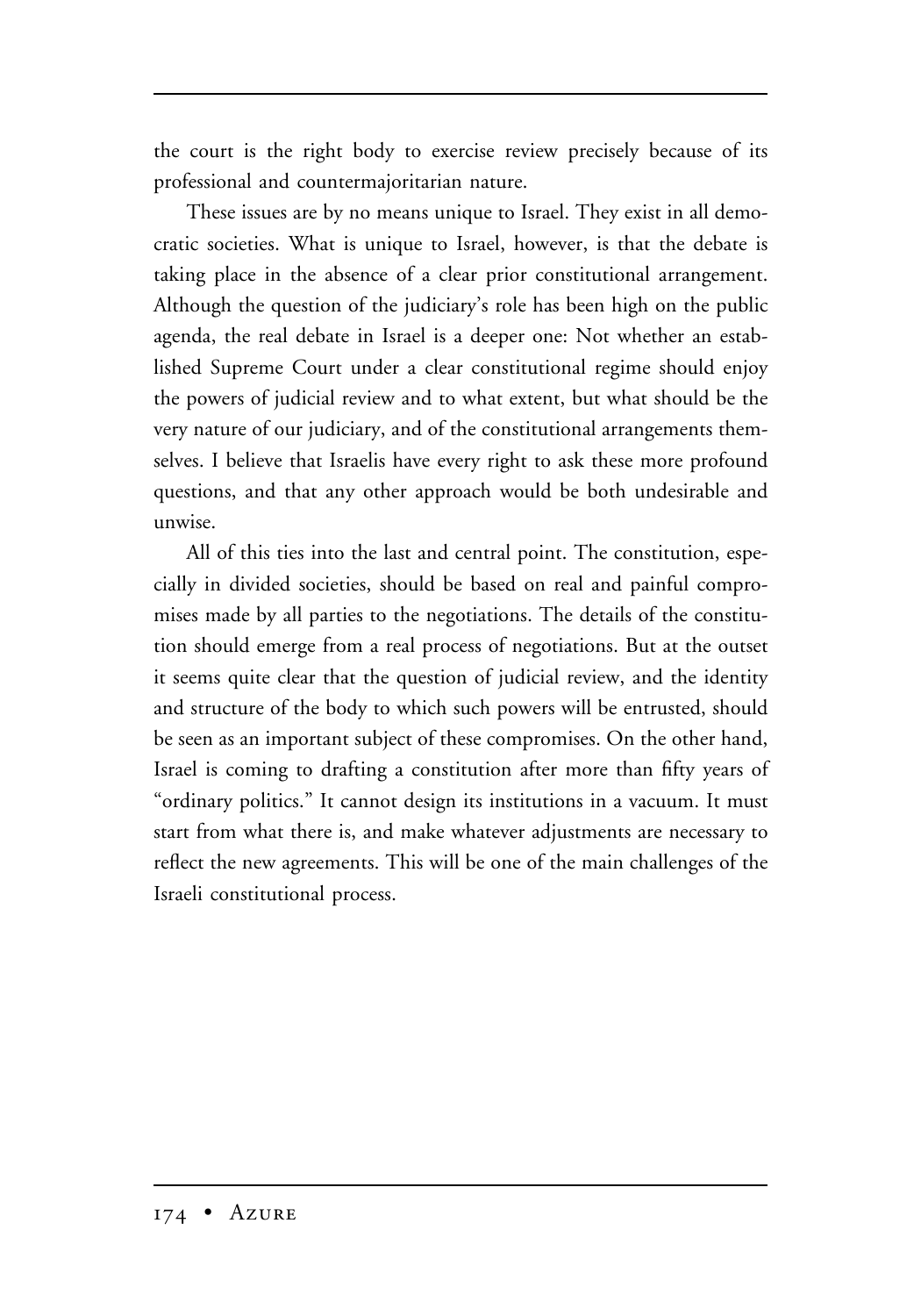How could such a framework be achieved? The first thing to remember is that any draft constitution that does not take sufficient account of the interests of all important groups is unlikely to be ratified, and if it were ratified, it would be unlikely to survive. In America, the major groups eventually threw their support behind ratification because they were convinced that the constitution on the table was the best comprehensive agreement they could achieve. In reaching this point, the specific process of writing and ratifying the constitution—the means employed and not just the abstract ideals—proved to be crucial. The chances of actually implementing a constitution that fulfills the minimal needs of the major groups in society and offers a good system of checks and balances depend on the method of its drafting and ratification. The American method may not be the only way to make a good constitution, but there is much sense in it, and Israel will do well to create a constitutional process which draws upon the American model.

To begin with, a small body, with representatives from all the major sectors of Israeli society, should draft a constitution. The Knesset cannot be this body, for the simple reason that all its members attained their positions via ordinary politics, and almost all of them plan on staying there by the same means. It would make no sense for members of Knesset to be the ones to decide the rules governing ordinary politics—including the powers vested in the legislature and the method and timing of elections. However, the Knesset should be charged with appointing the members of the constitutional committee, filling it not only with scholars from different fields, but also with leaders from the entire political spectrum who will bring to the deliberations their political stature, prestige, and experience in making compromises. This body, a sort of "Constituent

 **VII**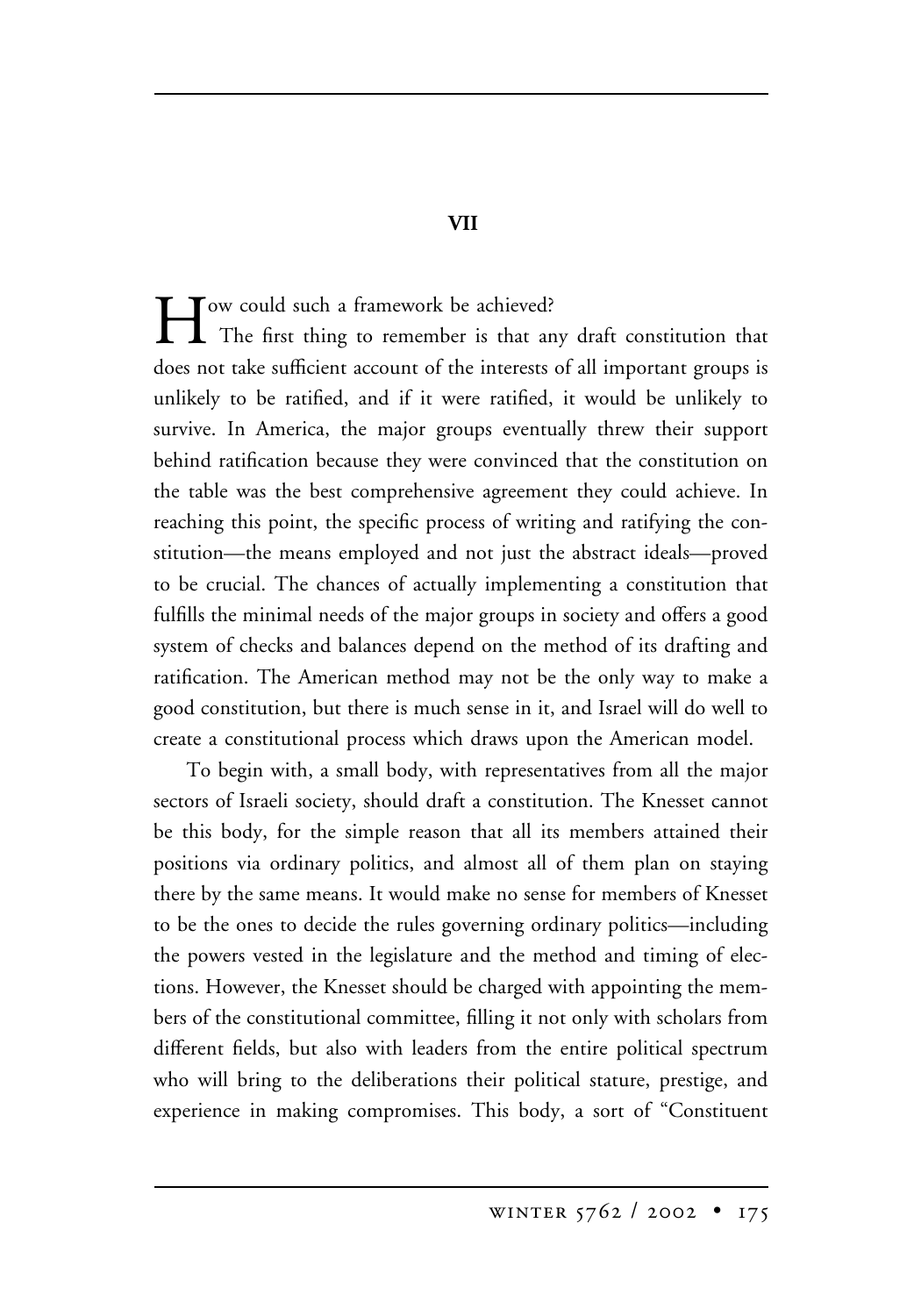Assembly," will draw its legitimacy from the imprimatur of the Knesset. Ideally, it will conduct itself in accordance with the standard that Alexander Hamilton set out in *The Federalist*: The adoption of a constitution, not as a result of arbitrariness, chance, and power, but out of rational discussion and decision.<sup>49</sup> At the same time, we must recall that the relative strengths of the different forces represented in Philadelphia dictated to a great degree the final results, such that power and not only ideas came into play. This is no secret, and it did not invalidate the finished constitution. On the contrary, it strengthened it.

Moreover, it is worth bearing in mind that the deliberations in Philadelphia were not detached from the American political tradition. The delegates to the convention realized that respect for this tradition—such as the American predilection for local government and property rights was critical, both in order to adapt the constitution to society, and to ensure that the constitution would win broad legitimacy. In Israel, too, it will be necessary to take account of the Israeli political tradition, so that the document that emerges will be acceptable to the great majority of the public. Some kind of balance between the Jewish and the democratic nature of the state will have to be found. The role of religion in public life will have to be addressed, and the American solution of a "wall of separation" between church and state is not likely to succeed in Israel. Israel needs to strike a balance between the need to grant different communities autonomy, and the strengthening of civic bonds between all Israelis. Finally, Israel does not have the luxury of ignoring questions of social and economic solidarity in an era of globalization. A viable constitution will have to address all these issues.

From the American use of the "committee of the whole," we can learn the importance of allowing delegates to reevaluate their positions continually, during all stages of deliberation, since every element of the constitutional system will be influenced by every other element. For instance, delegates are not likely to give their consent to a bill of rights as long as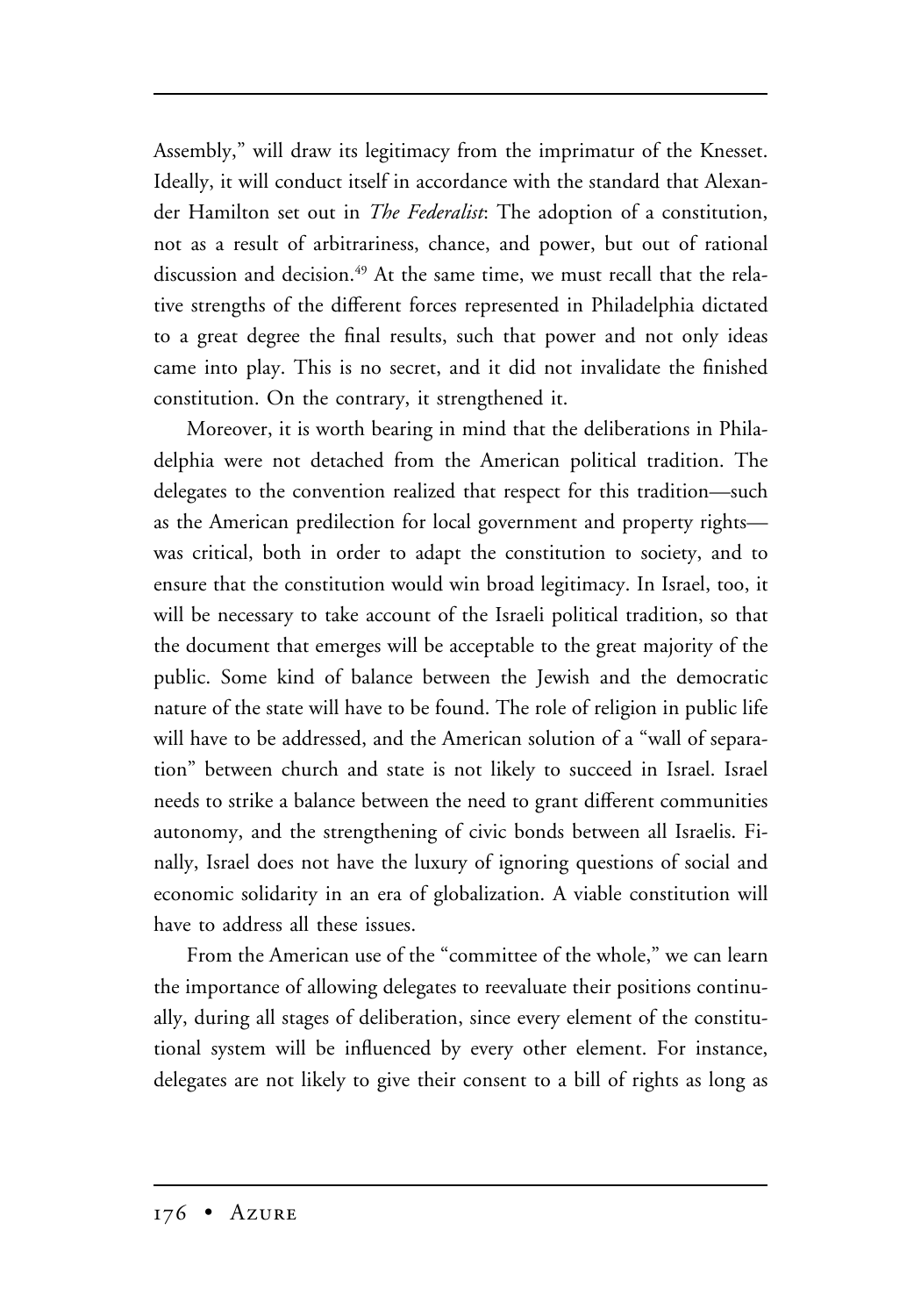a final decision has not been reached on the question of judicial review. Supporters of judicial review will not be willing to consider limiting the jurisdiction of the Supreme Court unless they have reason to believe that they are paving the way for the inclusion of a bill of rights as a part of the constitution. Thus it must be decided from the outset that none of the tentative agreements reached in the course of negotiation will be binding until agreement is reached on the entire document.

The participants in this constitutional process will require not only the qualities of leadership and wisdom, but the greatest possible detachment from the pressures of ordinary politics and public opinion. When leaders are on the brink of great compromises, they must be able to negotiate without constantly reporting on their progress to the public. Otherwise, opponents of the process will exploit every opportunity to kill the negotiations in their infancy. To avoid this danger, careful measures will have to be taken, such as providing the delegates with alternative proposals ahead of time, and holding deliberations with absolutely minimal publicity.

In the second stage, after a constitution has been formulated in its entirety, it will have to go to the Knesset for approval. This will place a heavy burden of responsibility on the legislature. The constitution that the Knesset will be asked to consider will be, virtually by definition, one that could not have been produced within the context of ordinary politics. In Israel today, it seems unlikely that the Knesset would follow the Continental Congress' example and send the draft constitution on to the stage of ratification without introducing any changes. Nevertheless, we might hope that legislators will show restraint, with the understanding that the central decisions in the constitutional process are not theirs to make. If the Knesset were to make fundamental changes in the package it received, it would likely upset the delicate balance of compromises that have been made in the constitutional committee, thereby robbing that body's recommendations of their special legitimacy.<sup>50</sup>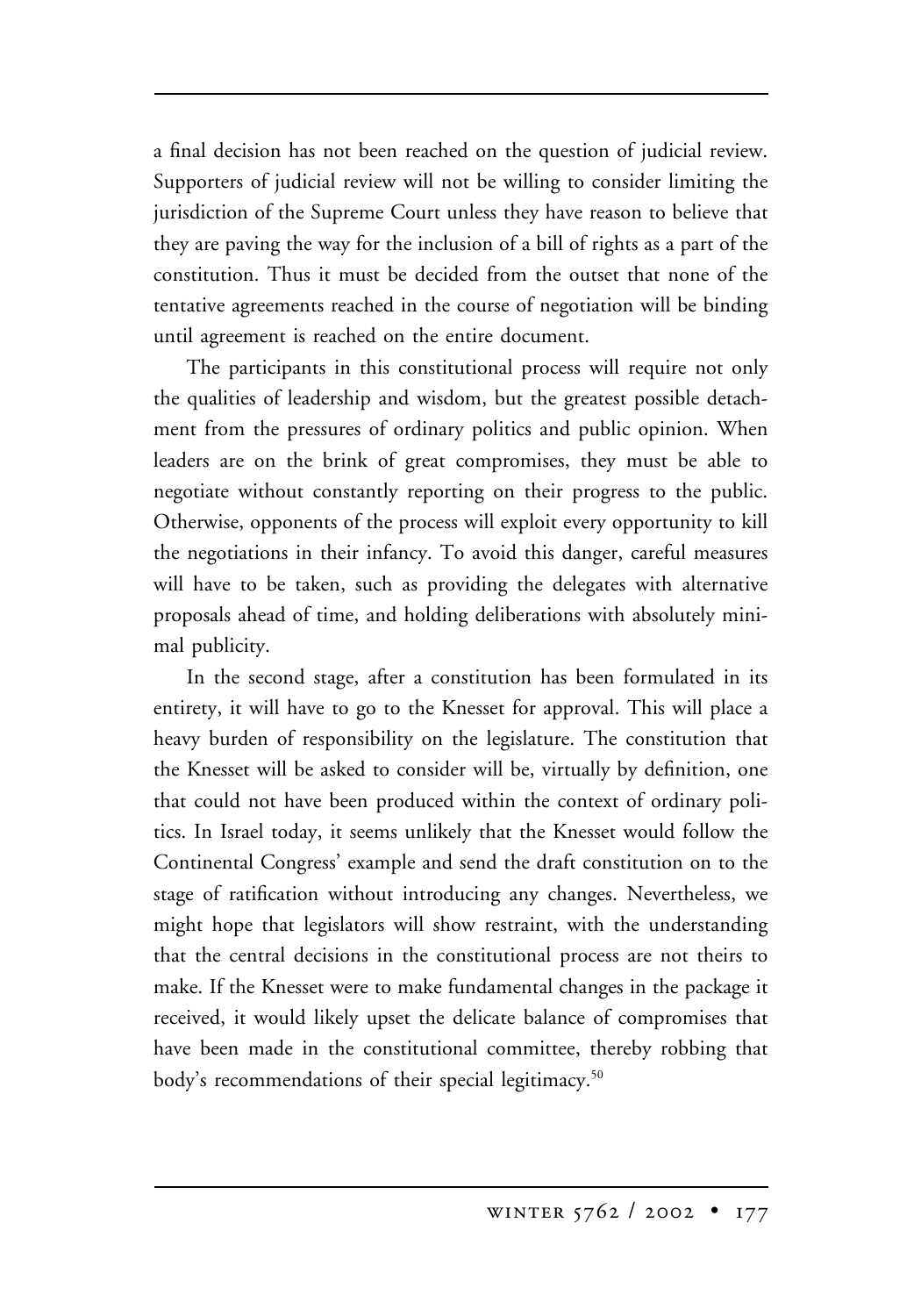The trust that the Continental Congress placed in the constitutional convention in Philadelphia played an indispensable role in the constitution's ultimate success. But it cannot reasonably be expected that the Knesset will willingly forgo a more central role in the constitution-making process than that which the Continental Congress played. At any rate, the organization of the Israeli process is bound to differ from the American model. We may have to satisfy ourselves with the procedure followed in most of the Central and Eastern European countries that emerged as democracies after the fall of the Soviet Union. There, the parliaments reserved the right to draft the constitutions, but in most cases accepted the recommendations of external round-table committees; as a result, what reached the desks of legislators was invariably the result of compromises reached outside of ordinary politics.<sup>51</sup> Put another way, it is the extraparliamentary formulation of the constitution as a whole which is essential to any constitutional process, even if the precise role of the Israeli legislature is negotiable. In any event, the constitution must be passed by the Knesset by at least as great a majority as that which is required by the constitution in order to amend it. This condition is essential in order to maintain the document's abiding legitimacy.

In the third phase, the constitution must be ratified, in its entirety, by the public. Despite the American founders' ambivalence toward "the people," they insisted that the privilege of constitutional ratification be given to representatives elected directly by the public for this purpose.<sup>52</sup> They did not go so far as to advocate a referendum, but in the modern period, governments in many different countries, states, and provinces have in fact succeeded in placing critical decisions, such as constitutional amendments, border changes, or divisions of sovereignty, directly in the hands of the public via referenda.<sup>53</sup> The issue is still controversial, and there is still plenty of support for the framers' caution toward such referenda, but a referendum has one major advantage: It emphatically reminds us that in constitutional matters, the people are the supreme authority. A constitution that wins the support of a clear majority of the Israeli public will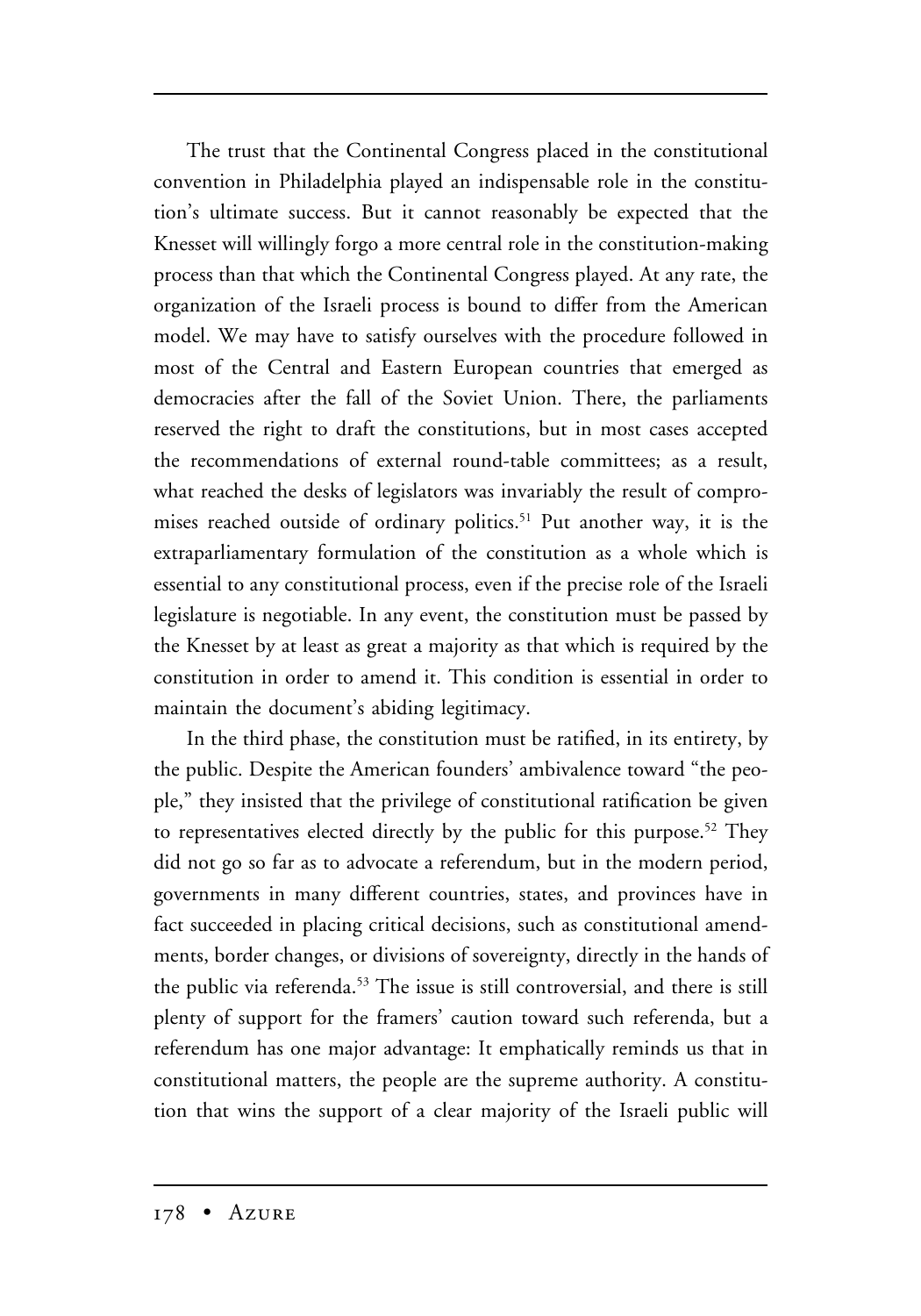garner correspondingly broad legitimacy. Moreover, the prospect of a referendum will impress on both the constitutional committee and the Knesset the importance of crafting a document that all segments of the public are likely to support. Thus the very existence of a referendum as part of the constitutional process may have a moderating influence on parties who might otherwise be reluctant to compromise. A referendum will also sharpen the distinction between constitutional and ordinary politics in the eyes of the public, leading the people to demand that their legislators rise above narrow interests and act for the public good.

In the phase of Knesset deliberations, and especially during the preparations for the referendum, the quality of public debate will be of crucial importance. A thorough, open debate should raise the important questions rather than avoiding them, and will encourage a careful weighing of issues on the part of politicians and common citizens alike. And a debate of this sort must be founded on mutual respect: The American constitutional debate, of which *The Federalist* was part, was rarely framed in terms of good and evil, of saints and sinners. Advocates of either side did not generally label their opponents "interested parties" or "corrupt," and certainly did not make use of the preferred Israeli political epithet, "idiot." All sides realized that the struggle over the constitution was not the last political battle America would see, and that it was but a single moment in the life of a nation. All sides would have to live with each other afterwards. The participants in the constitutional convention understood this well, and so the debate, even when highly spirited, was generally respectful.

Israel's leaders, too, must understand this principle, for the constitution will not bring an end to disagreement, but only provide a stable framework in which to disagree. Acceptance of a constitution will signify that all parties are aware of these disagreements; that they seek not to vanquish their opponents, but to settle their disputes in a peaceable, orderly manner. Respect and an understanding of what a constitution can and cannot do are a part of the constitutional process itself. Without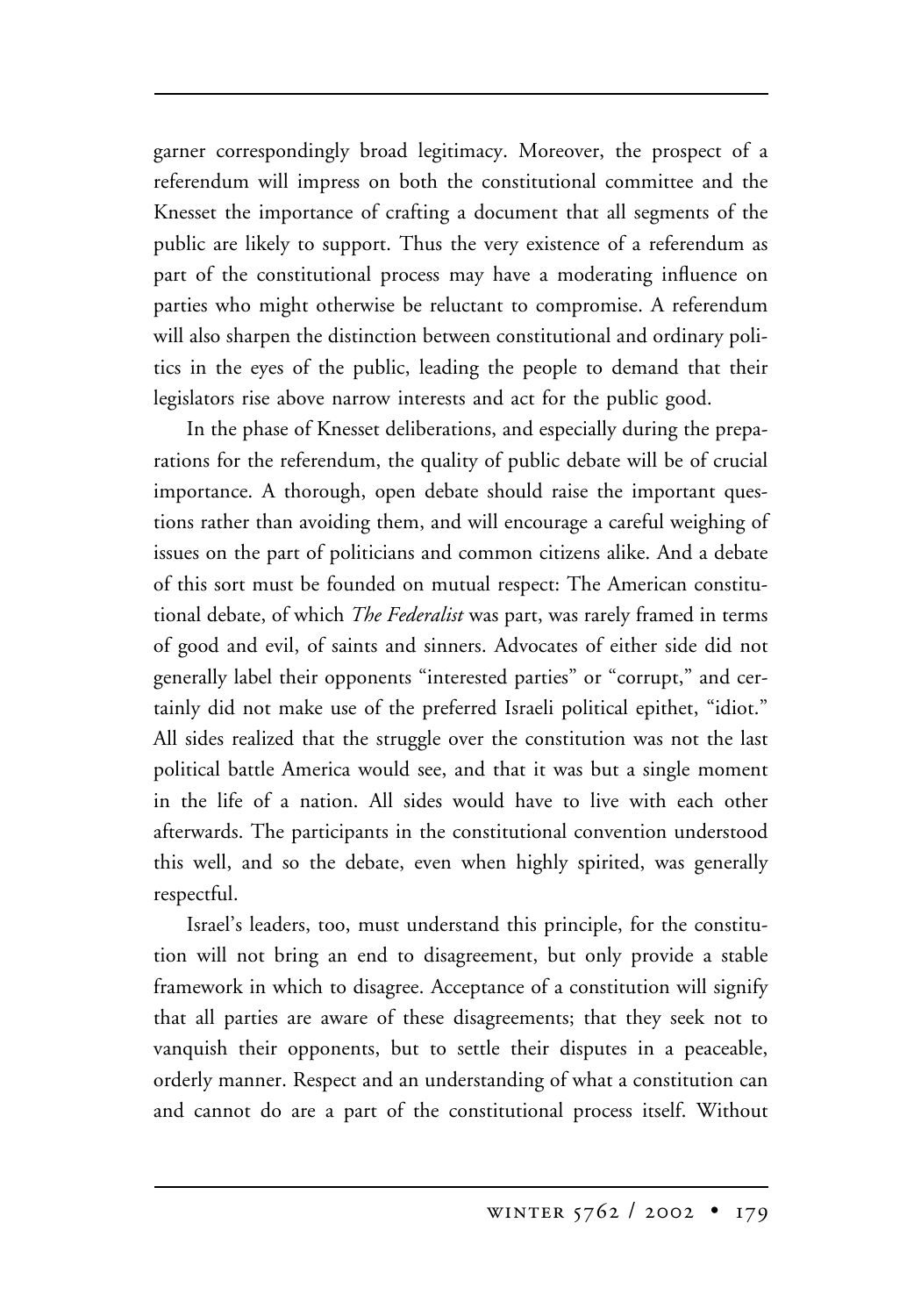these, the trust and mutual goodwill that the constitution is supposed to reflect are likely to seem superficial or naive.

When we examine the actual constitutional process in Israel against the background of this analysis, it is easier to identify its weaknesses. In Israel, the debate over a constitution has been conducted as though the *contents* of the proposed constitution were unimportant. The current constitutional process encourages the institutionalization of the existing system, one that reflects ordinary politics with no compromise, while adding to it a bill of rights and judicial review; the nature of the debate has been to focus far more on whether a constitution is needed, and what the easiest way is to achieve one, than on whether the existing basic laws offer Israel the right constitution for the country. But one cannot really take a position on an abstract constitution; as the American example makes clear, the public must be shown an actual document, so that they can ask whether *this* is the constitution they want. The debate in America was not over constitutions in general, but over the particular constitution hammered out in Philadelphia.<sup>54</sup> That constitution was the product of negotiated compromise, creating the checks and balances that made it so much better than the previous situation, for most people and for all states. An Israeli constitution based on the "constitutional revolution" may in fact be, for many groups, a worse outcome than the present state of affairs. The result is likely to be that entire sectors of the population will deny its legitimacy and act to undermine its public support. Such a move may indeed have consequences diametrically opposed to those intended by the constitution's advocates.

Indeed, the current situation is a source of frustration for anyone who believes that Israel needs a proper constitutional process. Such a process does not seem likely to begin in the immediate future, and once begun it may not yield results in the short term. Nonetheless, this does not mean that we should look for shortcuts. It is not hard to sympathize with those jurists and scholars who would sidestep the process of public negotiation on the major issues and instead adopt a constitution on the basis of the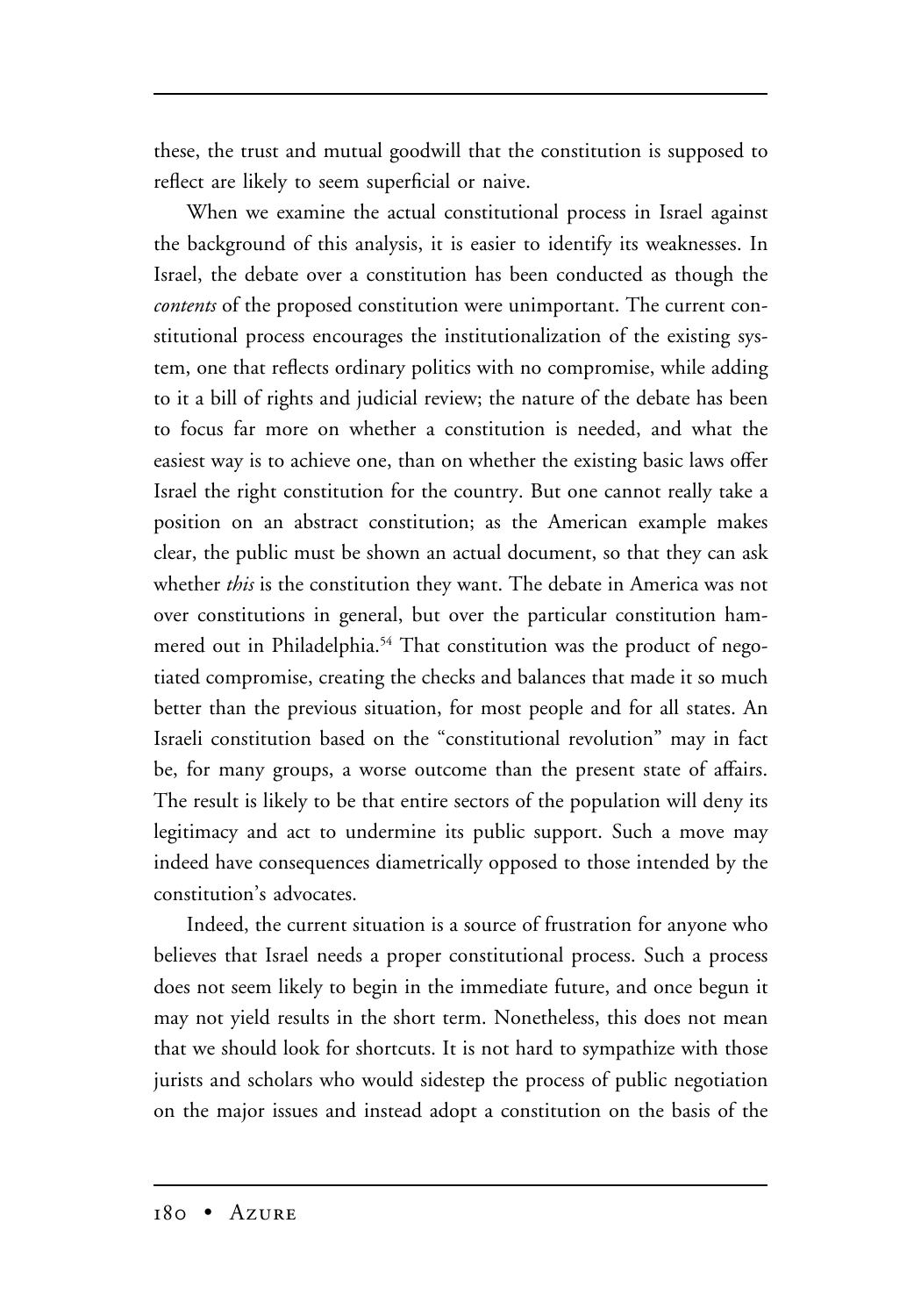existing basic laws. In their view, the public interest demands the establishment of a supreme and entrenched constitution, with judicial review as a power to check legislative excesses. They think the politicians' unwillingness to limit their own authority is the principal reason such a constitution has not been adopted. According to this outlook, what is important is that some constitution, even an imperfect one, be adopted; how it is adopted matters little, for the nation is likely to accept it once it is in place.

But any serious look at Israeli society reveals the shortsightedness of such a view. Such a constitution, if adopted, would enjoy the allegiance of its partisans and no one else. Those who opposed it from the start would have no reason to accept the obligations it imposes on them, in whose formulation they had no say. Distrust of and alienation from Israel's political system would only increase. In the eyes of those who were left out of the process, the difficulty of amending the constitution would be seen not as a welcome safeguard of their interests, but as an attempt by those already in power to entrench themselves and freeze the status quo a status quo that was attained without discussion and without serious compromises. In terms of the American constitution, such a move would be analogous to the Virginia Plan being imposed on all the states, without the benefit of a Philadelphia convention. Or, more accurately, to the imposition of the Articles of Confederation, with only a few cosmetic changes.

There is a more profound reason to reject such a "constitution from above." When the people have the final say on a constitution, as they did in the United States, they have the opportunity to choose compromise and solidarity over divisiveness. It is a conscious decision on the part of the people to invest in compromise for the sake of building the nation, a determination by the public that the compromises which the constitution entails are a price worth paying. It is only through negotiation and compromise willingly arrived at that the broader public can come to believe that it is not merely surrendering to political extortion or being forced to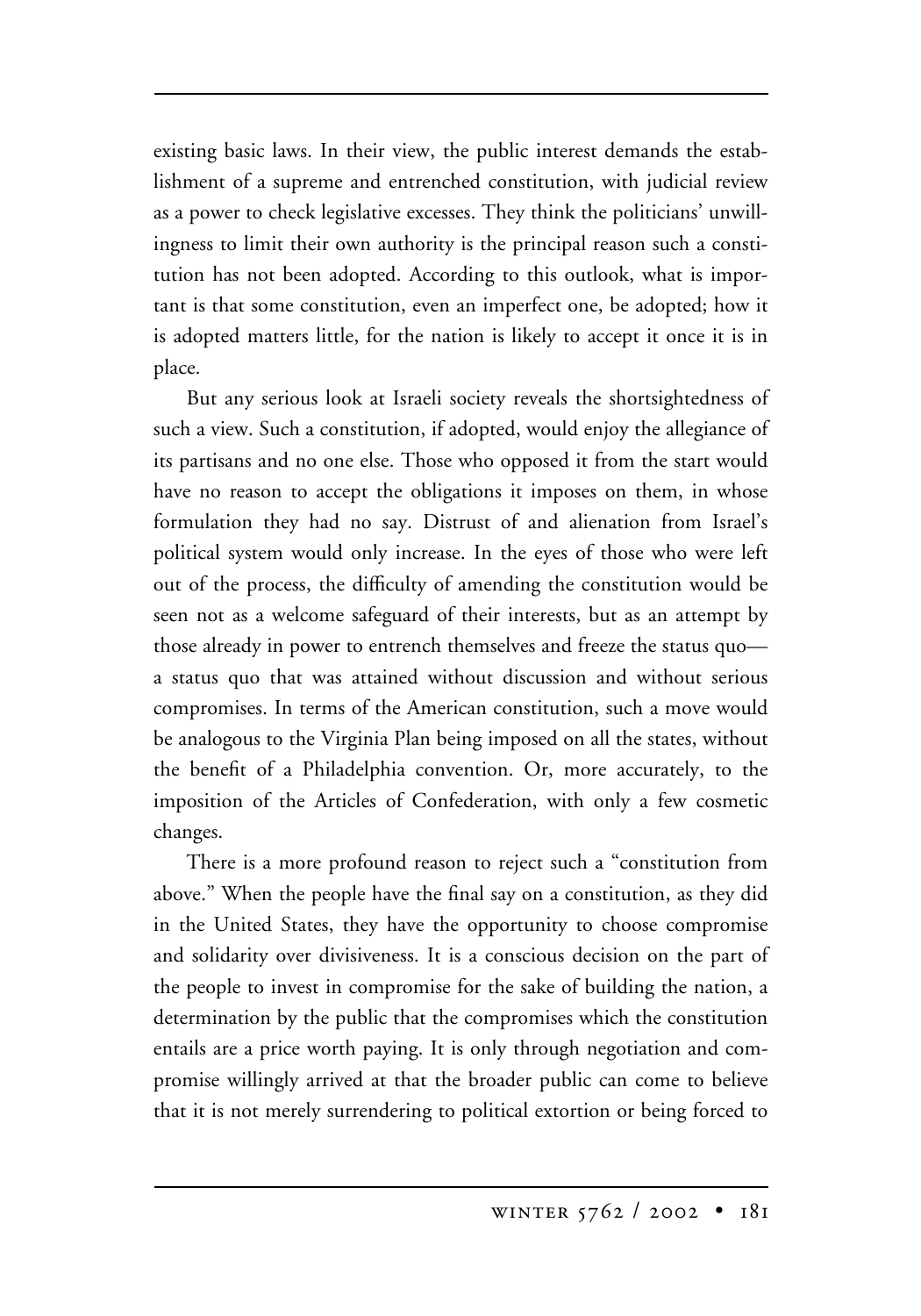abandon its principles, but is making a wise and necessary decision to follow the only safe route to peaceful coexistence. Moreover, such a choice is in itself an important expression of respect for the variety of groups that make up Israeli society.55

If the Israeli nation is to take the crucial, unifying step of accepting upon itself a constitution, the process of its adoption will in the long run be at least as important as its contents. Only by following the more difficult path, of consensus-building and painful compromise by all parties, can Israel hope to draft and ratify a constitution that will enjoy the kind of broad legitimacy and enduring supremacy seen in the world's most successful constitutional systems.

#### **VIII**

For Israel to adopt a constitution that serves the country's needs and<br>
enjoys popular support, it is essential that the process be carried out in its entirety, without shortcuts. The Knesset must take the lead by appointing a body that will represent all the country's major groups, which will be charged with the duty of drafting a constitution. The draft constitution must create a shared political framework for the nation and draw a clear line between constitutional and ordinary politics. If the framers do their job well, the Knesset will be able to submit the constitution, with minor adjustments, to be ratified by Israeli citizens in a referendum. If the proposed constitution is indeed a good one, the people of Israel will support it overwhelmingly. And then, following its ratification, the constitution will serve as a unifying force, setting the best ground rules that can be achieved for living together in a diverse society.

Looking back on 1787, the success of the American effort to craft a constitution was not necessarily due to the specific arguments of the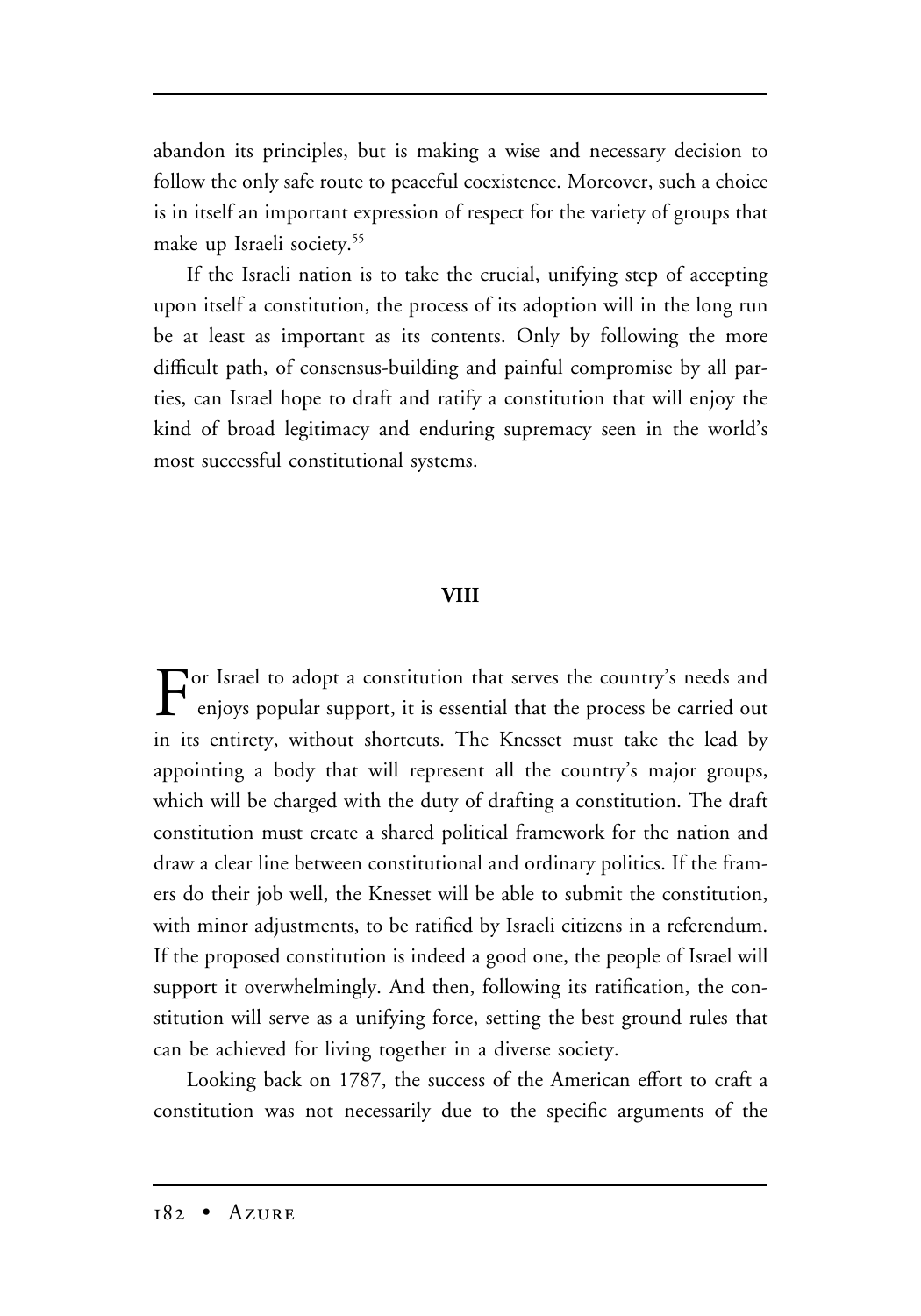framers, but ultimately to the collective understanding that an agreement on the constitutional order was deeply needed, coupled with the American tradition of mutual respect. It is hard to imagine framing a constitution in Israel without a similar combination.<sup>56</sup> But such an understanding is not impossible; indeed, the country has proven itself equal to greater challenges than this.

The American founders set for themselves the awesome challenge of carefully and deliberately founding a new nation, in a way that had never before been attempted. Their success went beyond anyone's imagination. We in Israel would do well to learn from their accomplishment, and to repeat it, in our own way, in our country.

*Ruth Gavison holds the Haim H. Cohn Chair in Human Rights in the Law Faculty of the Hebrew University of Jerusalem, and is a Senior Fellow at the Israel Democracy Institute. A longer version of this essay, which the author wrote together with Allan E. Shapiro, appeared as the introduction to the first Hebrew translation of* The Federalist*, published in 2001 by Shalem Press.*

#### *Notes*

1. The new Hebrew edition of *The Federalist* has begun to play a role in debates over constitutional matters in Israel. Alexander Hamilton, James Madison, and John Jay, *The Federalist*, ed. Yael Hazony, trans. Aharon Amir (Jerusalem: Shalem, 2001).

2. George Washington, in a letter to Henry Lee, a member of the Continental Congress, on October 31, 1786, cited by Catherine Drinker Bowen, *Miracle at Philadelphia: The Story of the Constitutional Convention, May to September 1787* (Boston: Little, Brown, 1986), p. 45.

3. Bowen, *Miracle at Philadelphia*, p. 4.

4. Hamilton presented the convention with a proposal which, to an even greater extent than that of the Virginians, was intended to strengthen the central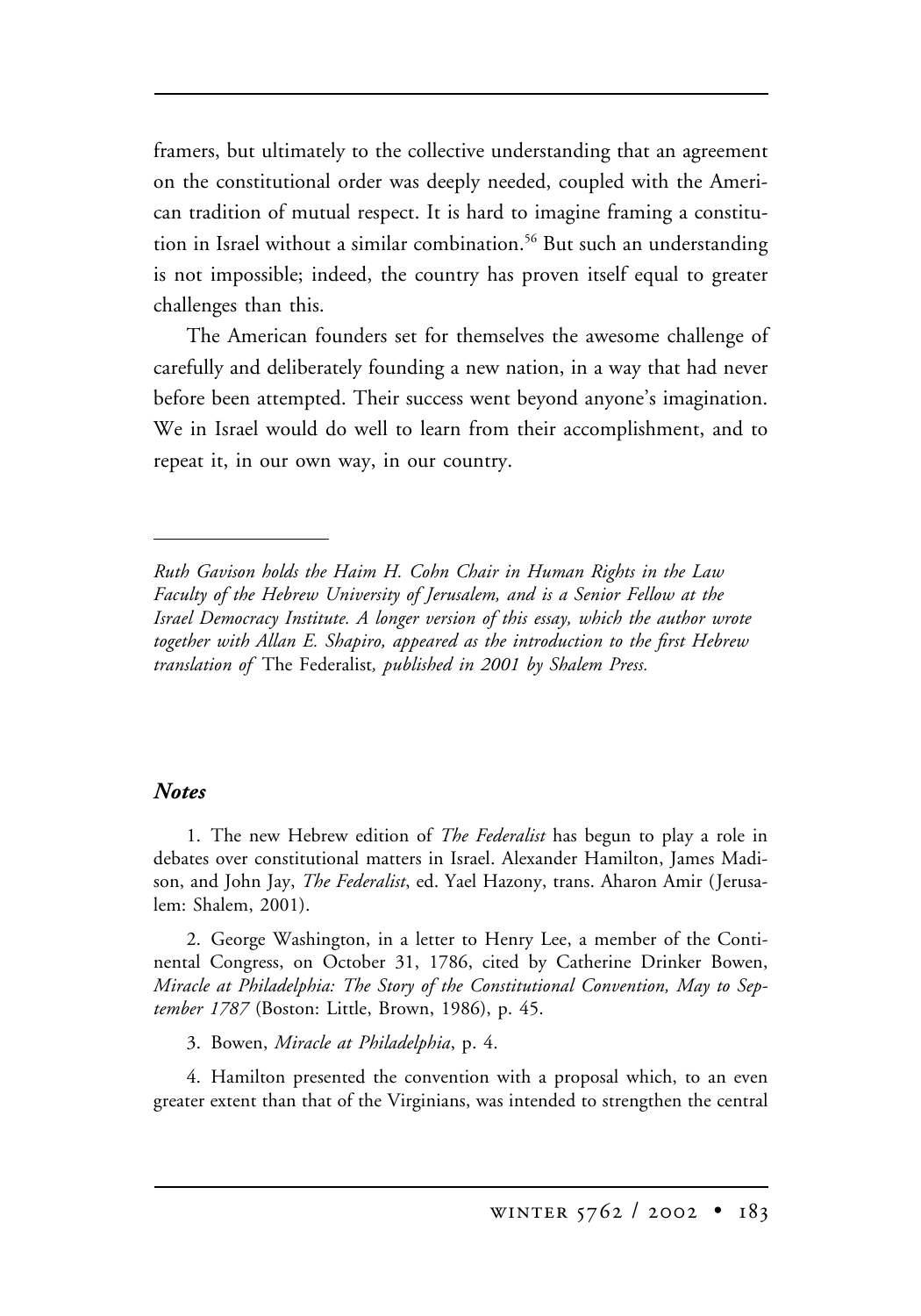government. In light of Hamilton's plan, the Virginia Plan could be presented as a compromise or moderate solution, rather than as an extreme position.

5. Bowen, *Miracle at Philadelphia*, pp. 36-37, 40-41.

6. Constitution of the United States, Article V.

7. All the delegates to the Philadelphia convention agreed that the basis for taxation had to be identical to that of representation. This principle was a central part of the legacy of the War of Independence.

8. There were those in the South as well who opposed slavery on moral grounds. This was the position held, for example, by James Madison, yet he recognized that the abolition of slavery was politically impossible at the time.

9. Constitution of the United States, Article I, section 9; Article I, section 2. Additionally, slavery was defined as an internal problem of property laws in the southern states. As regards its "interstate" implications, the compromise on this issue balanced a defense of the status quo with a limitation of this defense to only twenty years. In accordance with this compromise, the constitution also required the return of escaped slaves to their owners. Article IV, section 2(c). For an intriguing discussion of the constitutional significance of this compromise and of the indecision of northern courts regarding this article of the constitution, see R.M. Cover, *Justice Accused: Antislavery and the Judicial Process* (New Haven: Yale, 1975).

10. There was a disagreement at the convention over the number of states whose votes should be required for ratification. It was clear to all present, however, that a requirement of unanimity would have given each state the right to an absolute veto. Since it was widely recognized that Rhode Island would exercise such a right, requiring unanimity was understood to be tantamount to dooming the constitution from the outset, and this option was therefore rejected out of hand.

11. Hamilton, whose participation in the convention was only intermittent, signed the constitution in the end; but the two other New York delegates (Robert Yates and John Lansing) left in protest, taking with them the vote of New York State. Hamilton therefore signed as a private individual.

12. Washington expressed his thoughts in a letter to the Marquis de Lafayette. Bowen, *Miracle at Philadelphia*, p. xvii. Madison described his view in a letter to Thomas Jefferson. Jack N. Rakove, ed., *James Madison: Writings* (New York: Library of America, 1999), p. 144.

13. Bernard Bailyn, *The Debate on the Constitution: Federalist and Antifederalist Speeches, Articles, and Letters During the Struggle Over Ratification* (New York: Library of America, 1993), vol. i, pp. 3-4.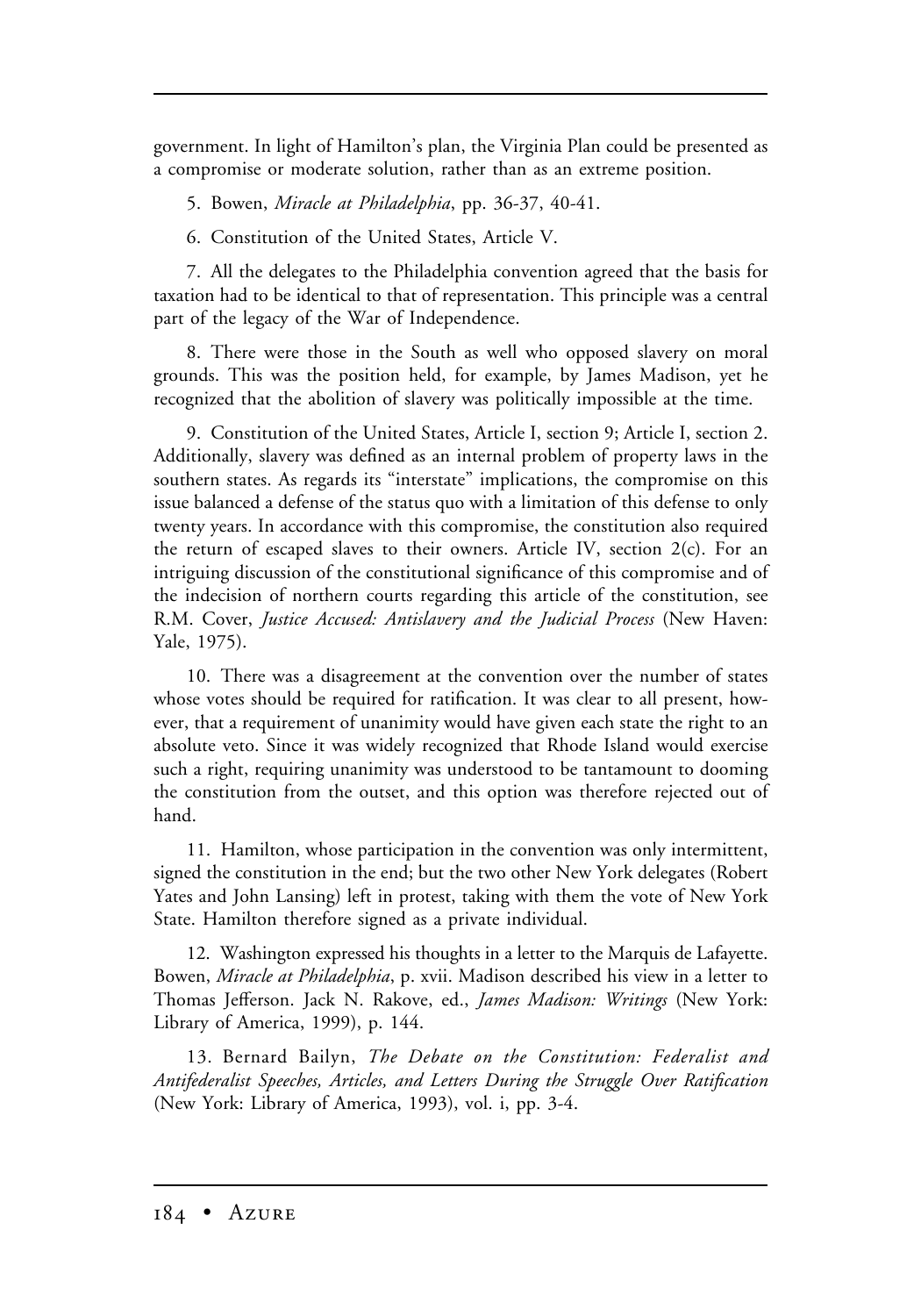14. A debate sprang up over whether the Bill of Rights should be integrated into the constitution proper, or listed separately as ten "amendments." The decision to adopt the latter course highlights the important distinction between the "rules of the game," the constitutive parameters of government, on the one hand, and basic rights on the other. The framers believed that the constitution itself should be confined to principles of government. The amendments, on the other hand, sought to enshrine ideals of universal rights in the constitution.

15. According to Article V of the constitution, an amendment can be passed only by a two-thirds vote of the members of the Senate and the House of Representatives in favor of it, followed by ratification by the legislatures (or special constitutional conventions) of three-fourths of the states in the country.

16. Hamilton, Madison, and Jay, *The Federalist*, No. 49.

17. At times, the desire for rule by a "strong man" is the consequence of the sense of paralysis that chronic factionalism can induce in a democracy. Experience teaches, however, that such a regime is not necessarily more effective in achieving the welfare of the people—though almost always more effective in repressing them.

18. For a survey of the amendments, see Sanford Levinson, "How Many Times Has the U.S. Constitution Been Amended? Accounting for Constitutional Change," in Sanford Levinson, ed., *Responding to Imperfection: The Theory and Practice of Constitutional Amendment* (Princeton: Princeton, 1995), pp. 13-36.

19. Cf., for example, Bruce Ackerman, "The New Separation of Powers," *Harvard Law Review* 113:3 (2000), pp. 642-725. Popular feeling about governmental power changes as the political landscape changes. Thus, before the Vietnam War and the Watergate scandal it was argued that the executive was too weak. In the wake of these perceived misuses of power by the president, the American people tended to feel much more sympathetic to the constitution's system of checks and balances. See, for example, Richard Hodder-Williams, "The Constitution (1787) and Modern American Government," in Vernon Bogdanor, ed., *Constitutions in Democratic Politics* (Brookfield, Vt.: Gower, 1988), and the many sources that he cites.

20. An outstanding example of this is the confrontation between President Franklin Delano Roosevelt and the Supreme Court during the Great Depression over the constitutionality of Roosevelt's economic policies. The president eventually prevailed over the court, some of whose members softened their positions, obviating the need for Roosevelt to make good on his threat to "pack" the court by appointing additional justices who would support his position.

21. Even uneducated people, who might have been expected to oppose the constitution and the somewhat aristocratic principles on which it was based, acknowledged these truths at the ratification conventions. The noted historian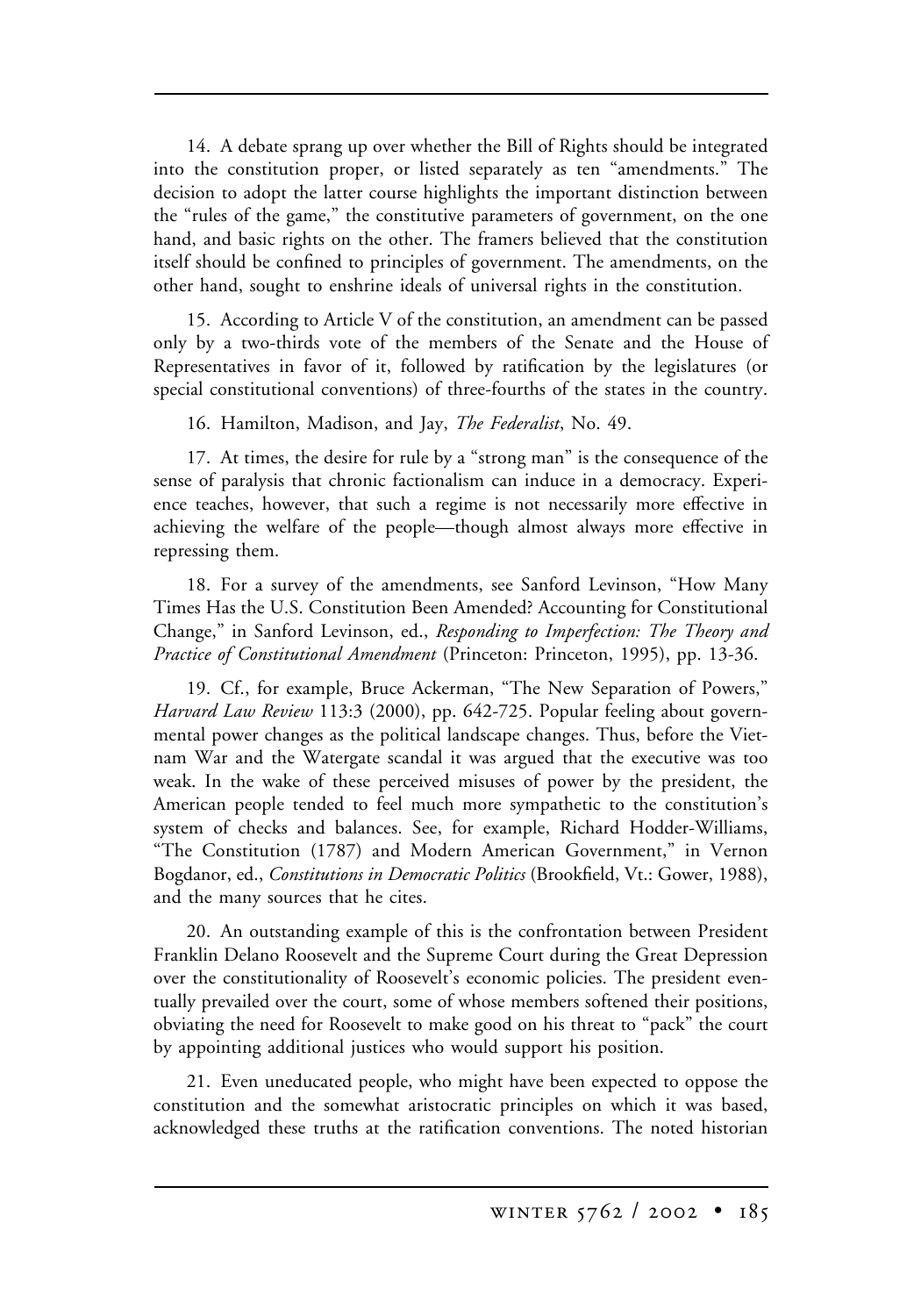Charles Beard, however, forcefully attacked the constitution and its framers, accusing them of serving the interests of capitalists and the status quo. Charles A. Beard, *An Economic Interpretation of the Constitution of the United States* (New York: Macmillan, 1913).

22. This achievement is being brought into question specifically at present, when elected officials are more exposed to populism than ever because, *inter alia*, many more tools exist for determining the desires of the people, and there are more ways for people to make their preferences known. The changing dynamics of political behavior and the character of the media together contribute to the increasing dependency of political leaders on their ability to fulfill the public's wishes. The true test of leadership—the ability to lead the nation to what it needs, not what it wants—has become more difficult these days precisely because of the greater facility with which the difference between the two can be discovered and highlighted. In the past, a leader could more easily present what he thought the society needed, and hope that a persuasive argument would carry the public with him.

23. Alexis De Tocqueville acknowledges that this fear is present in all democracies, but he places special emphasis on the factors in American society that mitigate it. De Tocqueville, *Democracy in America*, pp. 250-264; cf. also his important discussion of the right to free assembly, ibid., pp. 180-186.

24. Hamilton, Madison, and Jay, *The Federalist*, No. 78; *Marbury v. Madison*, 5 U.S. 137 (1803). While Hamilton did endorse judicial review, the constitution itself is silent on this issue.

25. There is currently a debate in the United States as to the extent to which the Supreme Court, as contrasted with other branches of the government, assisted the blacks in their quest for freedom and equality. See, for example, Girardeau A. Spann, *Race Against the Court: The Supreme Court and Minorities in Contemporary America* (New York: New York University, 1993); and Gerald A. Rosenberg, *The Hollow Hope: Can Courts Bring About Social Change?* (Chicago: University of Chicago, 1993).

26. For broader discussions of Israel's constitutional history, see Gary Jeffrey Jacobsohn, *Apple of Gold: Constitutionalism in Israel and the United States* (Princeton: Princeton, 1993); Amos Shapira, "Why Israel Has No Constitution," *St. Louis University Law Journal* 37:2 (1993), pp. 283-290; and Ran Hirschl, "Israel's 'Constitutional' Revolution," *American Journal of Comparative Law* 46:3 (1998), pp. 427-452.

27. For a discussion of the debate over the Harari decision, see, for example, Ruth Gavison, "The Controversy Over Israel's Bill of Rights," in Yoram Dinstein, ed., *Israel's Yearbook on Human Rights*, vol. xv (Tel Aviv: Tel Aviv University, 1985), pp. 113-154.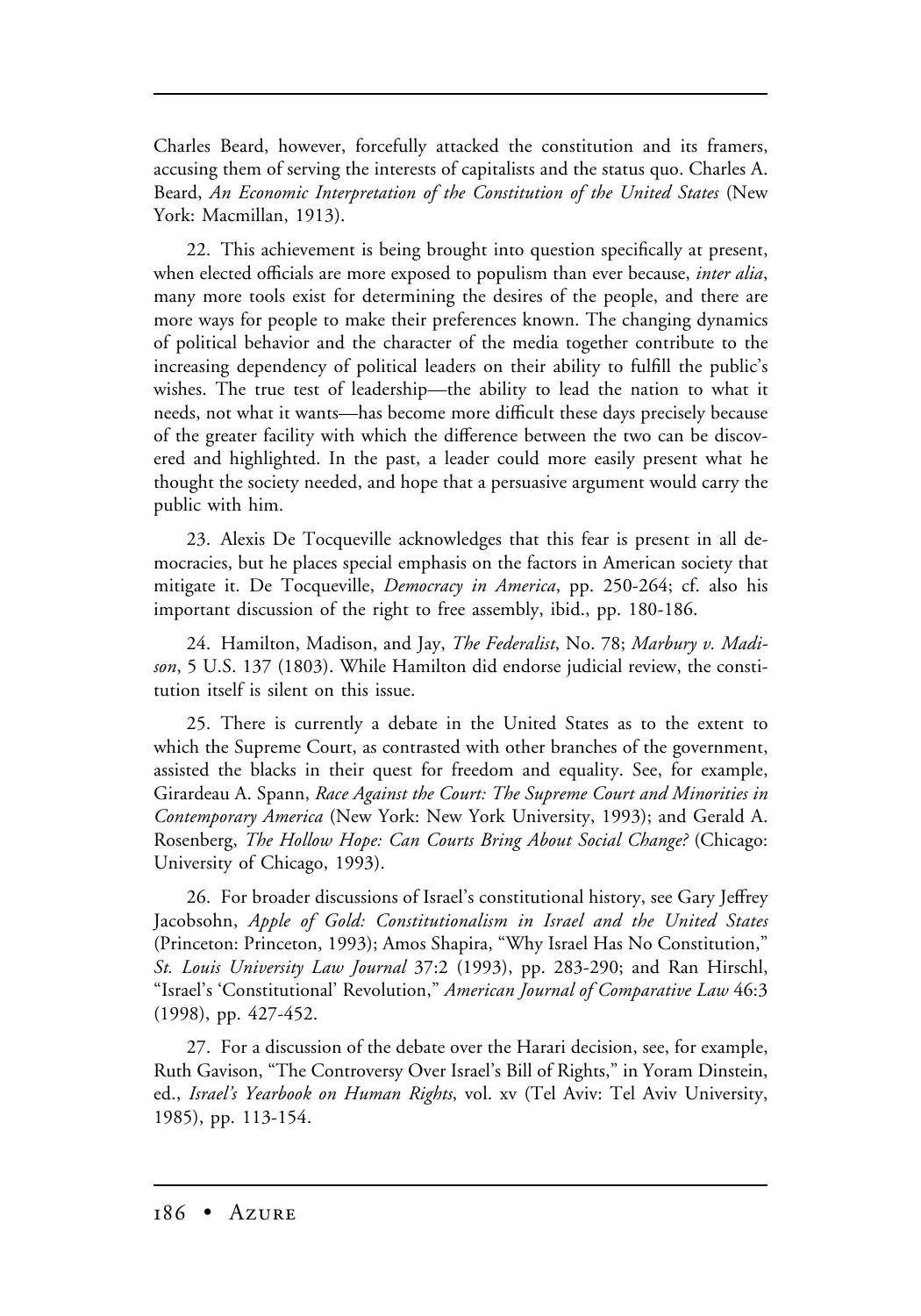28. See, for example, Giora Goldberg, "When Planting Trees, You Do Not Need a Constitution: On State-Building and Constitution-Framing," *State Government and International Relations* 38 (1993), pp. 29-48. [Hebrew]

29. See Gavison, "Controversy," pp. 115, 131-139.

30. *Bergman v. Minister of Finance*, HCJ 98/69, in *Decisions of the Israel Supreme Court*, vol. 23(1), 1969, p. 693. Following the decision by the court, the Knesset gave limited financing to new parties as well, but reenacted all the election laws with the required special majority of 61 Knesset members, thereby "immunizing" these laws against any subsequent judicial review.

31. Basic Law: Human Dignity and Freedom (1994), section 8.

32. The use here of the somewhat inaccurate label "justice" to refer to judges sitting on Israel's Supreme Court is itself a reminder of the complexity of comparative analyses. The unique status of the United States Supreme Court, which is the only court explicitly established by the constitution as a coordinate branch of the federal government, is reflected in the fact that of all American judges, only they are referred to as "justices." In the Israeli case, however, the Supreme Court is merely the highest court in the judicial system, and the legal status of its judges is equal to that of all other judges in Israel's civil courts. Furthermore, a large part of its docket consists of mandatory appellate adjudication. Therefore, it would seem that "judge" ought to be the preferred term; nonetheless, for the sake of clarity for the English-language reader, the term "justice" will be used throughout.

33. Cf. Aharon Barak, "The Constitutional Revolution," *Mishpat Umimshal* 1 (1992-1993), pp. 9-35.

34. *United Mizrahi Bank v. Migdal Cooperative Village*, CA 6821/93, in *Decisions*, vol. 49(4), 1995; for Barak's opinion, see Aharon Barak, "Judgment: *United Mizrahi Bank Ltd., et al., v. Migdal Cooperative Village, et al*.," in A. Gambaro and A.M. Rabello, eds., *Towards a New European Ius Commune* (Jerusalem: Hebrew University, 1999), pp. 381-516. The volume also contains a summary of the other opinions.

35. These tendencies were given practical expression in two privately sponsored bills that passed a preliminary reading in the Knesset. One, which is concerned with the constitutional process, speaks expressly of the establishment of a constitutional court. The other deals with the constitutional court itself. Supreme Court President Aharon Barak opposes the idea of a constitutional court, and has succeeded in getting support for his position from Justice Minister Meir Shitrit and President Moshe Katzav. It should be noted that support for a constitutional court is not limited to the circles that are totally opposed to a constitution, such as the haredi parties; some advocates of a constitution, too, consider such a court to be important.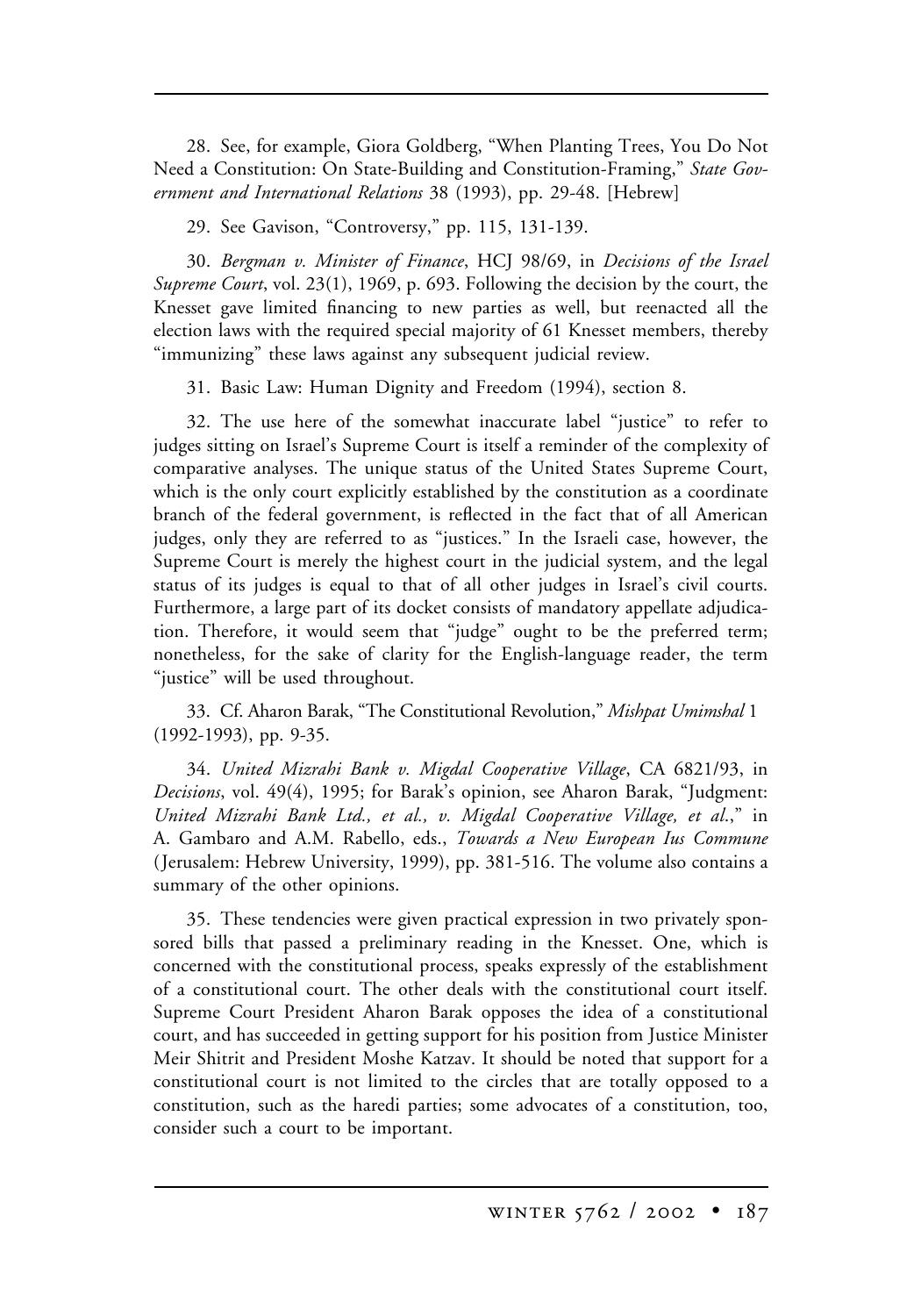36. For details on these issues, see Ruth Gavison, *Can Israel Be Both Jewish and Democratic? Tensions and Prospects* (Jerusalem: Hakibutz Hame'uhad and Van Leer, 1999). [Hebrew]

37. It is universally agreed that the relationship between the central and local governments in Israel is slanted heavily in favor of the former. Many Israelis favor developing a sort of federalism in Israel and granting a greater degree of independence to local authorities. Apportioning governmental powers among different societal groups might also be beneficial. Since societal groups tend to cluster geographically, both goals could likely be attained by means of a single mechanism.

38. One striking example is populist economic legislation. The Israeli system allows the Knesset to pass laws with far-ranging budgetary consequences, without there being any possibility of government control or even oversight.

39. Scholars differ in their assessment of the expanded involvement of the High Court of Justice. See Ruth Gavison, Mordechai Kremnitzer, and Yoav Dotan, *Judicial Activism: For and Against: The Role of the High Court of Justice in Israeli Society* (Jerusalem: Magnes, 2000). [Hebrew]

40. This was also the case in France, which adopted the constitution of the Fifth Republic in reaction to the Fourth Republic's failure to bring to a successful resolution the war in Algeria. Charles de Gaulle made his return to head the government conditional upon a constitutional change that would allow him to take the steps required by the emergency situation that had arisen.

41. Guy Bechor, *A Constitution for Israel* (Tel Aviv: Ma'ariv, 1996), p. 114. [Hebrew]

42. Sever Plotzker, "Support for the Policy, Not the Politician," *Yedi'ot Aharonot*, Shabbat supplement, August 25, 2000.

43. The recent conflagration has heightened solidarity among Jews in Israel, but created mixed responses among Arab citizens of Israel. While some are still interested in strengthening their civic ties to the country, struggling with the complexity of maintaining their sense of citizenship in the midst of armed conflict between their people and their country, others feel inclined to intensify the tendency to break away from the state, and emphasize the tension between its existence and their own national aspirations. It is not easy to predict how they would vote on a constitution for Israel.

44. From this perspective, it would have been easier for Israel to adopt a constitution in 1948. In this respect the Americans enjoyed a great historical advantage. Possibly, if the blacks had been represented in Philadelphia, they would have preferred the compromise that was accepted over no constitution at all. They might have seen that the abolition of slavery was just a matter of time,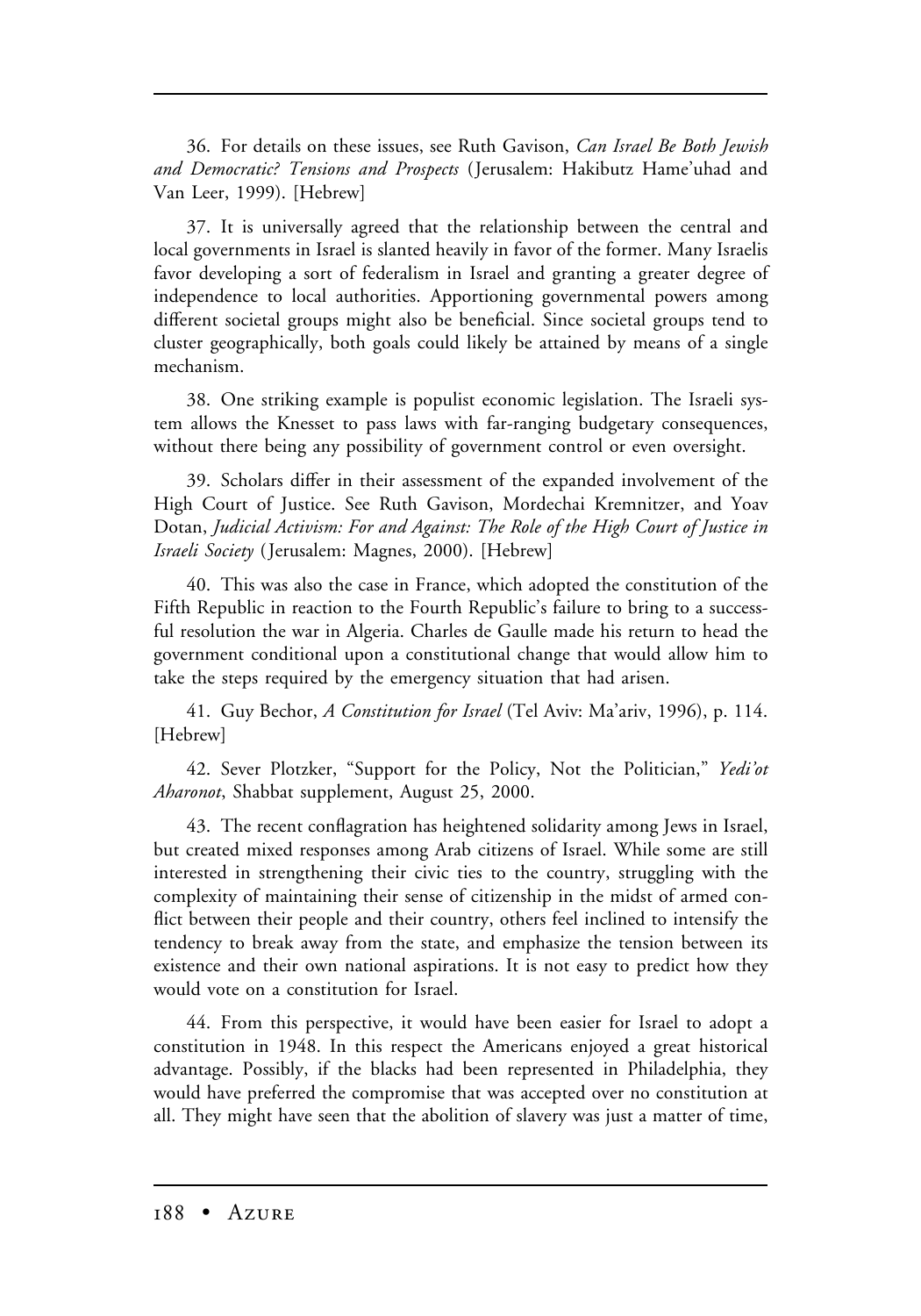and that the advantages of a constitution justified patience. It was not by chance, however, that they were not represented, nor is it obvious that their delegates would have agreed to the Great Compromise. In 1948, there were some voices that could have spoken in the name of the Arab Israelis, but it is quite clear that they did not carry any significant weight. At present, however, the Arabs are a large segment of the Israeli populace, and are well aware of their standing. For this very reason, however, a constitution passed in the first years of the state possibly might not have been capable of enduring today. Similarly, the religious status quo adopted close to the founding of the state has collapsed in the meantime.

45. As noted earlier, all of the institutional arrangements and provisions of the constitution must be planned, and ultimately judged, as a whole. The principles set forth in this article do not by themselves dictate any specific institutional arrangements. Clearly, however, the principles will have to apply to all parts of a single system. This is one of the points that will require painful compromises.

46. *Lochner v. New York*, 198 U.S. 45 (1905).

47. There is one difference between the United States then and the State of Israel now that is decidedly in Israel's favor. In the late eighteenth century, the very idea of creating a constitution out of whole cloth for a country of some four million people was considered audacious, even impossible. The basic assumptions today are the reverse. Dozens of democratic countries have adopted constitutions in the past two centuries; in most of them, despite ideological and other divisions, these constitutions have contributed to stability. Israel stands almost alone in the democratic world as a state without a written constitution. Great Britain is the only other member of this lonely club, and there, too, voices can be heard calling for a change. Israel can hardly be so exceptional that it must necessarily fail where many countries with regimes less stable and less efficient than its own have already succeeded. At the same time, the fact that Israel does have a system already in place, one which is far from perfect but also not totally inadequate, is a factor which weighs against any effort to adopt a new constitution in Israel.

48. Throughout this discussion I have assumed that Israel's constitution will have at least one non-universal value commitment: That Israel is the nation-state of the Jews. While this description is indeed difficult for non-Jews to accept, we should recall that the right to national self-determination is itself a universal right. Moreover, there are many constitutions which contain an affirmation of the nation's ethnic and cultural distinctiveness. While this element in the constitution will no doubt detract from its attractiveness to non-Jews, the fact that it contains a more effective promise of democracy and civic equality may well make this a price worth paying. After all, Israel is already a Jewish state in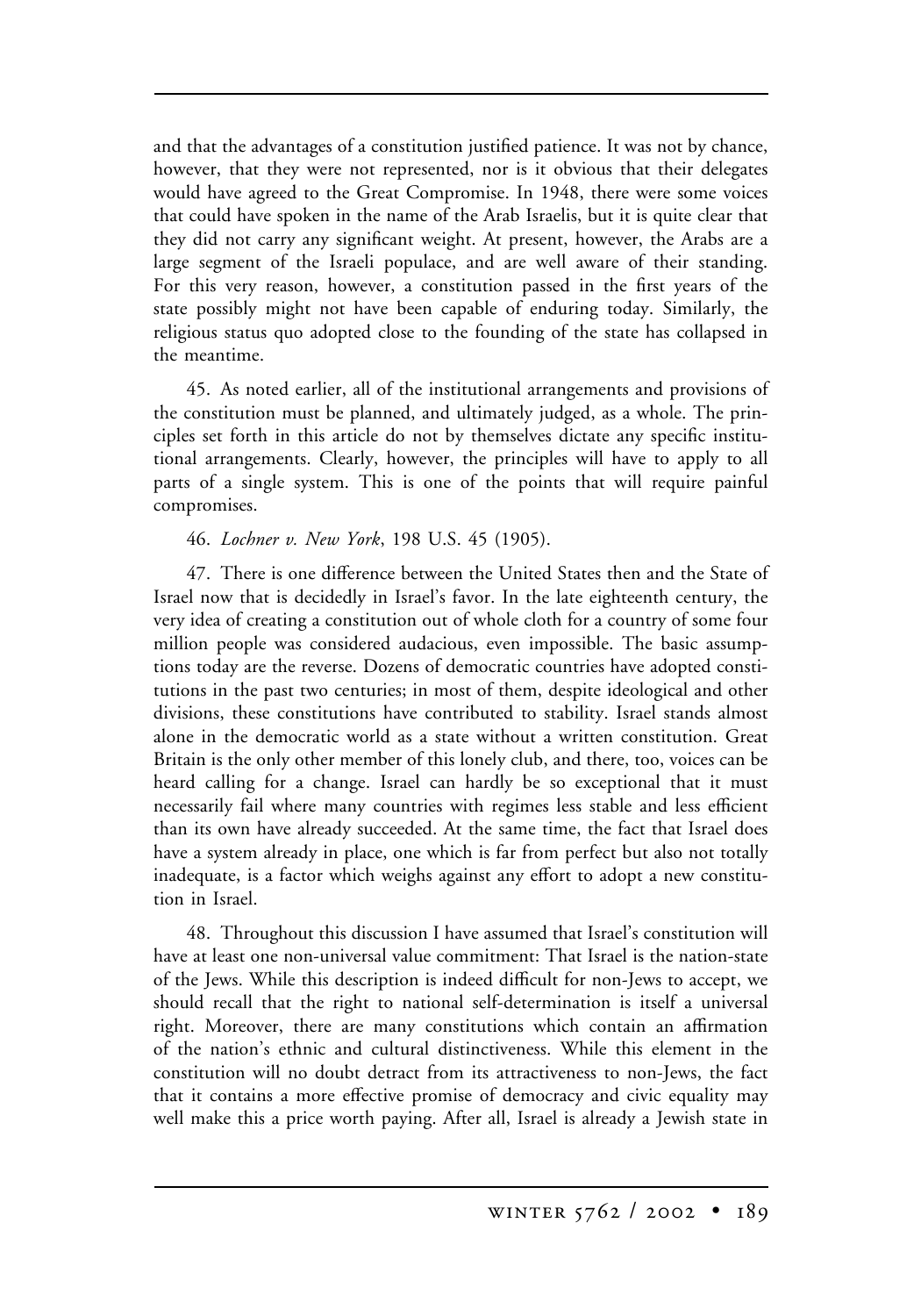many senses, even without a constitution. With a constitution, including a bill of rights, Israel may be on the whole more hospitable to its minorities than it has been without one.

49. With all due respect to Hamilton, deliberative decisionmaking is *not* necessary for the creation of a constitution. There are many countries whose constitutional arrangements developed out of long historical processes, and were unquestionably not the result of a rational and conscious choice at a certain point in time. England, which was the source of inspiration to many of the fathers of republicanism (Montesquieu and Hume are only two of them), is a prime example.

50. If the Continental Congress, for instance, were to have tampered with the principles of representation in the Senate, or attempted to weaken the presidency, the ratification campaign might well have failed.

51. On the round-table talks, see, for example, Stephen Holmes and Cass R. Sunstein, "The Politics of Constitutional Revision in Eastern Europe," in Levinson, *Responding to Imperfection*, p. 288; Jon Elster, ed., *The Round-Table Talks and the Breakdown of Communism* (Chicago: University of Chicago, 1996); Jon Elster, Claus Offe, and Ulrich K. Preuss, *Institutional Design in Post-Communist Societies: Rebuilding the Ship at Sea* (Cambridge: Cambridge, 1998), pp. 63-108.

52. Ratification conventions, such as were used in America, are not suitable for Israel, because Israel is not a federal country. It is also a very small country (although its population is greater than that of all thirteen founding American states together).

53. For a detailed discussion of referenda, see David Butler and Austin Ranney, eds., *Referendums: A Comparative Study in Practice and Theory* (Washington: American Enterprise Institute, 1978); David Butler and Austin Ranney, eds., *Referendums Around the World: The Growing Use of Direct Diplomacy* (Washington: American Enterprise Institute, 1994); and Thomas E. Cronin, *Direct Democracy: The Politics of Initiative, Referendum, and Recall* (Cambridge, Ma.: Harvard, 1989).

54. Even so, the deliberations that took place at the state constitutional conventions made additional compromises possible. For example, the idea of adopting a bill of rights made headway at the conventions, and the ten amendments which constituted the Bill of Rights were indeed passed within four years. Without the prospect of adding amendments, the constitution that emerged from Philadelphia would never have been ratified.

55. These arguments are likewise valid against a shortcut of another type: The "private" formulation of proposals for a complete constitution, or of parts of such a constitution, and the attempt to then get them passed via the political